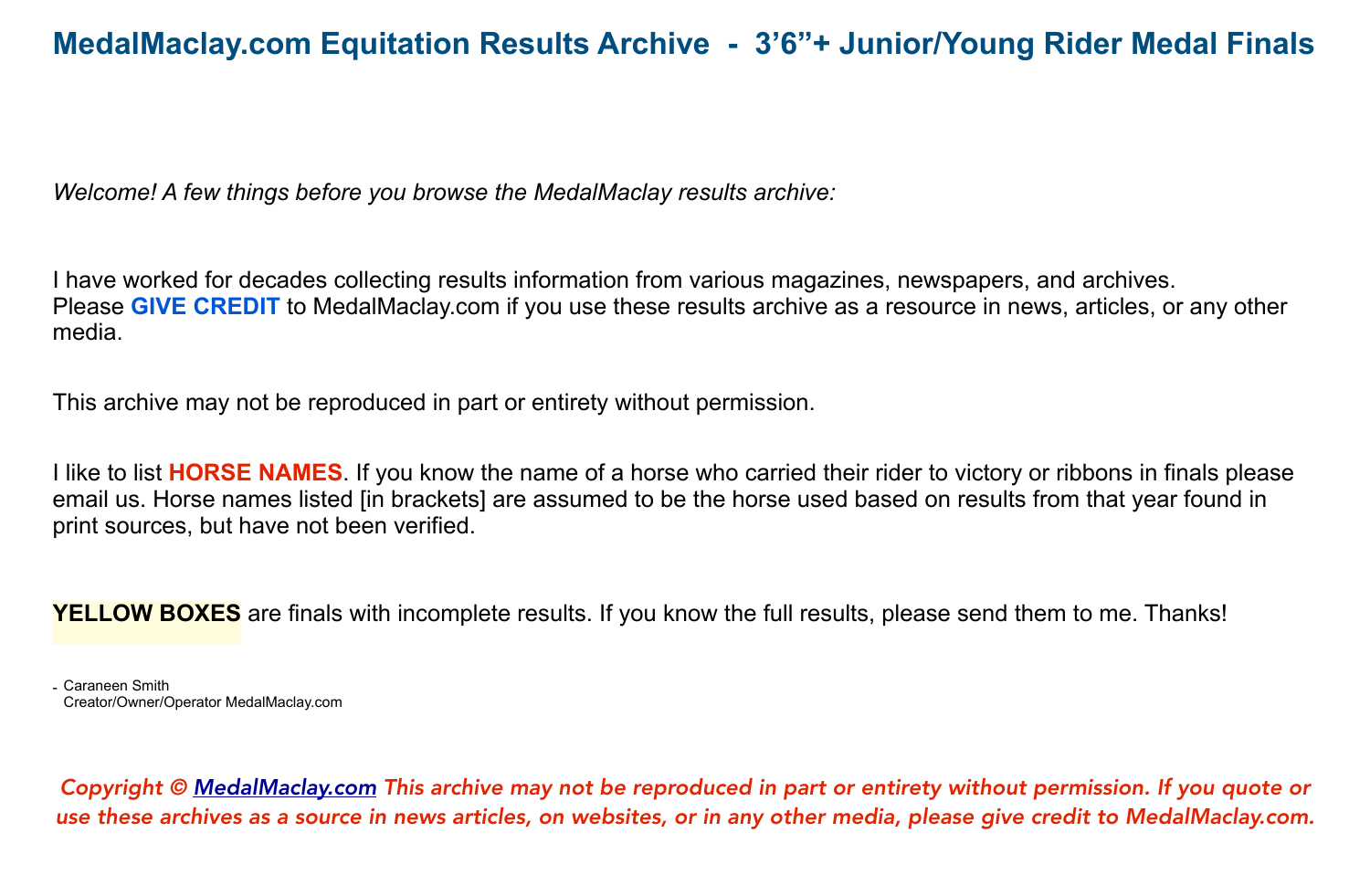Last Update: Friday, November 6, 2020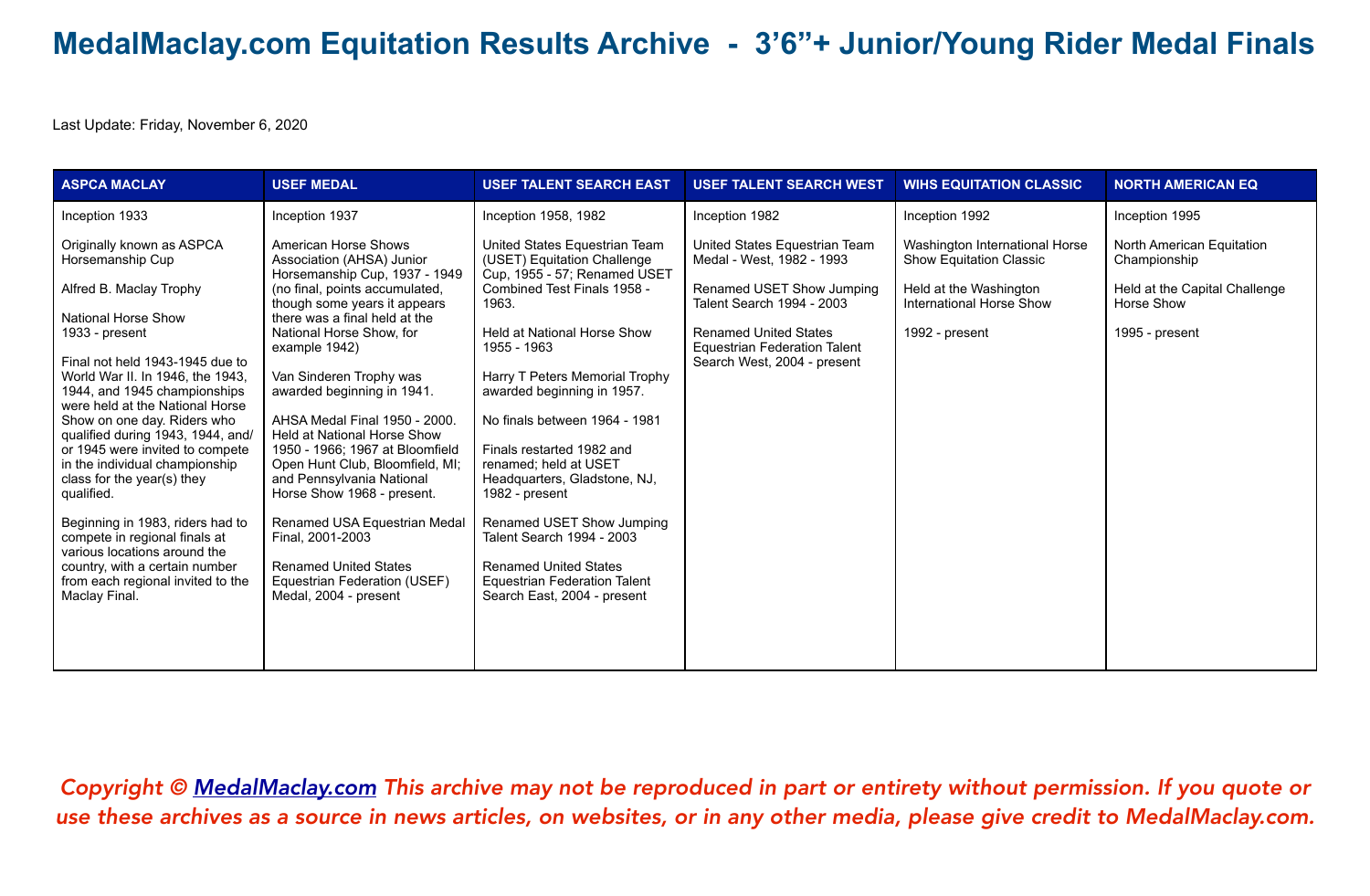| <b>ASPCA MACLAY</b>                                                                                                                                                    | <b>USEF MEDAL</b> | <b>USEF TALENT SEARCH EAST</b> | <b>USEF TALENT SEARCH WEST</b> | <b>WIHS EQUITATION CLASSIC</b> | <b>NORTH AMERICAN EQ</b> |
|------------------------------------------------------------------------------------------------------------------------------------------------------------------------|-------------------|--------------------------------|--------------------------------|--------------------------------|--------------------------|
| 1933 ASPCA Maclay<br>15 entries<br>1 Audrey Hasler<br>2 Helen A. Balfour<br>3 Elizabeth W. Callan<br>4 Margaret Cotter<br>5 Barbara Feigenpan<br>6 Betty Jane Ferguson |                   |                                |                                |                                |                          |
| 1934 ASPCA Maclay<br>1 Elizabeth Hyland<br>2 Helen A. Balfour<br>3 Ruth Melville<br>4 Walton Perry Davis, Jr<br>5 Margaret Melville<br>6 Harriet Bontecou              |                   |                                |                                |                                |                          |
| 1935 ASPCA Maclay<br>1 Lillian Marsh Chambers - Jack<br>Tar<br>2 Louise Finch<br>? James A Thomas<br>? Dorothy Storer                                                  |                   |                                |                                |                                |                          |
| 1936 ASPCA Maclay<br>1 Ellie Wood Keith<br>2 Louise Finch<br>3 Betty Wadsworth<br>4 Walton Perry Davis, Jr<br>5 Edith P Hall<br>6 Beverley A Sanford                   |                   |                                |                                |                                |                          |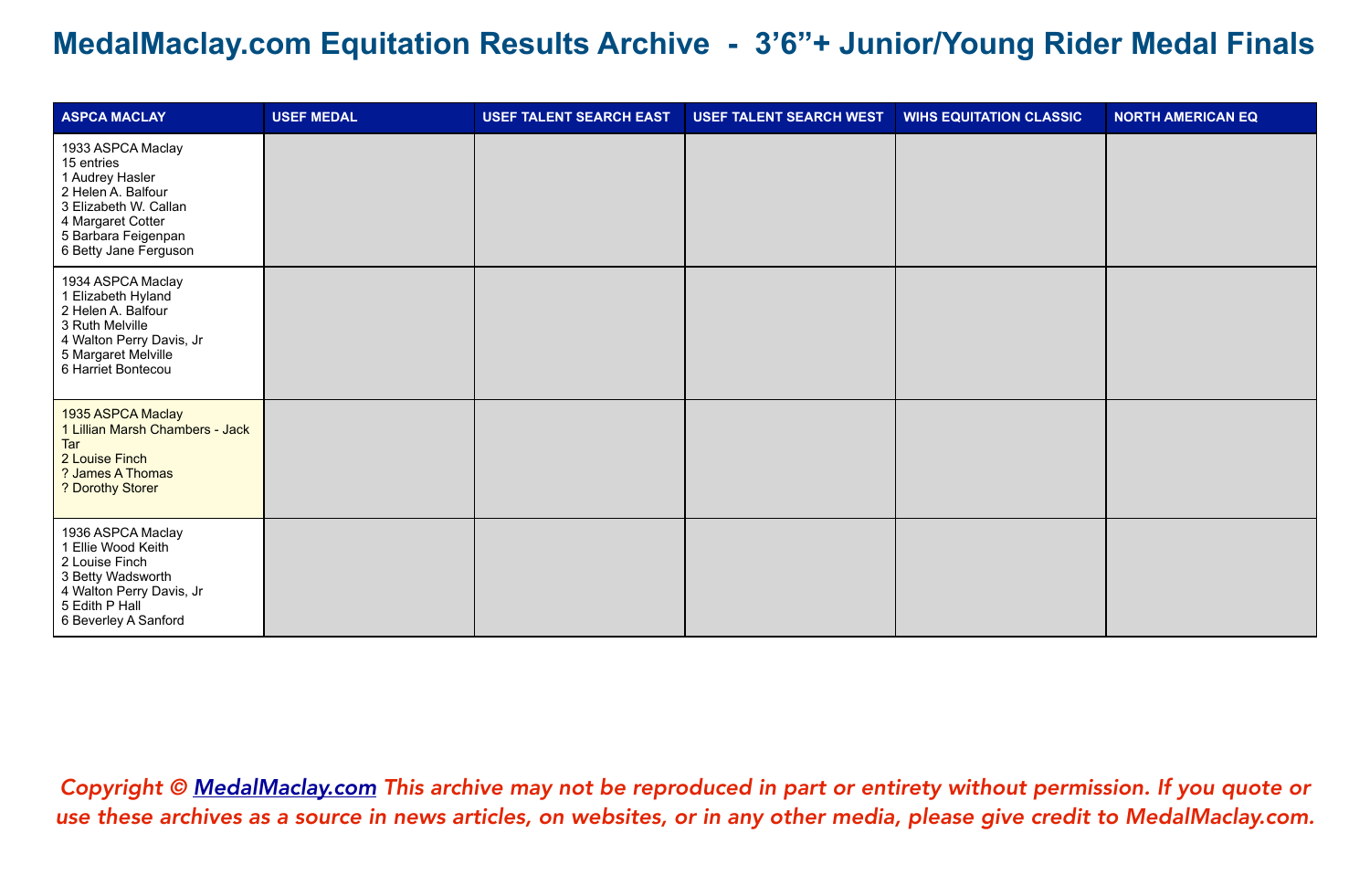| <b>ASPCA MACLAY</b>                                                                                                                                                            | <b>USEF MEDAL</b>                                                                                                                                                  | <b>USEF TALENT SEARCH EAST</b> | <b>USEF TALENT SEARCH WEST</b> | <b>WIHS EQUITATION CLASSIC</b> | <b>NORTH AMERICAN EQ</b> |
|--------------------------------------------------------------------------------------------------------------------------------------------------------------------------------|--------------------------------------------------------------------------------------------------------------------------------------------------------------------|--------------------------------|--------------------------------|--------------------------------|--------------------------|
| 1937 ASPCA Maclay<br>1 Walton Perry Davis, Jr<br>2 Archie Dean, Jr<br>3 James Thomas, Jr<br>4 Pat Townsend<br>5 Ruth Melville<br>6 Dorothy Wahl                                | 1937 AHSA Junior<br>Horsemanship Cup<br>1 Muriel Arthur<br>2 Ann Joan Fennessey<br>3 Margaret Augusta Seavers<br>4 Carol Jane Adler<br>(72 juniors tallied points) |                                |                                |                                |                          |
| 1938 ASPCA Maclay<br>45 entries<br>1 Archie Dean<br>2 James A Thomas, Jr<br>3 Mary Frances Penny<br>4 Susan Fuller<br>5 Ethel Beck<br>6 Arthur Plaut, Jr                       | 1938 AHSA Junior<br>Horsemanship Cup<br>1 Arthur Plaut, Jr.                                                                                                        |                                |                                |                                |                          |
| 1939 ASPCA Maclay<br>51 entries<br>1 Hugh Dean - Brunswick<br>2 William Steinkraus<br>3 Joseph A Donnelly, Jr<br>4 Muriel Arthur<br>5 James A Thomas, Jr<br>6 Barbara Ann Wahl | 1939 AHSA Junior<br>Horsemanship Cup<br>1 Carol Jane Adler                                                                                                         |                                |                                |                                |                          |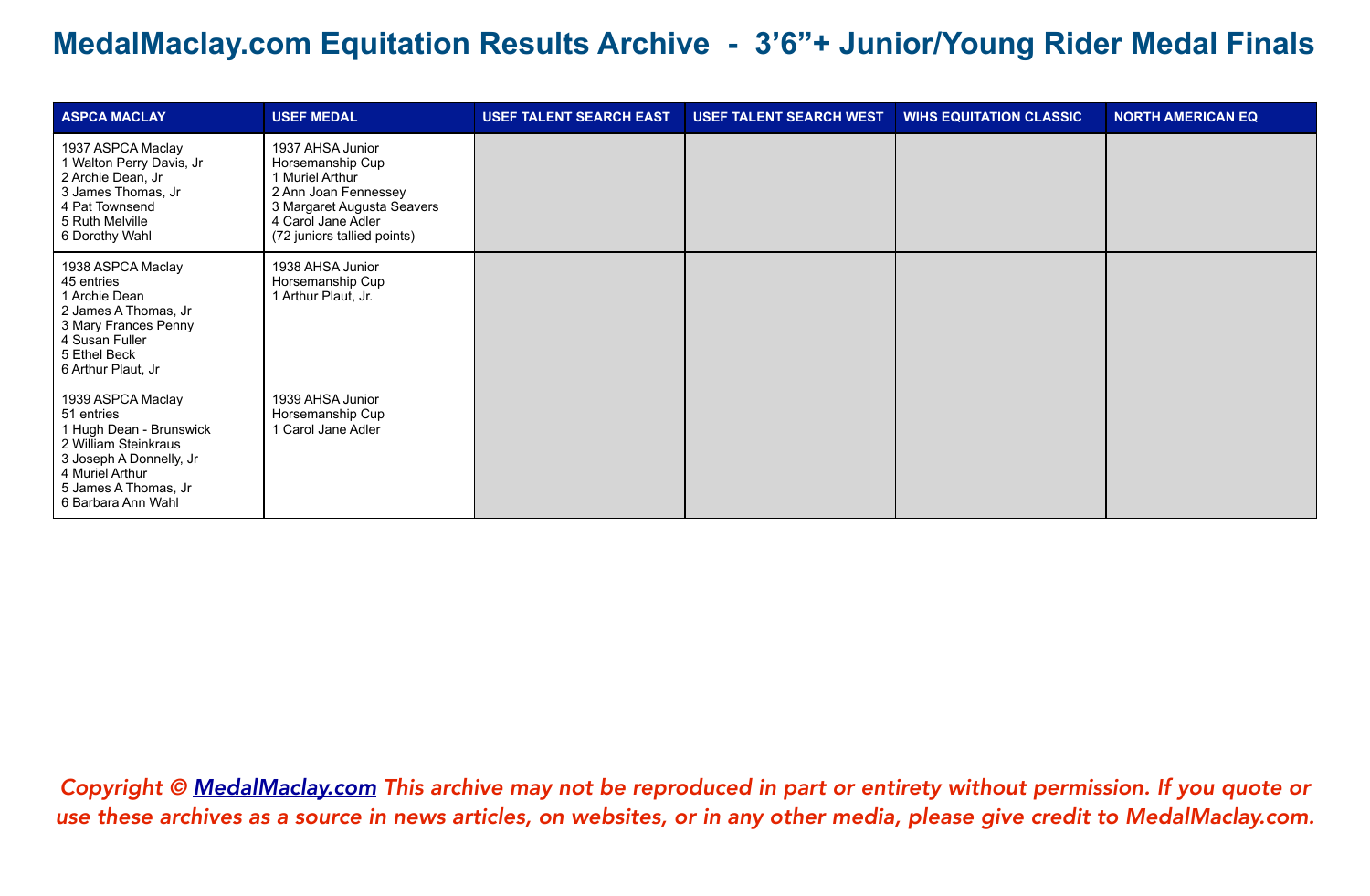| <b>ASPCA MACLAY</b>                                                                                                                                                                                                                                                                                                                                                                                                                                                                            | <b>USEF MEDAL</b>                                               | <b>USEF TALENT SEARCH EAST</b> | <b>USEF TALENT SEARCH WEST</b> | <b>WIHS EQUITATION CLASSIC</b> | <b>NORTH AMERICAN EQ</b> |
|------------------------------------------------------------------------------------------------------------------------------------------------------------------------------------------------------------------------------------------------------------------------------------------------------------------------------------------------------------------------------------------------------------------------------------------------------------------------------------------------|-----------------------------------------------------------------|--------------------------------|--------------------------------|--------------------------------|--------------------------|
| 1940 ASPCA Maclay<br>1 James A Thomas - Egypt's<br><b>Enchanting Queen</b><br>2 Marion Loucks<br>3 Betty Jo Jarvis<br>4 William Steinkraus<br>5 Mary Poll<br>6 Susan Fuller<br>[Top 20 callback<br>Betty Ann Vernlund<br>Jacqueline Bouvier<br>Reese Howard<br>Anne Morningstar<br><b>Herbert Marache</b><br>Suzanne Marache<br>James Bingham<br>Russel Vanbrunt<br>Barbara Ann Wahl<br>Kathleen Jennings<br>Joseph Donnelly<br>Mary Reinach<br>Robert Allen Rasche<br>William Richard Rasche] | 1940 AHSA Junior<br>Horsemanship Cup<br>1 William C. Steinkraus |                                |                                |                                |                          |
| 1941 ASPCA Maclay<br>40 entries<br>1 William Steinkraus<br>2 Mary Reinach<br>3 Anne Morningstar<br>4 Eve Prime<br>5 Mary Poll<br>6 Nancy Dean                                                                                                                                                                                                                                                                                                                                                  | 1941 AHSA Junior<br>Horsemanship Cup<br>1 Janet A. Meade        |                                |                                |                                |                          |
| 1942 ASPCA Maclay<br>1 William P Dunn III - Hap<br>Hopper<br>2 Herbert W Marache Jr                                                                                                                                                                                                                                                                                                                                                                                                            | 1942 AHSA Junior<br>Horsemanship Cup<br>1 George McKelvey, III  |                                |                                |                                |                          |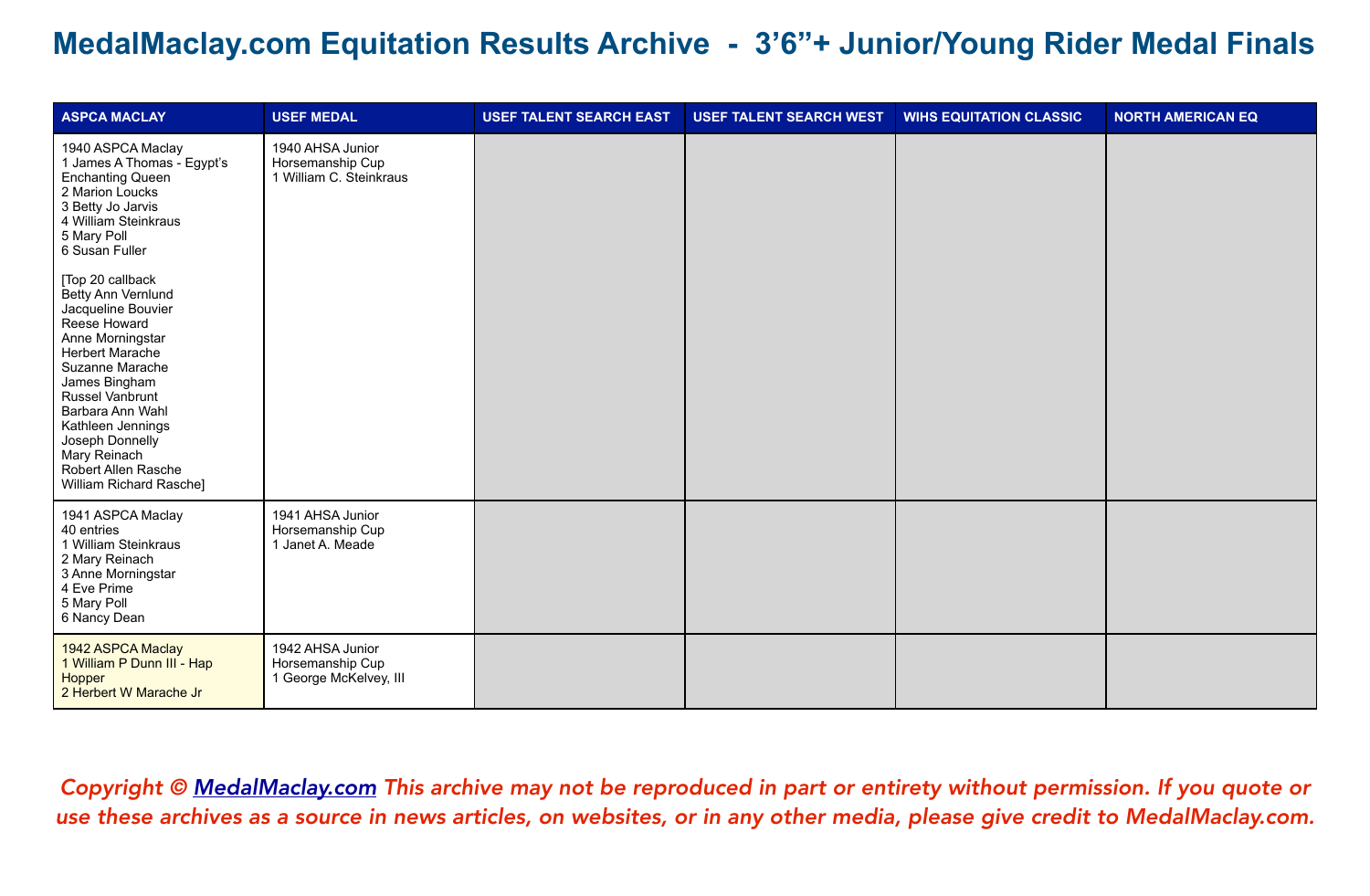| <b>ASPCA MACLAY</b>                                                                                                                                  | <b>USEF MEDAL</b>                                                                                                                                                                                                                                              | <b>USEF TALENT SEARCH EAST</b> | <b>USEF TALENT SEARCH WEST</b> | <b>WIHS EQUITATION CLASSIC</b> | <b>NORTH AMERICAN EQ</b> |
|------------------------------------------------------------------------------------------------------------------------------------------------------|----------------------------------------------------------------------------------------------------------------------------------------------------------------------------------------------------------------------------------------------------------------|--------------------------------|--------------------------------|--------------------------------|--------------------------|
| 1943 ASPCA Maclay<br>1 Anne Morningstar<br>2 Gloria Galban<br>*class held in 1946                                                                    | 1943 AHSA Junior<br>Horsemanship Cup<br>1 Dorothy Ritterbush                                                                                                                                                                                                   |                                |                                |                                |                          |
| 1944 ASPCA Maclay<br>1 Alice Babcock<br>2 Elaine Moore<br>*class held in 1946                                                                        | 1944 AHSA Junior<br>Horsemanship Cup<br>1 Lois Lisanti 83 points<br>2 Dorothy Van Winkle 47 points<br>3 Albert Torek 45 points<br>4 Ann C Ritterbush 39 points<br>5 Anne Morningstar 21 points<br>6 Marie Louise Wetzel 21 points<br>43 juniors tallied points |                                |                                |                                |                          |
| 1945 ASPCA Maclay<br>1 Nancy Dean - Wilco<br>2 Ethel Skakel<br>*class held in 1946                                                                   | 1945 AHSA Junior<br>Horsemanship Cup<br>1 Albert Torek                                                                                                                                                                                                         |                                |                                |                                |                          |
| 1946 ASPCA Maclay<br>1 Elaine Moore<br>2 Nancy Moran                                                                                                 | 1946 AHSA Junior<br>Horsemanship Cup<br>1 Ann Ritterbush 210 points<br>2 Corinne Hoffman 151 points                                                                                                                                                            |                                |                                |                                |                          |
| 1947 ASPCA Maclay<br>1 Frank Chapot - Chado<br>2 Martha Lee Kennon<br>3 Roger Leithead<br>4 Peggy Johnson<br>5 Polly Jennings<br>6 Lynn Diner        | 1947 AHSA Junior<br>Horsemanship Cup<br>1 Elaine Shirley Watt                                                                                                                                                                                                  |                                |                                |                                |                          |
| 1948 ASPCA Maclay<br>1 Charlotte Hanlon - War Maid<br>2 Jill Diner<br>3 Mary Gay Huffard<br>4 Lorrimer Armstrong<br>5 Lynn Diner<br>6 Patty Lee Cary | 1948 AHSA Junior<br>Horsemanship Cup<br>1 Barbara Pease                                                                                                                                                                                                        |                                |                                |                                |                          |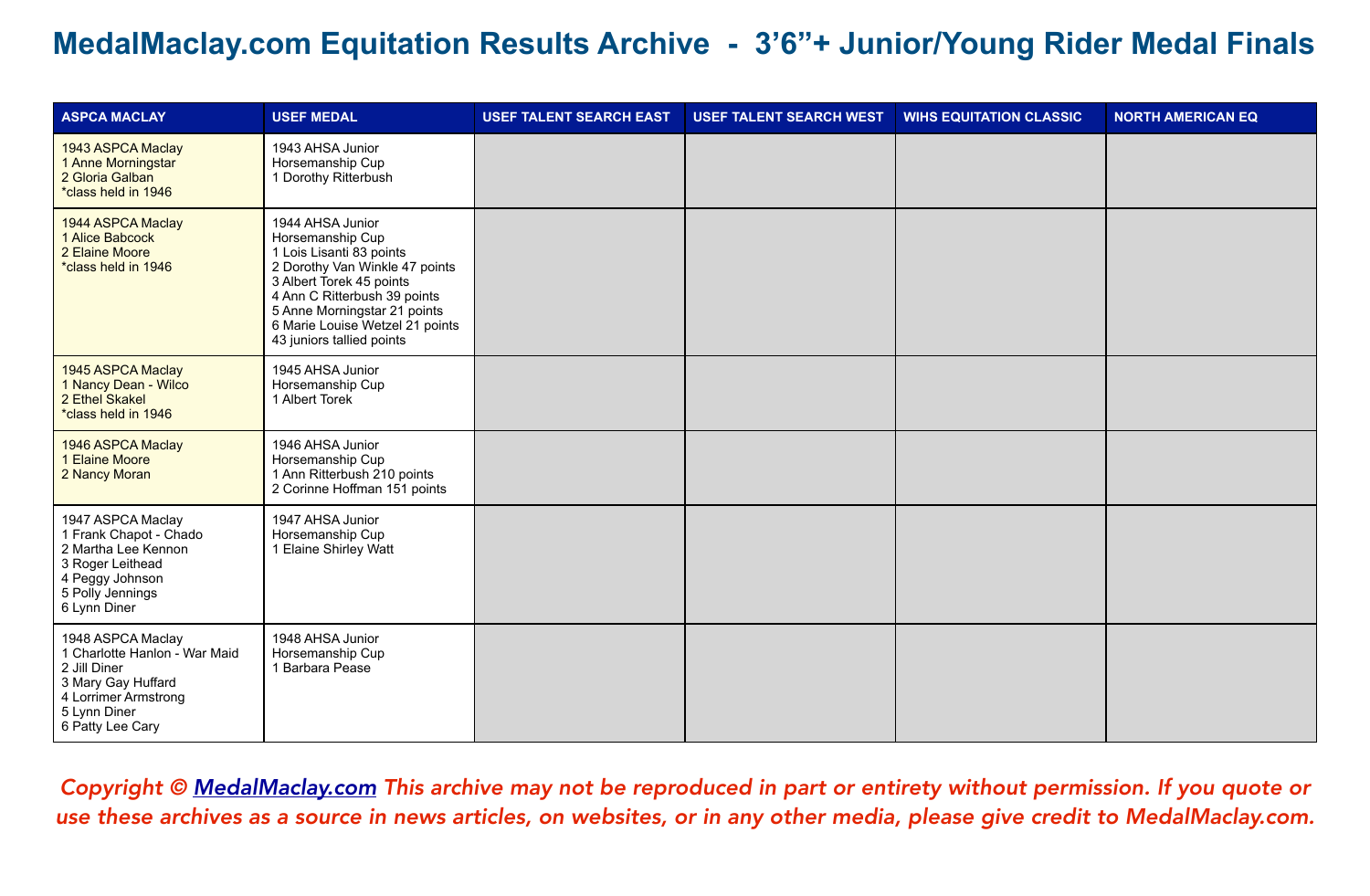| <b>ASPCA MACLAY</b>                                                                                                                             | <b>USEF MEDAL</b>                                                                                                                                              | <b>USEF TALENT SEARCH EAST</b> | <b>USEF TALENT SEARCH WEST</b> | <b>WIHS EQUITATION CLASSIC</b> | <b>NORTH AMERICAN EQ</b> |
|-------------------------------------------------------------------------------------------------------------------------------------------------|----------------------------------------------------------------------------------------------------------------------------------------------------------------|--------------------------------|--------------------------------|--------------------------------|--------------------------|
| 1949 ASPCA Maclay<br>1 Myrna Felvey<br>2 Nancy Jane Imboden<br>3 Nancy Clapp<br>4 Mary Gay Huffard<br>5 Cynthia Coates<br>6 Charles B Lyman, Jr | 1949 AHSA Junior<br>Horsemanship Cup<br>1 Nancy Jane Imboden                                                                                                   |                                |                                |                                |                          |
| 1950 ASPCA Maclay<br>1 Mary Gay Huffard<br>2 Victor Hugo-Vidal<br>3 Ronnie Mutch<br>4 Susie Ferguson<br>5 Glenna Lee Maduro<br>6 Ned Hancock    | 1950 AHSA Medal Final<br>1 Ronnie Mutch<br>2 Cappy Winkelman<br>3 Nancy Clapp<br>4 Ned Hancock<br>5 G Baker "Skipper" Schroeder<br>6 Margaret McGinn           |                                |                                |                                |                          |
| 1951 ASPCA Maclay<br>1 G Baker "Skipper" Schroeder<br>2 Jimmy Hatcher<br>3 Betty Haight<br>4 Ronnie Mutch<br>5 Billy Boyce III<br>6 Ned Hancock | 1951 AHSA Medal Final<br>1 Victor Hugo-Vidal<br>2 Betty Haight<br>3 G Baker "Skipper" Schroeder<br>4 Sara Ann Cavanagh<br>5 Ned Hancock<br>6 Glenna Lee Maduro |                                |                                |                                |                          |
| 1952 ASPCA Maclay<br>1 George H Morris<br>2 Glenna Lee Maduro<br>3 Ronnie Mutch<br>4 Sally Parrott<br>5 Gail Fenbert<br>6 Sara Ann Cavanagh     | 1952 AHSA Medal Final<br>1 George H Morris<br>2 Cynthia Stone<br>3 Glenna Lee Maduro<br>4 Gail Fenbert<br>5 Patsy Ann Smith<br>6 not reported                  |                                |                                |                                |                          |
| 1953 ASPCA Maclay<br>1 Glenna Lee Maduro<br>2 Billie Eadie<br>3 Susan Findlay<br>4 Terry Drury<br>5 Cynthia Stone<br>6 Kate Kimball             | 1953 AHSA Medal Final<br>1 Cynthia Stone<br>2 Rosalind LaRoche<br>3 Raymond Walsh<br>4 Susan Findlay<br>5 Kathleen Rice<br>6 Patsy Ann Smith                   |                                |                                |                                |                          |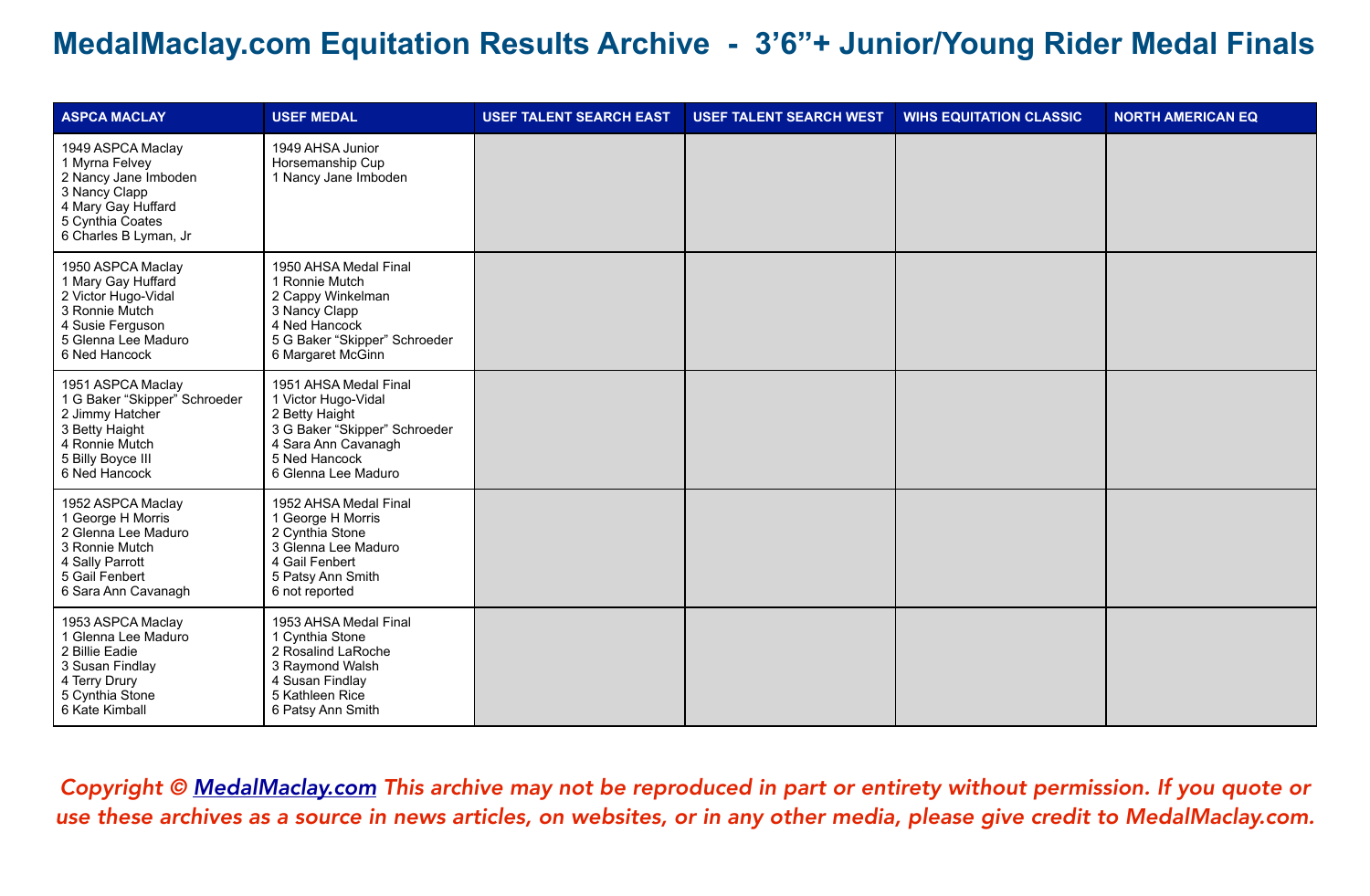| <b>ASPCA MACLAY</b>                                                                                                                                         | <b>USEF MEDAL</b>                                                                                                                                | <b>USEF TALENT SEARCH EAST</b>                                                                                                                                                        | <b>USEF TALENT SEARCH WEST</b> | <b>WIHS EQUITATION CLASSIC</b> | <b>NORTH AMERICAN EQ</b> |
|-------------------------------------------------------------------------------------------------------------------------------------------------------------|--------------------------------------------------------------------------------------------------------------------------------------------------|---------------------------------------------------------------------------------------------------------------------------------------------------------------------------------------|--------------------------------|--------------------------------|--------------------------|
| 1954 ASPCA Maclay<br>1 Ronnie Martini - Student Prince<br>2 Susan B Lounsbury<br>3 Henry C Filter Jr<br>4 Wilson Dennehy<br>5 Lynn Belknap<br>6 Sandy Glynn | 1954 AHSA Medal<br>1 Margaret McGinn - Little<br>Cracker<br>2 Patty Reed - Spur Benz<br>3 Michael Page<br>4 Lynn Belknap<br>5 Lou Wilson         |                                                                                                                                                                                       |                                |                                |                          |
| 1955 ASPCA Maclay<br>1 Wilson Dennehy<br>2 J Michael Plumb<br>3 Ronnie Catalano<br>4 Sara Ann Cavanagh<br>5 Ann C Voorhees<br>6 Joannah C Hall              | 1955 AHSA Medal<br>1 Wilson Dennehy<br>2 Sara Ann Cavanagh<br>3 J Michael Plumb<br>4 Martha Sterbak<br>5 Barbara Friedemann<br>6 Joannah C Hall  | 1955 USET Equitation Challenge<br>Cup<br>1 Wilson Dennehy<br>2 Carol Hoffman<br>3 Sara Willis<br>4 Ralph Johnson                                                                      |                                |                                |                          |
| 1956 ASPCA Maclay<br>1 Barbara Friedemann<br>2 Sara Ann Cavanagh<br>3 Michael Page<br>4 Toni Layton Brewer<br>5 Bucky Reynolds<br>6 Sue Archibald           | 1956 AHSA Medal<br>1 Michael Page<br>2 Sara Ann Cavanagh<br>3 Martha Sterbak<br>4 Teddy Messler<br>5 Ann C Voorhees<br>6 Gail Porter             | 1956 USET Equitation Challenge<br>Cup<br>1 Wilson Dennehy<br>2 John Luhmann<br>3 Michael Page<br>4 Carol Hoffman<br>5 Gail Porter<br>6 Ralph Johnson                                  |                                |                                |                          |
| 1957 ASPCA Maclay<br>1 J Michael Plumb<br>2 Ann C Voorhees<br>3 Michael Del Balso<br>4 Wendy Hanson<br>5 Susan B Lounsbury<br>6 Julie Kellam                | 1957 AHSA Medal<br>1 Michael Del Balso<br>2 J Michael Plumb<br>3 Joannah C Hall<br>4 Ralph Johnson<br>5 Toni Layton Brewer<br>6 Richard W Keller | 1957 USET Equitation Challenge<br>Cup<br>1 Carol Hoffman<br>2 David Gruendel<br>3t Wilson Dennehy<br>3t Sara Ann Cavanagh<br>5 Howard Miller<br>6 Geoffrey Craig<br>7 Robert S Hamell |                                |                                |                          |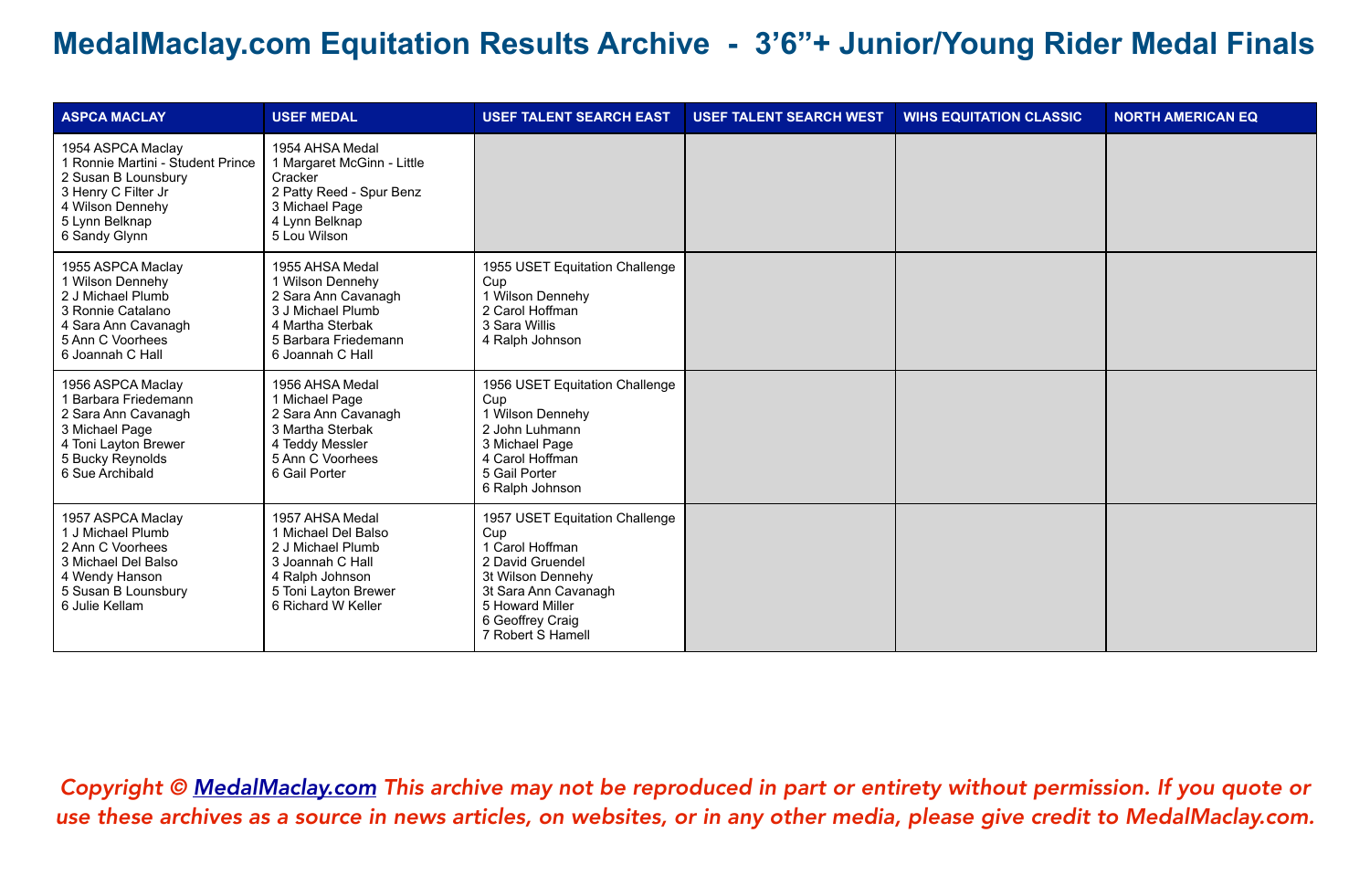| <b>ASPCA MACLAY</b>                                                                                                                                | <b>USEF MEDAL</b>                                                                                                                                                                            | <b>USEF TALENT SEARCH EAST</b>                                                                                                                                      | <b>USEF TALENT SEARCH WEST</b> | <b>WIHS EQUITATION CLASSIC</b> | <b>NORTH AMERICAN EQ</b> |
|----------------------------------------------------------------------------------------------------------------------------------------------------|----------------------------------------------------------------------------------------------------------------------------------------------------------------------------------------------|---------------------------------------------------------------------------------------------------------------------------------------------------------------------|--------------------------------|--------------------------------|--------------------------|
| 1958 ASPCA Maclay<br>1 Wendy Hanson - Star<br>Chamber<br>2 Carol Hofmann<br>3 Susan White<br>4 Wendy Plumb<br>5 Beth Ifland<br>6 Ellen Bongard     | 1958 AHSA Medal<br>1 Susan White<br>2 Carol Hoffman<br>3 Wendy Hanson<br>4 Teddy Messler<br>5 Geoffrey M Craig<br>6 Rebecca Ashley                                                           | 1958 USET Combined Test<br>Finals<br>1 Beth Ifland<br>2t Carol Hoffman<br>2t Robert S Hammell<br>4 Geoffrey M Craig<br>5 Kathleen [unreadable]<br>6 Barbara Jeffrey |                                |                                |                          |
| 1959 ASPCA Maclay<br>1 Hank Minchin<br>2 John Strohmeier<br>3 Joan Draper<br>4 Beth Ifland<br>5 Joannah C Hall<br>6 Victoria Buchen                | 1959 AHSA Medal<br>1 Wendy Hanson<br>2 Hank Minchin                                                                                                                                          | 1959 USET Combined Test<br><b>Finals</b>                                                                                                                            |                                |                                |                          |
| 1960 ASPCA Maclay<br>1 Mary Mairs<br>2 Joannah C Hall<br>3 Alison Cram<br>4 Carol Hofmann<br>5 John H Strohmeier<br>6 Carol Altmann                | 1960 AHSA Medal<br>1 Mary Mairs - Red Bird                                                                                                                                                   | 1960 USET Combined Test<br><b>Finals</b>                                                                                                                            |                                |                                |                          |
| 1961 ASPCA Maclay<br>60 entries<br>1 Bernard Traurig<br>2 William Seabrook                                                                         | 1961 AHSA Medal<br>1 Bernard Traurig - Trouble<br><b>Maker</b>                                                                                                                               | 1961 USET Combined Test<br><b>Finals</b>                                                                                                                            |                                |                                |                          |
| 1962 ASPCA Maclay<br>1 Carol Altmann - Grey Flannel<br>2 Jessica Tuchman<br>3 John Strohmeier<br>4 Jenny Holmes<br>5 David Lackey<br>6 Alison Cram | 1962 AHSA Medal<br>1 Carol Altmann - Grey Flannel<br>2 Lex Anderson<br>3 Betsy Gerson<br>4 John Strohmeier<br>5 Susan Dickson<br>6 Patricia Heuckeroth<br>7 Linda Sue Mudge<br>8 Alison Cram | 1962 USET Combined Test<br>Finals<br>1 Patricia Heuckeroth<br>2 Jessica Tuchman<br>3 David Lackey<br>4 Francine Farkas<br>5 Rick Cram<br>6 Glen Fiddes              |                                |                                |                          |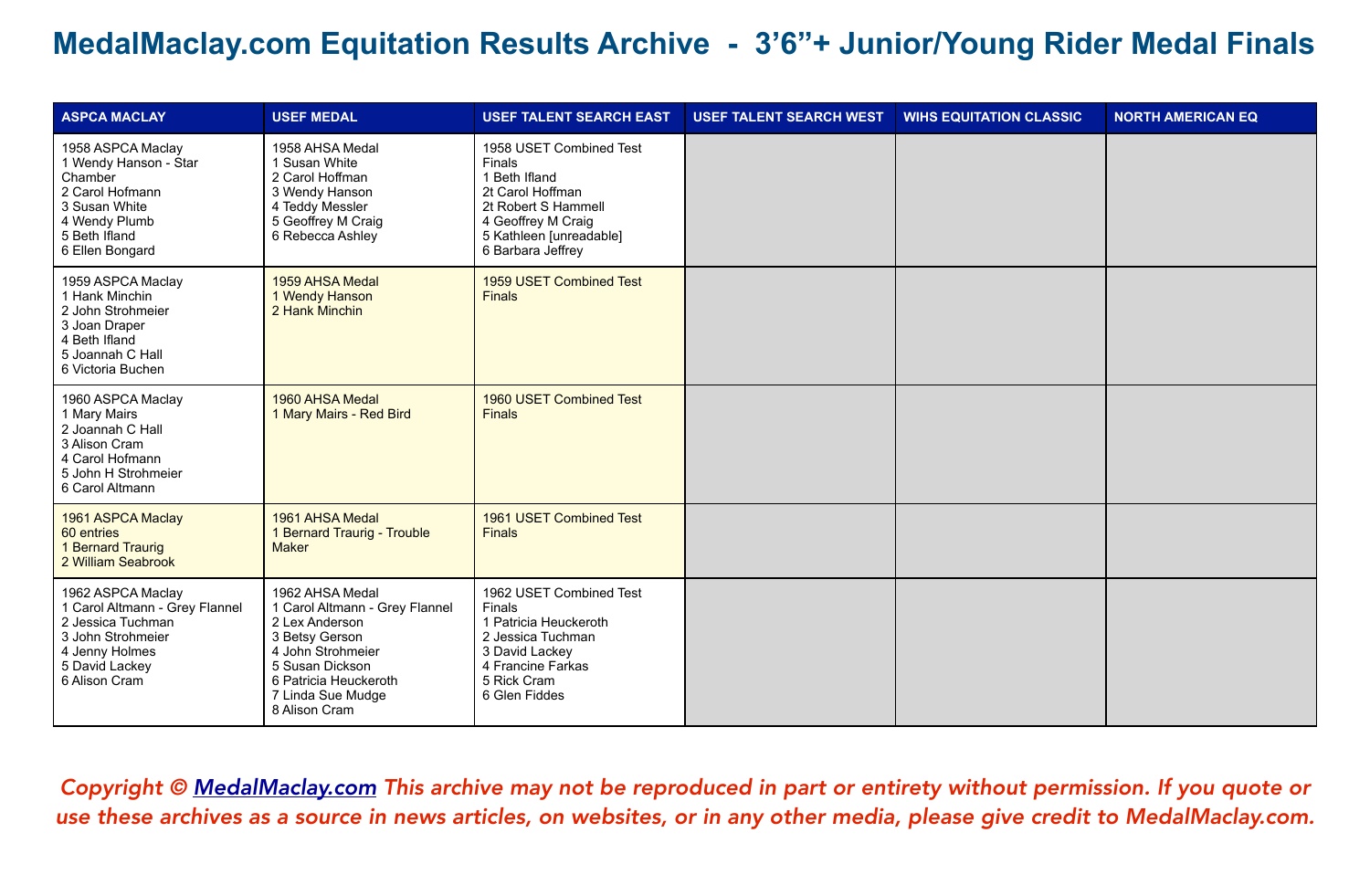| <b>ASPCA MACLAY</b>                                                                                                                                                                        | <b>USEF MEDAL</b>                                                                                                                                                            | <b>USEF TALENT SEARCH EAST</b>           | <b>USEF TALENT SEARCH WEST</b> | <b>WIHS EQUITATION CLASSIC</b> | <b>NORTH AMERICAN EQ</b> |
|--------------------------------------------------------------------------------------------------------------------------------------------------------------------------------------------|------------------------------------------------------------------------------------------------------------------------------------------------------------------------------|------------------------------------------|--------------------------------|--------------------------------|--------------------------|
| 1963 ASPCA Maclay<br>1 Wendy Mairs<br>2 Rita Timpanaro - Nibbles<br>3 Lisa Joy Rosen<br>4 Cathy Miller<br>5 Kris Anderson<br>6 Mary Wate Warner<br>7 Glen Maureen Fiddes<br>8 Robin Hughes | 1963 AHSA Medal<br>1 Stephanie Steck - Trouble<br><b>Maker</b>                                                                                                               | 1963 USET Combined Test<br><b>Finals</b> |                                |                                |                          |
| 1964 ASPCA Maclay<br>82 entries<br>1 Lane Schulz - Bold Bandit<br>2 James Kohn<br>3 Betsy Gerson<br>4 Jen Marsden<br>5 Jessica Tuchman<br>6 Susan Bauer                                    | 1964 AHSA Medal<br>1 James Kohn<br>2 Julie Carman<br>3 Susan Wallace<br>4 Jen Marsden<br>5 Rita Timpanaro<br>6 Lisa Joy Rosen<br>7 Katie Monahan<br>8 Debbie Willson         |                                          |                                |                                |                          |
| 1965 ASPCA Maclay<br>62 entries<br>1 Chrystine Jones                                                                                                                                       | 1965 AHSA Medal<br>1 Chrystine Jones                                                                                                                                         |                                          |                                |                                |                          |
| 1966 ASPCA Maclay<br>1 Debbie Willson<br>2 Ann Snyder<br>3 Conrad Homfeld                                                                                                                  | 1966 AHSA Medal<br>82 entries<br>1 Rita Timpanaro - First<br>Impression<br>2 Susan Yeomans<br>3 Park Holland III<br>4 Brooke Hodgson<br>5 Debbie Willson<br>5 Conrad Homfeld |                                          |                                |                                |                          |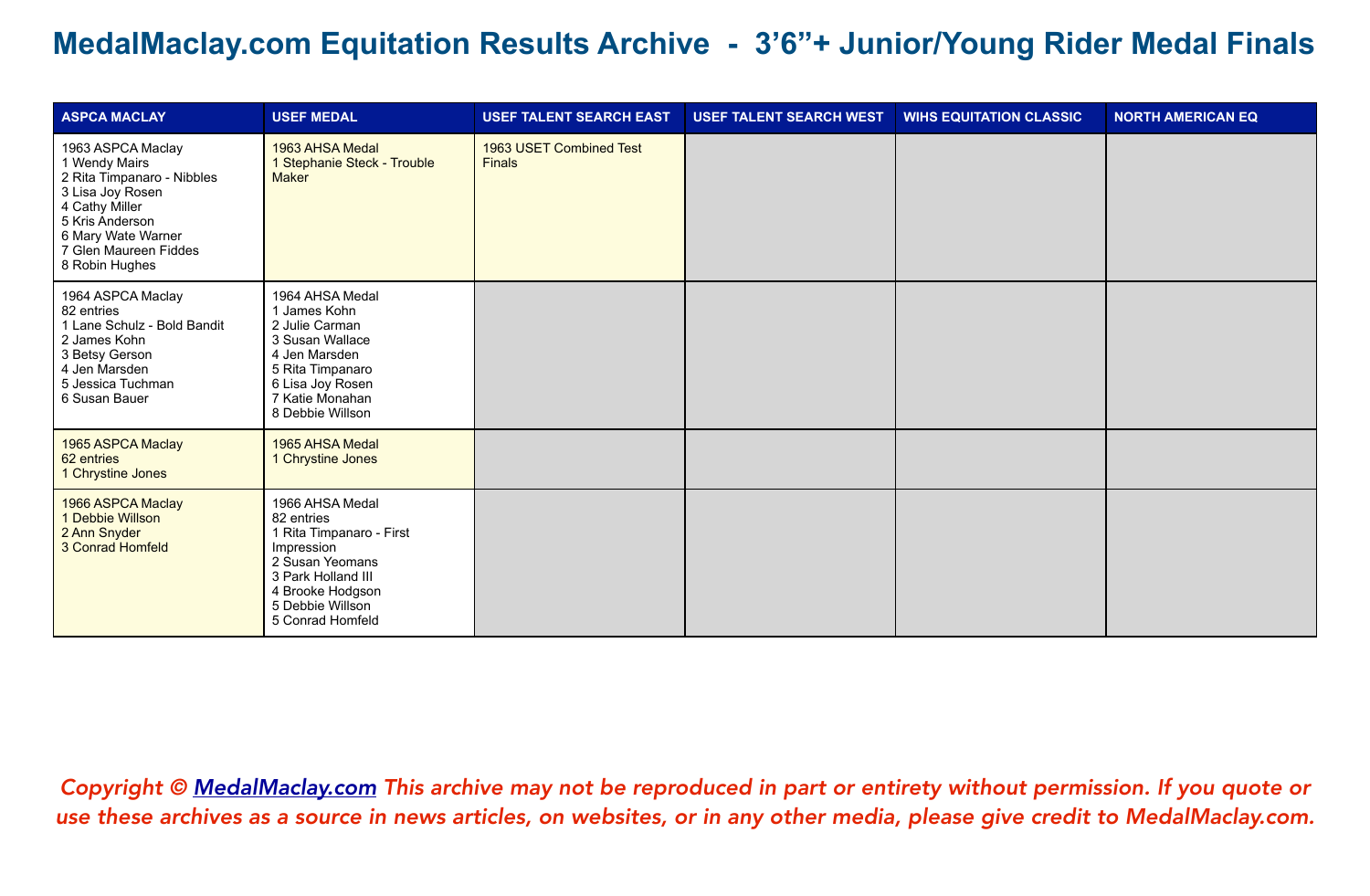| <b>ASPCA MACLAY</b>                                                                                                                                                                                    | <b>USEF MEDAL</b>                                       | <b>USEF TALENT SEARCH EAST</b> | <b>USEF TALENT SEARCH WEST</b> | <b>WIHS EQUITATION CLASSIC</b> | <b>NORTH AMERICAN EQ</b> |
|--------------------------------------------------------------------------------------------------------------------------------------------------------------------------------------------------------|---------------------------------------------------------|--------------------------------|--------------------------------|--------------------------------|--------------------------|
| 1967 ASPCA Maclay<br>66 entries<br>1 Conrad Homfeld - Golden<br>Alibhai<br>2 Ann Snyder<br>3 Liz Young<br>4 James Hulick<br>5 Jeane Metsker<br>6 Brooke Hodgson<br>7 Katie Monahan<br>8 Neil Humphreys | 1967 AHSA Medal<br>1 Conrad Homfeld [Golden<br>Alibhai] |                                |                                |                                |                          |
| 1968 ASPCA Maclay<br>1 Brooke Hodgson - Advance<br>Ticket<br>2 Katie Monahan<br>3 James Hulick<br>4 Cindy Priggen<br>5 James Womble<br>6 Pamela Carmichael<br>7 Kristine Pfister<br>8 Margie Wright    | 1968 AHSA Medal<br>1 Brooke Hodgson<br>2 Katie Monahan  |                                |                                |                                |                          |
| 1969 ASPCA Maclay<br>60 entries<br>1 Katie Monahan<br>2 Teri Ardleigh - Freedom<br>3 Jeane Metsker<br>4 Fred Bauer<br>5 Margaret Larkin<br>6 Kip Rosenthal<br>7 Drew Davenport<br>8 Deborah L King     | 1969 AHSA Medal<br>1 Fred Bauer<br>3 Katie Monahan      |                                |                                |                                |                          |
| 1970 ASPCA Maclay<br>1 Fred Bauer<br>2 James Hulick<br>3 Barbara Butts<br>4 Drew Davenport<br>5 Cynthia Hankins                                                                                        | 1970 AHSA Medal<br>1 James Hulick                       |                                |                                |                                |                          |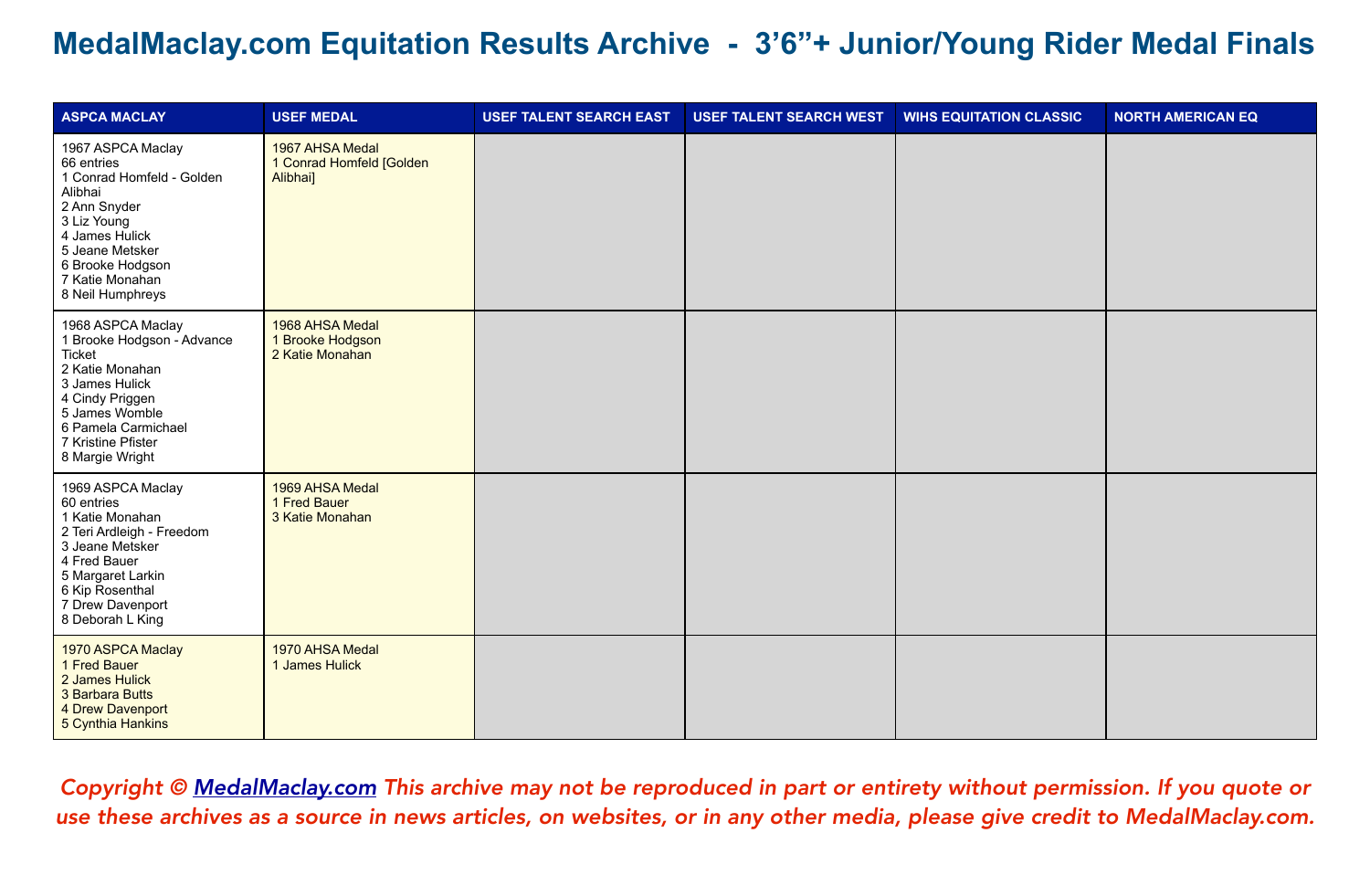| <b>ASPCA MACLAY</b>                                                                                                                                                                                                                                                  | <b>USEF MEDAL</b>                                                                                                                                                                                                                                                                                         | <b>USEF TALENT SEARCH EAST</b> | <b>USEF TALENT SEARCH WEST</b> | <b>WIHS EQUITATION CLASSIC</b> | <b>NORTH AMERICAN EQ</b> |
|----------------------------------------------------------------------------------------------------------------------------------------------------------------------------------------------------------------------------------------------------------------------|-----------------------------------------------------------------------------------------------------------------------------------------------------------------------------------------------------------------------------------------------------------------------------------------------------------|--------------------------------|--------------------------------|--------------------------------|--------------------------|
| 1971 ASPCA Maclay<br>1 Anna Jane White<br>2 James Hulick<br>3 Ellen Raidt<br>4 Robin Ann Rost - First Edition<br>5 Tom Dembinski<br>6 Susan Fubini<br>7 Leslie Hastings<br>8 DeeDee Van Fleet                                                                        | 1971 AHSA Medal<br>1 Joy Slater                                                                                                                                                                                                                                                                           |                                |                                |                                |                          |
| 1972 ASPCA Maclay<br>1 Leslie Burr<br>2 Robin Ann Rost - Speech<br><b>Maker</b><br>3 Buddy Brown<br>4 Genie Grigsby                                                                                                                                                  | 1972 AHSA Medal<br>1 Katie Monahan<br>2 Buddy Brown<br>3 Charlie Weaver<br>5 Genie Grisby<br>8 Catherine Chase-Groos - Dr<br>Fugi                                                                                                                                                                         |                                |                                |                                |                          |
| 1973 ASPCA Maclay<br>1 Michael Patrick - Irish Coffee<br>2 Robin Ann Rost - Incantation<br>3 Nancy Baroody - War Dress<br>4 Genie Grigsby<br>5 Cindy Trimble<br>6 Alex Dunaif<br>7 Buddy Brown<br>8 Leigh Anne Dickinson                                             | 1973 AHSA Medal<br>1 Buddy Brown - Sandsablaze<br>2 Nancy Baroody - War Dress<br>3 Michael Patrick<br>4 Mary Schneider<br>5 Leslie Barr<br>6 Carolyn Evans<br>7 Marianne Steiert<br>8 Sue Vander Hayden                                                                                                   |                                |                                |                                |                          |
| 1974 ASPCA Maclay<br>144 Entries<br>1 Alex Dunaif - Make Me Smile<br>2 Scott Nederlander<br>3 Cynthia Hankins<br>4 Pam Hamlin - Double Take<br>5 Rita Grenci<br>6 Tom Dembinski<br>7 Leigh Ann Dickinson<br>8 Alan Severinsen<br>9 Stanley Garrot<br>10 Teddi Ismond | 1974 AHSA Medal<br>171 or 144 entries<br>1 Robin Ann Rost - Mai Oui<br>2 Sydney McNiff<br>2/3 <sup>*</sup> Leslie Burr - Bootlegger<br>4 Katharine Burdsall<br>4/5* Leigh Ann Dickinson - First<br>Affair<br>6 Blair Pinsley<br>7 Cynthia Hankins<br>8 Tom Dembinski<br>*sources report different results |                                |                                |                                |                          |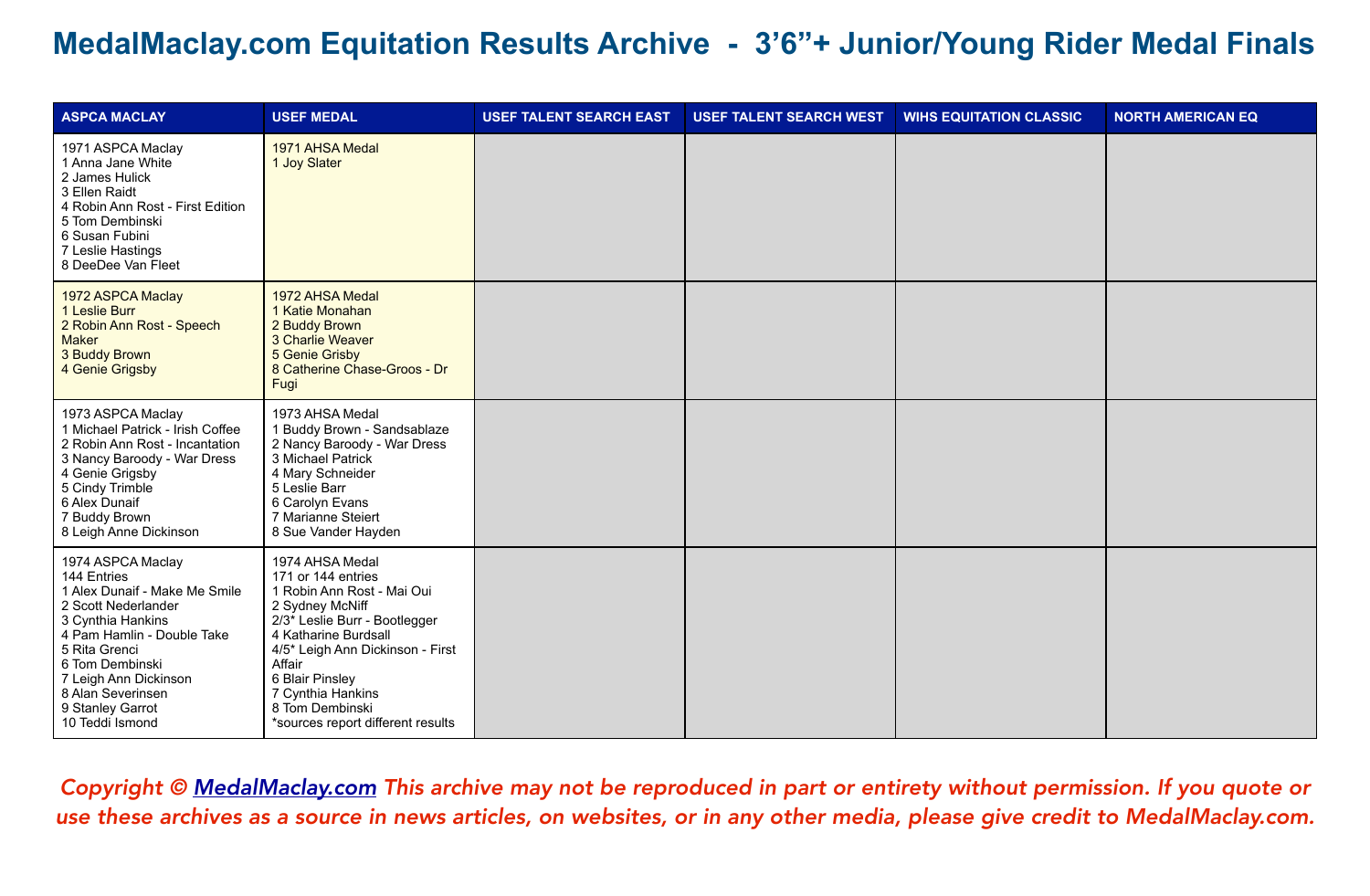| <b>ASPCA MACLAY</b>                                                                                                                                                                                                                      | <b>USEF MEDAL</b>                                                                                                                                                                                                                                          | <b>USEF TALENT SEARCH EAST</b> | <b>USEF TALENT SEARCH WEST</b> | <b>WIHS EQUITATION CLASSIC</b> | <b>NORTH AMERICAN EQ</b> |
|------------------------------------------------------------------------------------------------------------------------------------------------------------------------------------------------------------------------------------------|------------------------------------------------------------------------------------------------------------------------------------------------------------------------------------------------------------------------------------------------------------|--------------------------------|--------------------------------|--------------------------------|--------------------------|
| 1975 ASPCA Maclay<br>124 entries<br>1 Katharine Burdsall - Old Salt<br>2 Mary Jones<br>3 Debra Baldi<br>4 Robin Ann Rost - Barn Owl                                                                                                      | 1975 AHSA Medal<br>1 Cynthia Hankins<br>$\overline{2}$<br>4 Katharine Burdsall                                                                                                                                                                             |                                |                                |                                |                          |
| 1976 ASPCA Maclay<br>1 Colette Lozins - San Man<br>2 Debra Baldi<br>3 Lisa Kladky<br>4 Elizabeth Guerin<br>5 Michael Hart - Night Club<br>6 Christine Macalla<br>7 Fredi Welles<br>8 Anne Kursinski<br>9 Mark Leone<br>10 Ann Morris     | 1976 AHSA Medal<br>1 Frances Steinwedell - Emerald<br>Bay<br>2 Michael Hart - Night Club<br>3 Stevi Stocovaz<br>4 Katharine Burdsall<br>5 Hugh Mutch<br>6 Debra Baldi<br>7 Gigi Gaston<br>8 Peter Leone<br>9 Colette Lozins - San Man<br>10 Michael Quilty |                                |                                |                                |                          |
| 1977 ASPCA Maclay<br>1 Frances Steinwedell - Hot<br>Soup<br>2 Elizabeth French<br>3 Forrest Arthur<br>4 Martha Wachtel<br>5 Tami Masters<br>6 Debra Baldi<br>7 Michael Sasso<br>8 Linda Duryea<br>9 Elizabeth Guerin<br>10 Ashley Lickle | 1977 AHSA Medal<br>1 Elizabeth Sheehan - Night<br><b>Club</b><br>2 Hugh Mutch<br>3 Mark Leone                                                                                                                                                              |                                |                                |                                |                          |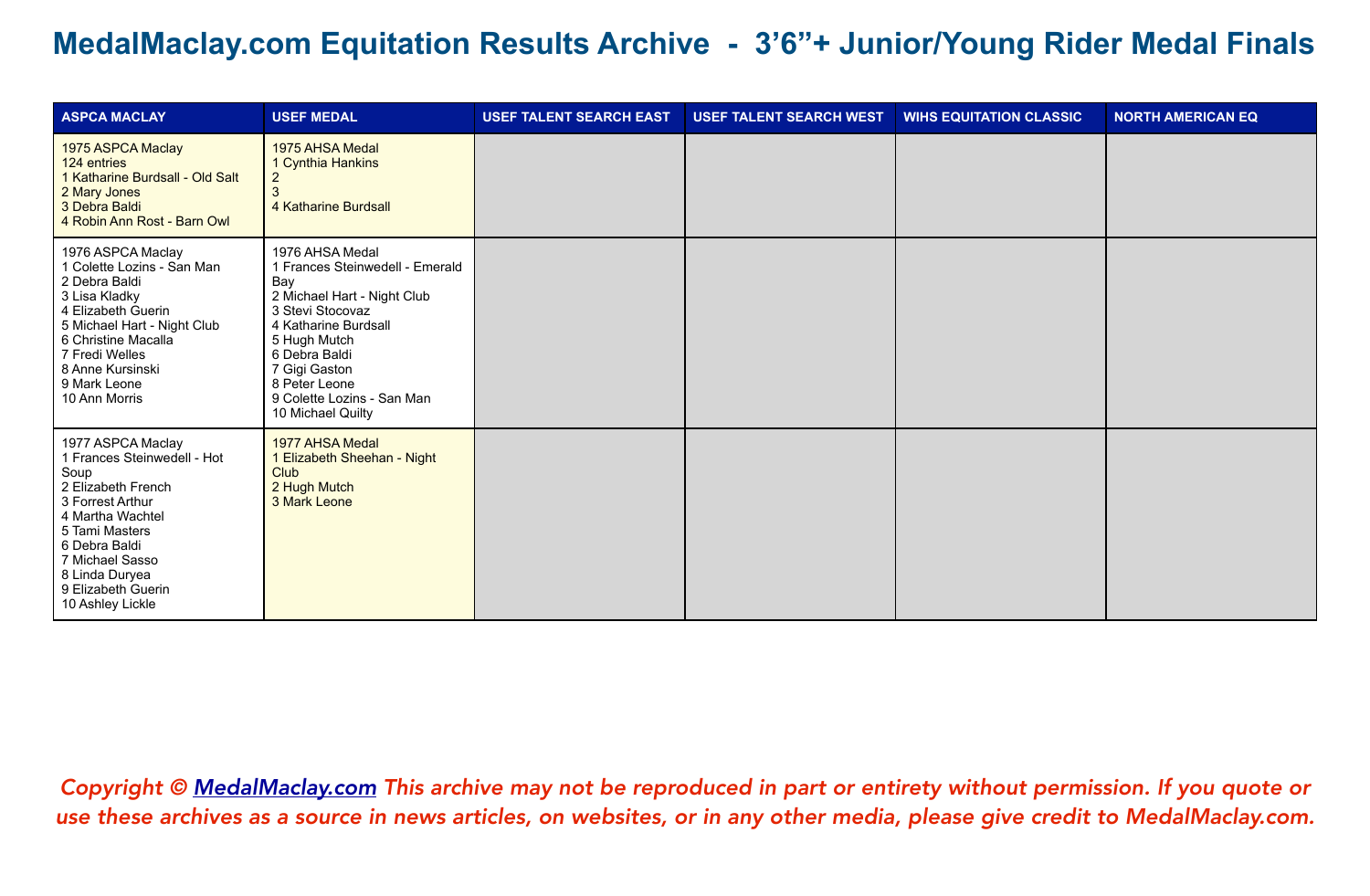| <b>ASPCA MACLAY</b>                                                                                                                                                                                                                                                           | <b>USEF MEDAL</b>                                                                                                                                                                                                                                                 | <b>USEF TALENT SEARCH EAST</b> | <b>USEF TALENT SEARCH WEST</b> | <b>WIHS EQUITATION CLASSIC</b> | <b>NORTH AMERICAN EQ</b> |
|-------------------------------------------------------------------------------------------------------------------------------------------------------------------------------------------------------------------------------------------------------------------------------|-------------------------------------------------------------------------------------------------------------------------------------------------------------------------------------------------------------------------------------------------------------------|--------------------------------|--------------------------------|--------------------------------|--------------------------|
| 1978 ASPCA Maclay<br>1 Michael Sasso - Dillon<br>2 Ruthann Bowers - Nightlife<br>3 Mark Leone<br>4 Kerry Stockslager<br>5 Paul Rose<br>6 Elizabeth Guerin<br>7 Gary Young<br>8 Hilary Olyphant<br>9 Hugh Mutch<br>10 Laura Gandsey                                            | 1978 AHSA Medal<br>156 entries<br>1 Hugh Mutch<br>2 Steven Weiss<br>3 Elizabeth French<br>4 Kara Beigel<br>5 Joan Scharffenberger<br>6 Martha Wachtel<br>7 Ruthann Bowers<br>8 Polly Howard<br>9 Mark Dorfman<br>10 Jeffery Welles                                |                                |                                |                                |                          |
| 1979 ASPCA<br>1 Gary Young - Ivory Coast<br>2 Lisa Castellucci - Forgeign<br>Exchange<br>3 Joan Scharffenberger<br>4 Elizabeth French<br>5 Jenny O'Donnell<br>6 Lyn Pederson<br>7 Helen Horner<br>8 Tippy Bushkin<br>9 Stephanie Campas - Tyswoon<br>10 Sue Daigle - Aaratoia | 1979 AHSA Medal<br>189 entries<br>1 Mark Leone - Rain Forest<br>2 Lisa Jaquin - Black Iris<br>3 Richard Grubman<br>4 Ruthann Bowers - Nightlife<br>5<br>6<br>7 Torri Siegel - Pocount<br>8<br>9<br>10                                                             |                                |                                |                                |                          |
| 1980 ASPCA Maclay<br>1 Laura Tidball - Glen Owen<br>2 Lisa Castellucci - Foreign<br>Exchange<br>3 Mark Leone<br>4 Cheryl Reid<br>5 Michaela Murphy<br>6 Jeffery Welles<br>7 Kathryn Kenney<br>8 Sharon Busch<br>9 Joan Scharffenberger<br>10 Ellen Van Dyke                   | 1980 AHSA Medal<br>182 entries<br>1 Joan Scharffenberger<br>2 Ellen Van Dyke<br>3 Jeffery Welles<br>4 Lisa Castellucci<br>5 Chrissy Bushkin<br>6 Louis Jacobs<br>7 Charlotte Erdman - Fancy<br>Footwork<br>8 Beezie Patton<br>9 Cara Beigel<br>10 Suzanne Schroer |                                |                                |                                |                          |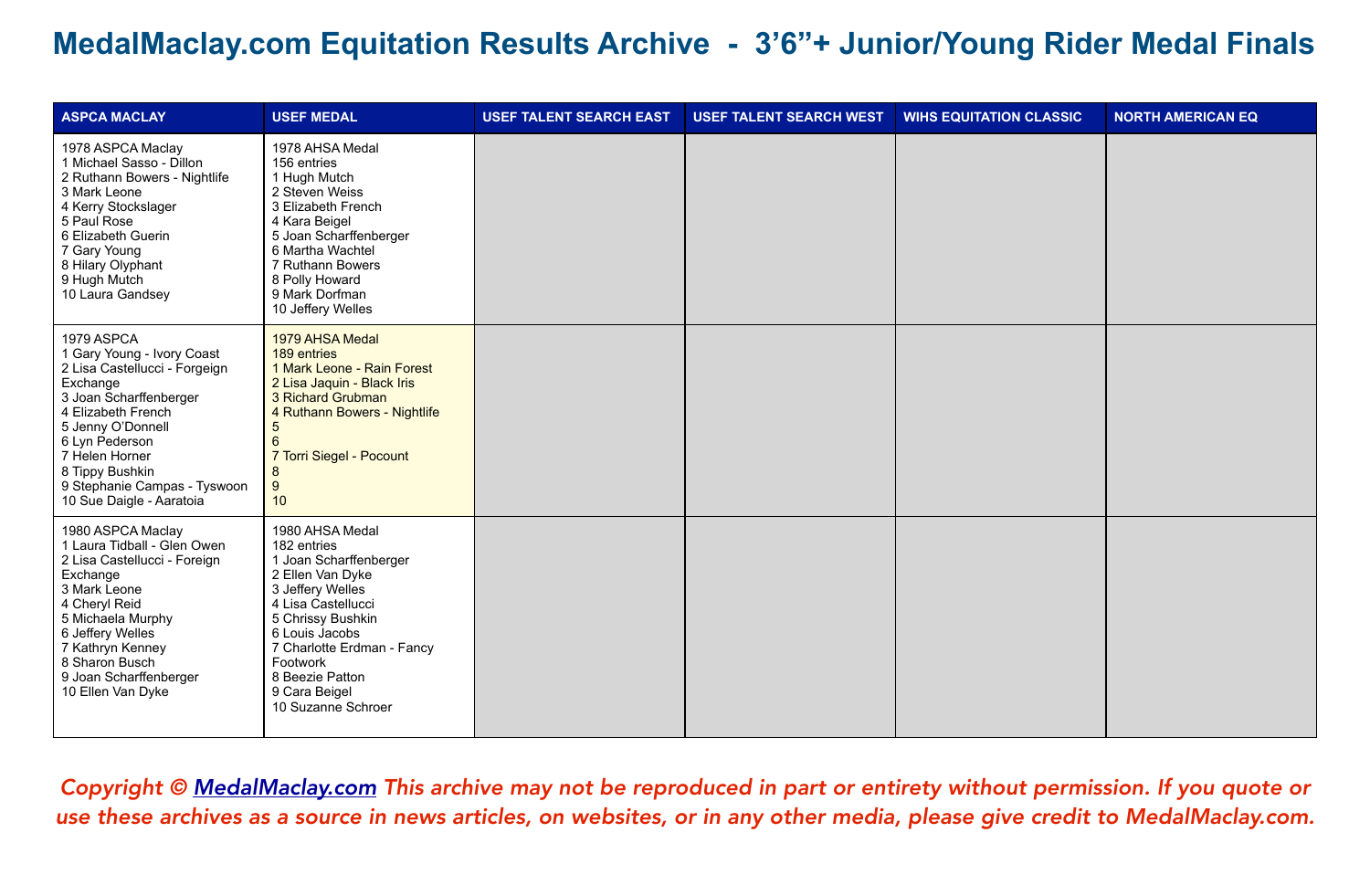| <b>ASPCA MACLAY</b>                                                                                                                                                                                                                                      | <b>USEF MEDAL</b>                                                                                                                                                                                                                          | <b>USEF TALENT SEARCH EAST</b>                                                                                                                                                                                | <b>USEF TALENT SEARCH WEST</b>                                                                                                                                                                                       | <b>WIHS EQUITATION CLASSIC</b> | <b>NORTH AMERICAN EQ</b> |
|----------------------------------------------------------------------------------------------------------------------------------------------------------------------------------------------------------------------------------------------------------|--------------------------------------------------------------------------------------------------------------------------------------------------------------------------------------------------------------------------------------------|---------------------------------------------------------------------------------------------------------------------------------------------------------------------------------------------------------------|----------------------------------------------------------------------------------------------------------------------------------------------------------------------------------------------------------------------|--------------------------------|--------------------------|
| 1981 ASPCA Maclay<br>1 Lisa Castellucci - Foreign<br>Exchange<br>2 Lisa Tarnopol - Nightlife<br>3 Cara Beigel<br>4 Helen Horner<br>5 Leslie Herbig<br>6 Michaela Murphy<br>7 Daisy Welles<br>8 Peggy Gehman<br>9 Linda Mothon<br>10 Kara Hanley          | 1981 AHSA Medal<br>196 entries<br>1 Laura Tidball - Glen Owen<br>2 Helen Horner<br>3 Lisa Tarnopol<br>4 Lynne de Roetth<br>5 Lisa Castellucci<br>6 Sara Beth Landers<br>7 Bryce Cabot<br>8 Leslie Herbig<br>9 Greg Best<br>10 Liza Paschal |                                                                                                                                                                                                               |                                                                                                                                                                                                                      |                                |                          |
| 1982 ASPCA Maclay<br>1 Peter Wylde - Native Surf<br>2 Jill Sternberg - The Sheik<br>3 Bryce Cabot<br>4 Linda Medvene<br>5 Karen McKelvy<br>6 Lori Hall<br>7 Cynthia Vimond<br>8 Louis Jacobs - Trapeze Act<br>9 Christine Earnshaw<br>10 Peter Lombardon | 1982 AHSA Medal<br>Sandra Nielsen - French Leave<br>2 Louis Jacobs - Trapeze Act<br>3 Brooke Baldwin<br>4 Kadru Yuasa<br>5 Lori Hall<br>6 Ceci Zak<br>7 Michael Dennehy<br>8 Gregory Best<br>9 Torri Siegal<br>10 Dina Santangelo          | 1982 USET Medal East<br>35 entries<br>1 Sandra Nielsen - French Leave<br>2 Michaela Murphy<br>3 Linda Medvene<br>4 Clea Newman<br>5 Greg Best<br>9 Alan Korotkin - Nightlife<br>10 Louis Jacobs - Trapeze Act | 1982 USET Medal West<br>9 entries<br>1 Joie Gatlin - Thin Ice<br>2 Shauna Pennell<br>3 Trudi Allen<br>4 Mia Woods<br>5 Kristen Westlin<br>6 Stacy Trewhitt<br>7 Lisa Quintero<br>8 Kelly Collins<br>9 Brooke Mansker |                                |                          |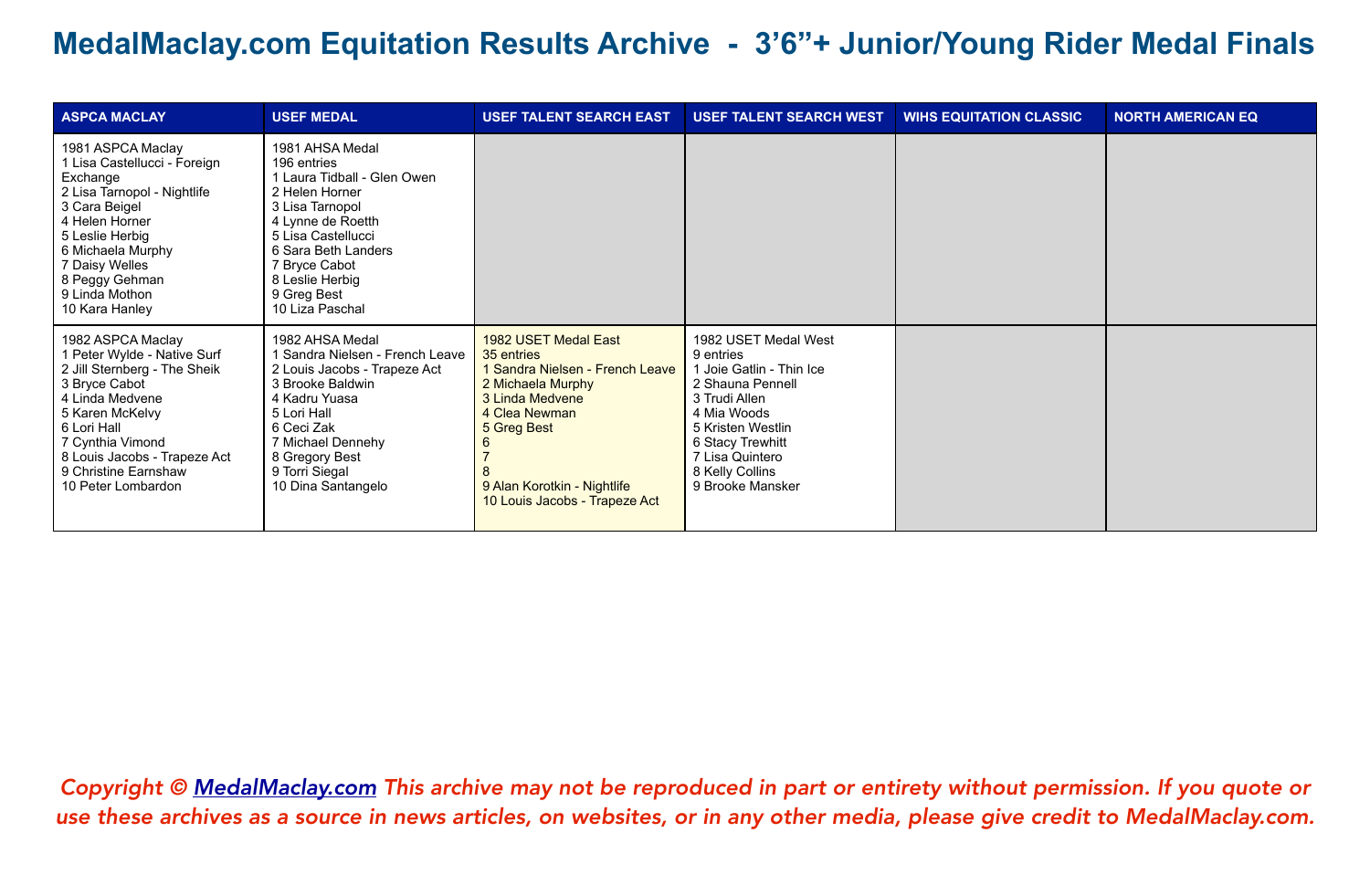| <b>ASPCA MACLAY</b>                                                                                                                                                                                                                                                                                              | <b>USEF MEDAL</b>                                                                                                                                                                                                                                                                     | <b>USEF TALENT SEARCH EAST</b>                                                                                                                                                                                                                                                                                 | <b>USEF TALENT SEARCH WEST</b>                                                                                                                                                                                                                                                                | <b>WIHS EQUITATION CLASSIC</b> | <b>NORTH AMERICAN EQ</b> |
|------------------------------------------------------------------------------------------------------------------------------------------------------------------------------------------------------------------------------------------------------------------------------------------------------------------|---------------------------------------------------------------------------------------------------------------------------------------------------------------------------------------------------------------------------------------------------------------------------------------|----------------------------------------------------------------------------------------------------------------------------------------------------------------------------------------------------------------------------------------------------------------------------------------------------------------|-----------------------------------------------------------------------------------------------------------------------------------------------------------------------------------------------------------------------------------------------------------------------------------------------|--------------------------------|--------------------------|
| 1983 ASPCA Maclay<br>1 Linda Kossick - Mr Fritz<br>2 Clea Newman - What's Up Doc<br>3 Karen McKelvy [Timber<br><b>Cruiser</b><br>4 Lise Quintero<br>5 Aaron Vale<br>6 Laura O'Connor [Glen Owen]<br>7 Sandra Nielsen [French Leave]<br>8 Christina Earnshaw<br>9 Jennifer Pesko<br>10 Michael Dennehy            | 1983 AHSA Medal<br>1 Laura O'Connor - Glen Owen<br>2 Lise Quintero<br>3 Francesca Mazella [Rugged<br>Rule]<br>4 Jennifer Pesko<br>5 Peter Wylde<br>6 Joyce Marigliano<br>7 Cynthia Vimond [City Lights]<br>8 Christy Carson<br>9 Kathy Warren<br>10 Karen McKelvy [Timber<br>Cruiser1 | 1983 USET Medal East<br>59 entries<br>1 Karen McKelvy - Timber<br>Cruiser<br>2 Francesca Mazella - Rugged<br>Rule<br>3 Vivi Malloy<br>4 Clea Newman [What's Up Doc]<br>5 Jeanne DuPuche<br>6 Kim Perlman<br>7 Chris Broman<br>8 Linda Kossick<br>9 Ceci Zak<br>10 Cynthia Vimond - City Lights                 | 1983 USET Medal West<br>1 Linda Harwood - Hot Soup<br>2 Tina Marie Lund - Six Day War<br>3 Anita Linn - Everready<br>4 Susie Kroshinsky - Fond<br><b>Illusion</b><br>5 Stacy Lambakis<br>6 Anneliese With-Seidelin<br>7 Becky Postel<br>8 Jill Ruzich<br>9 Candice Schlom<br>10 Thami Rodgers |                                |                          |
| 1984 ASPCA Maclay<br>97 entries<br>1 Francesca Mazella - Free<br>Union<br>2 Jennifer Iverson - Old Salt<br>3 Tosca Kocken - Steppenwolf<br>4 Jenno Topping - Charge A<br>Count<br>5 Joie Gatlin - Ice Palace<br>6 Neil Ashe - Orpheus<br>7 Mandy Porter<br>8 Jennifer Cronin<br>9 Wendy Barquin<br>10 Archie Cox | 1984 AHSA Medal<br>1 Francesca Mazella - Free<br>Union<br>2 Mia Wood<br>3 Chris Kappler<br>4 Jenno Topping - Charge A<br>Count<br>5 Linda Kossick<br>6 Karen MacKenzie<br>7 Bob Kraut<br>8 Laurie Chandler<br>9 Eileen Crowley<br>10 Ann Faherty [Mr Higgins]                         | 1984 USET East<br>53 entries<br>1 Jenno Topping - Charge A<br>Count<br>2 Patrice Edwards<br>3 Clea Newman<br>4 Francesca Mazella [Free<br>Unionl<br>5 Jennifer Iverson [Old Salt]<br>6 Stacie Fluke<br>7 Ann Faherty - Mr Higgins<br>8 Neil Ashe [Orpheus]<br>9 Linda Kossick<br>10 Tosca Kocken - Steppenwolf | 1984 USET Medal West<br>1 Catherine Schwenn<br>2 Kristin Medall<br>3 Meredith Michaels<br>4 Shauna Pennell<br>5 Andrea Woodburn<br>6 Annelise With-Seidelin<br>7 Stacey Eurich<br>8 Kim Tasker<br>9 Laurie Chandler<br>10 Aaron Vale                                                          |                                |                          |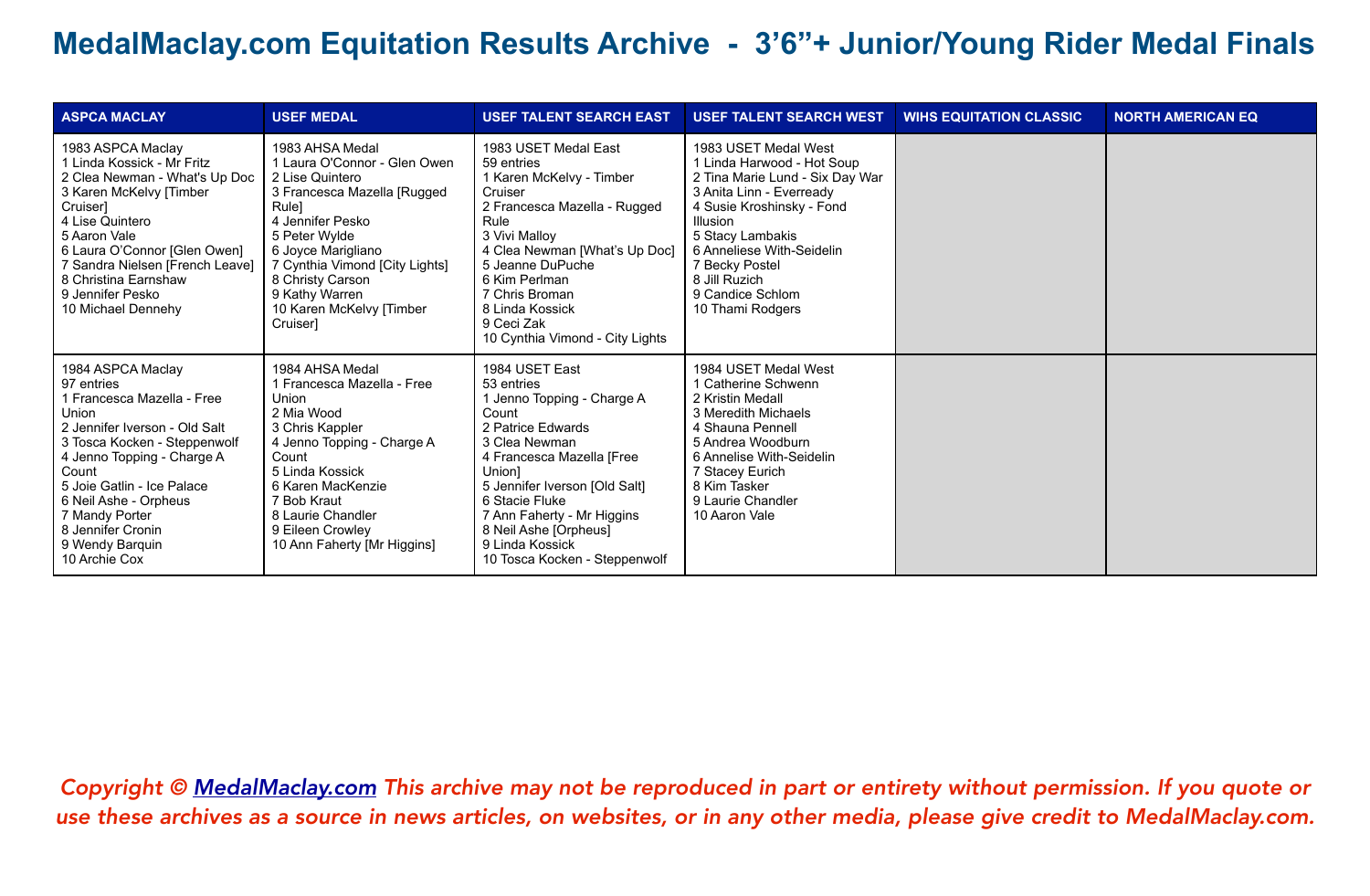| <b>ASPCA MACLAY</b>                                                                                                                                                                                                                                                                                                      | <b>USEF MEDAL</b>                                                                                                                                                                                                                                                                                                                    | <b>USEF TALENT SEARCH EAST</b>                                                                                                                                                                                                                                                                           | <b>USEF TALENT SEARCH WEST</b>                                                                                                                                                                                                                                                | <b>WIHS EQUITATION CLASSIC</b> | <b>NORTH AMERICAN EQ</b> |
|--------------------------------------------------------------------------------------------------------------------------------------------------------------------------------------------------------------------------------------------------------------------------------------------------------------------------|--------------------------------------------------------------------------------------------------------------------------------------------------------------------------------------------------------------------------------------------------------------------------------------------------------------------------------------|----------------------------------------------------------------------------------------------------------------------------------------------------------------------------------------------------------------------------------------------------------------------------------------------------------|-------------------------------------------------------------------------------------------------------------------------------------------------------------------------------------------------------------------------------------------------------------------------------|--------------------------------|--------------------------|
| 1985 ASPCA Maclay<br>1 Steve Heinecke - Glen Owen<br>2 Chris Kappler - Kandi<br>3 Meredith Michaels - Vogue<br>4 Neil Ashe - Legendary<br>5 Ronette Bowman - Chips Ahoy<br>6 Kristin Medall<br>7 Jenno Topping - Charge A<br>Count<br>8 Devon Reimer - Tilt<br>9 Stacia Klein - Outrageous<br>10 Sandra Anderson - Dante | 1985 AHSA Medal<br>246 entries<br>1 Jenno Topping - Charge A<br>Count<br>2 Aaron Vale - Honest Tom<br>3 Julie Bacon<br>4 Kara Flynn<br>5 Archie Cox<br>6 Marissa Penders<br>7 Meredith Michaels [Vogue]<br>8 Steve Heinecke [Glen Owen]<br>9 Chris Kappler - Kandi<br>10 Eileen Crowley<br>res Pam Sherman                           | 1985 USET Medal East<br>1 Andre Dignelli - Dark Sonnett<br>2 Chris Kappler - Kandi<br>3 Sandra Anderson - Andante<br>4 Susan Anderson - Duty Free<br>5 Neil Ashe [Legendary]<br>6 Luke Jacobs<br>7 Francesca Mazella - Charge A<br>Count<br>8 Linette La Rocque<br>9 Kelly Mullen<br>10 Christyn Renfroe | 1985 USET Medal West<br>1 Stacey Eurich - Solferino<br>2 Meredith Michaels - Vogue<br>3 Thami Rogers - Signature<br>4 Jessica Atkinson - Justin Clay<br>5 Laurie Chandler<br>6 Shauna Pennell<br>7 Christina Bauer<br>8 Erin Duffy<br>9 Andrea Woodburn<br>10 Vanessa Klettke |                                |                          |
| 1986 ASPCA Maclay<br>1 Scott Hofstetter - Keep the<br>Change<br>2 Aaron Vale [Legacy]<br>3 Marissa Penders - It's A Secret<br>4 Mia Wood [Charge A Count]<br>5 Alice Debaney [Nightlife]<br><b>7 Carrie Kastroll</b>                                                                                                     | 1986 AHSA Medal<br>1 Mia Wood - Charge A Count<br>2 Scott Hoffstetter - Keep the<br>Change<br>3 Alice Debany - Nightlife<br>4 Neil Ashe - D'Artangan<br>5 Aaron Vale - Legacy<br>6 Paul de Hechavarria<br>7 Haley Richards - Glen Owen<br>8 Meredith Michaels<br>9 Marissa Penders - It's A Secret<br>10 Jennifer Alfano - Care Bear | 1986 USET Medal East<br>125 entries<br>1 Neil Ashe - D'Artangan<br>2 Aaron Vale [Legacy]<br>3 Scott Hofstetter [Keep The<br>Change]<br>4 Kelly Mullen - Detour Dane<br>10 Craig Shegog                                                                                                                   | 1986 USET Medal West<br>1 Meredith Michaels                                                                                                                                                                                                                                   |                                |                          |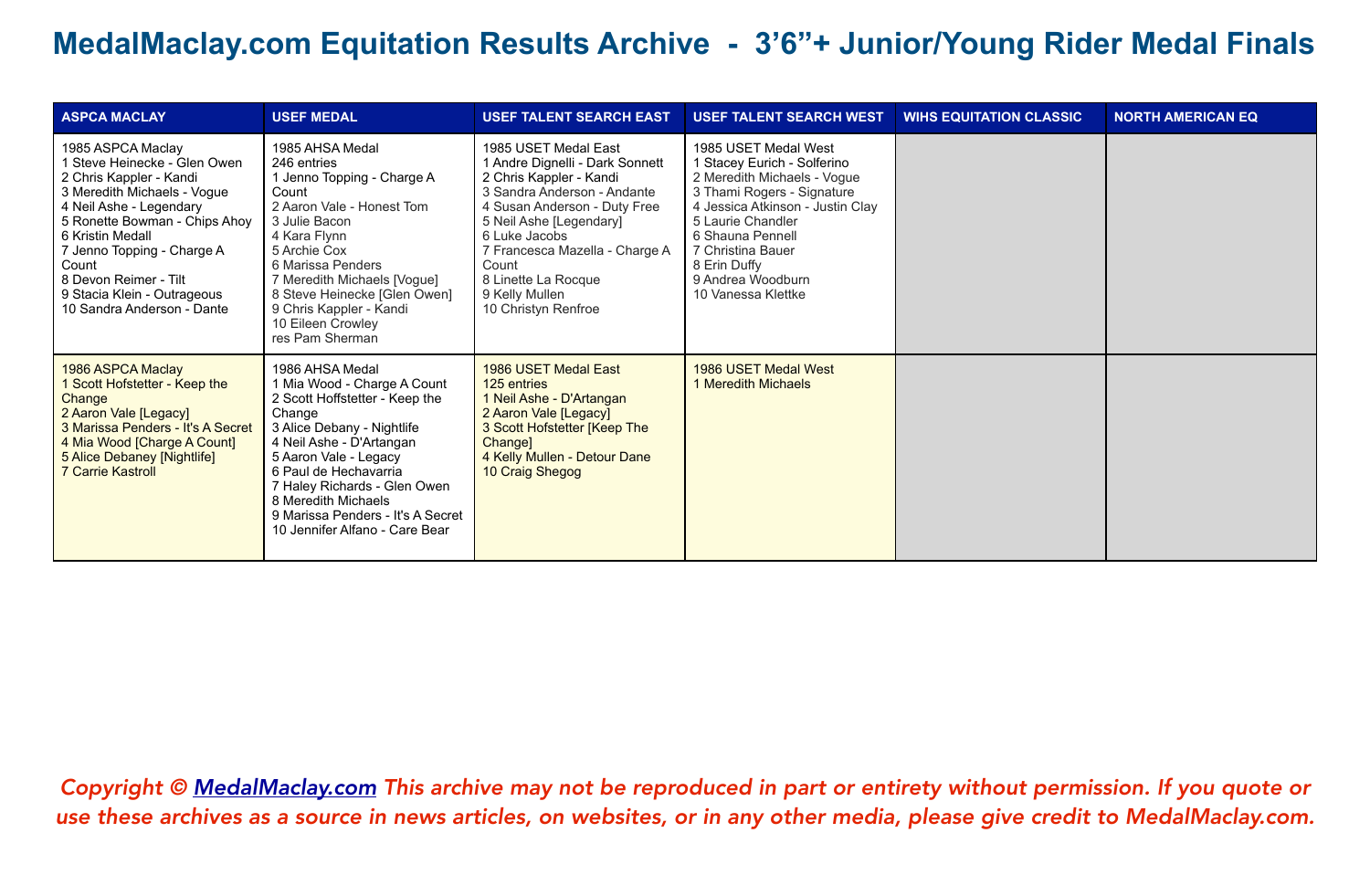| <b>ASPCA MACLAY</b>                                                                                                                                                                                                                                                                                                                                                                   | <b>USEF MEDAL</b>                                                                                                                                                                                                                                                                                                                       | <b>USEF TALENT SEARCH EAST</b>                                                                                                                                                                                                                                         | <b>USEF TALENT SEARCH WEST</b>                                                                                                                                               | <b>WIHS EQUITATION CLASSIC</b> | <b>NORTH AMERICAN EQ</b> |
|---------------------------------------------------------------------------------------------------------------------------------------------------------------------------------------------------------------------------------------------------------------------------------------------------------------------------------------------------------------------------------------|-----------------------------------------------------------------------------------------------------------------------------------------------------------------------------------------------------------------------------------------------------------------------------------------------------------------------------------------|------------------------------------------------------------------------------------------------------------------------------------------------------------------------------------------------------------------------------------------------------------------------|------------------------------------------------------------------------------------------------------------------------------------------------------------------------------|--------------------------------|--------------------------|
| 1987 ASPCA Maclay<br>Stacia Klein - Outrageous<br>2 Karen Nielsen - French Leave<br>3 David Oliynyk<br>4 Tamara Provost<br>5 Cheryl Wilson<br>6 Michael Newman [Walter]<br>7 Luke Jacobs<br>8 Charles Jacobs<br>9 Marissa Penders<br>10 Sarah Cameron                                                                                                                                 | 1987 AHSA Medal<br>255 entries<br>1 Karen Nielsen - French Leave<br>2 Karen Chandler - Black Ice<br>3 Candice Schlom - Nightlife<br>4 Meredith Michaels -<br>Spellbinder<br>5 Tamara Provost<br>6 Michael Newman [Walter]                                                                                                               | 1987 USET Medal East<br>106 entries<br>1 Craig Shegog - Kandi<br>2 Molly Ashe - Orpheus<br>3 Karen Nielsen - French Leave<br>4 Michael Newman - Walter<br>5 Mia Wood<br>6 Tamara Provost<br>7 Stacia Klein<br>8 Kristin Veratti<br>9 Kelly Mullen<br>10 Gretchen Piper | 1987 USET Medal West<br>1 Lisa Osier - Tuxedo Junction<br>2 Karen Chandler [Black Ice]<br>3 Michelle Howard<br>4 Jenna Mikos - Debutante<br>5 S Dishell<br>6 Andrea Woodburn |                                |                          |
| 1988 ASPCA Maclay<br><b>Christy Conard - Night Moves</b><br>2 Richard Spooner - Reserve Bid<br>3 Becky Adler - Fletch<br>4 Cheryl Wilson - Loophole<br>5 Molly Ashe - Sporting Life<br>6. Havens Schatt - Duty Free<br>7 Kristen Veratti - Time Span<br>8 Jennifer Miller<br>9 Schuyler Riley - Truffle<br>10 Karen Nielsen - French Leave<br>Res Meredith Michaels - Desert<br>Ruler | 1988 AHSA Medal<br>1 Cheryl Wilson - Loophole<br>2 Richard Spooner - Reserve<br><b>Bid</b><br>3 Tamara Provost - Fabian<br>4 Molly Ashe - Lyric<br>5 Christy Conard - Night Moves<br>6 Meredith Michaels [Desert<br>Ruler]<br>7 Leslie Awender - Easton<br>8 Candice Schlom<br>9 Kristin Veratti - Time Span<br>10 Ann Madej - Nicholas | 1988 USET Medal East<br>77 entries<br>1 Tamara Provost - Fabian<br>2 Karen Nielsen [French Leave]<br>3 Cheryl Wilson [Loophole]<br>4 Stacia Klein - Columbus                                                                                                           | 1988 USET Medal West<br>1 Richard Spooner [Reserve Bid]<br>4 Nicole Bloom - Gulliver                                                                                         |                                |                          |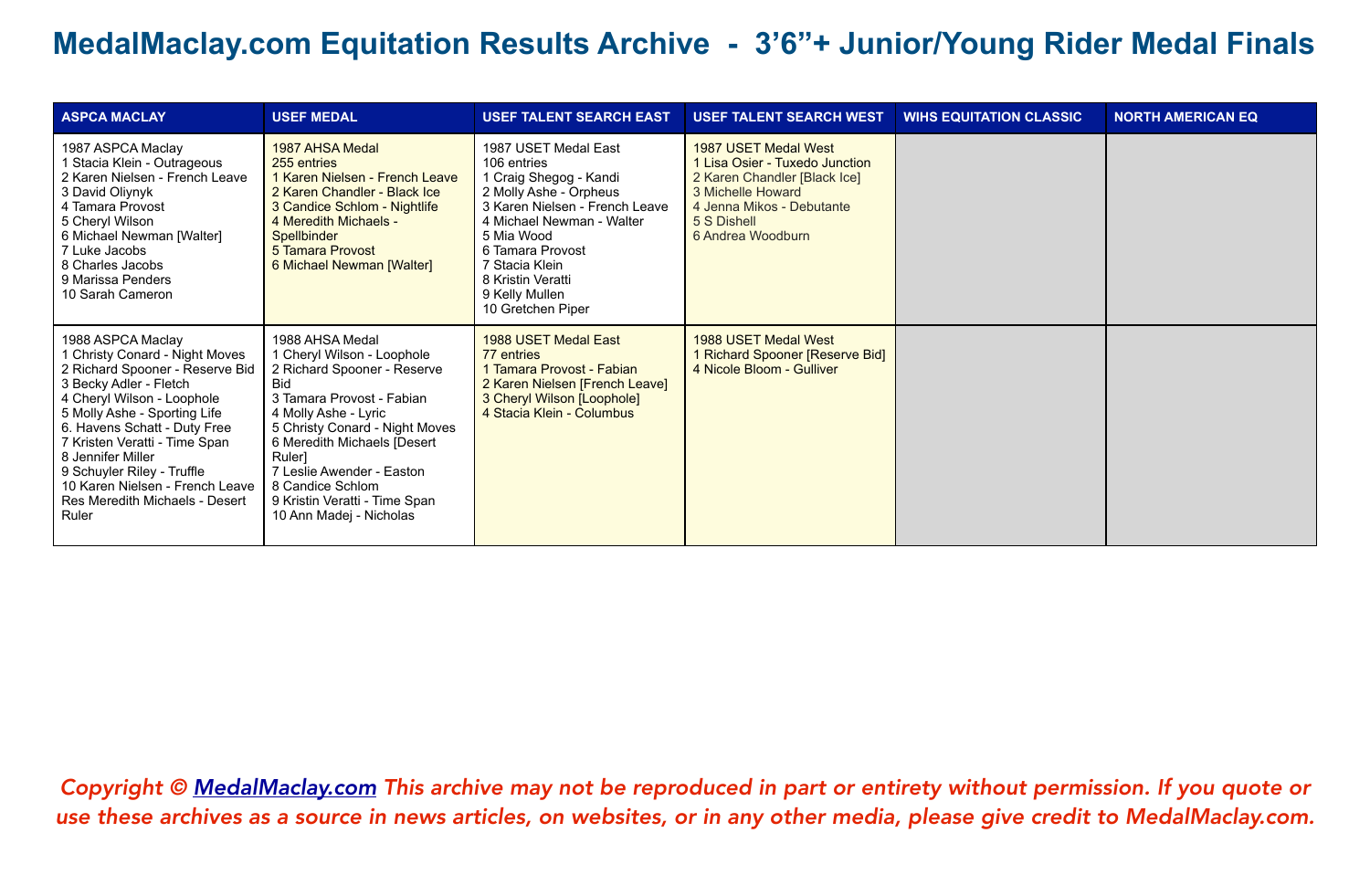| <b>ASPCA MACLAY</b>                                                                                                                                                                                                                                                                                                                                                     | <b>USEF MEDAL</b>                                                                                                                                                                                                                                                                                                                                   | <b>USEF TALENT SEARCH EAST</b>                                                                                                                                                                                                                                                                  | <b>USEF TALENT SEARCH WEST</b>                                                                                                                                                                                                                                             | <b>WIHS EQUITATION CLASSIC</b> | <b>NORTH AMERICAN EQ</b> |
|-------------------------------------------------------------------------------------------------------------------------------------------------------------------------------------------------------------------------------------------------------------------------------------------------------------------------------------------------------------------------|-----------------------------------------------------------------------------------------------------------------------------------------------------------------------------------------------------------------------------------------------------------------------------------------------------------------------------------------------------|-------------------------------------------------------------------------------------------------------------------------------------------------------------------------------------------------------------------------------------------------------------------------------------------------|----------------------------------------------------------------------------------------------------------------------------------------------------------------------------------------------------------------------------------------------------------------------------|--------------------------------|--------------------------|
| 1989 ASPCA Maclay<br>1 Ray Texel - Meet The Press<br>2 Lauren Kay - Gulliver<br>3 Kristin Newman - Charge A<br>Count<br>4 Cheryl Wilson - Loophole<br>5 Annalee Bennett - Coat of<br>Arms<br>6 Scott Kemery - Keep the<br>Change<br>7 Kristen Veratti - Time Span<br>8 Charles Jacobs<br>9 Sarah Quarles<br>10 Kristen Bumpus - Nicholas                                | 1989 AHSA Medal<br>1 Ray Texel - Meet the Press<br>2 Kristen Bumpus - Nicholas<br>3 David Oliynyk - Fabian<br>4 Scott Kemery - Keep the<br>Change<br>5 Sheila Burke - Roulette<br>6 Amy Shafmaster - Just Another<br>Import<br>7 Kristin Veratti - Time Span<br>8 Karen Chandler - Black Ice<br>9 Shachine Belle - Spectacular<br>10 Rachel Sagalyn | 1989 USET Medal East<br>1 David Oliynyk - Fabian<br>2 Alex Warriner - Fleet Street<br>3 Kristin Newman - Charge A<br>Count<br>4 Wendy Chapot - Newsgirl<br>5 Cheryl Wilson [Loophole]<br>6 Schuyler Riley [Flamingo]<br>7 Shannon Kirby<br>8 Becky Adler<br>9 Kerry Tatlock<br>10 Nicole Hiehle | 1989 USET Medal West<br>1 Karen Chandler - Black Ice<br>2 Kelley Lobach - Gibraltar<br>3 Emily Esau - Rhodes<br>4 Cassandra Karazissis -<br>Airwolfe<br>5 Amy Beleuistegui<br>6 Elizabeth Warner<br>7 Rachel Heath<br>8 Candice Schlom<br>9 Lauren Kay<br>10 Alyse Connick |                                |                          |
| 1990 ASPCA Maclay<br>1 Lauren Kay - Gulliver<br>2 Kelley Farmer - 14 Karat<br>3 Carrie Ellington - Hanover<br><b>Street</b><br>4 McLain Ward - Sight Unseen<br>5 Tracey Wade - Uncommon<br>Valor<br>6 Hillary Bowers - The Co-ed<br>7 William Lowry - Salt Lake<br>8 Courtney Thomas - Newport<br>9 Kelley Lobach - Upper<br>Echelon<br>10 Joanna Lipper - Follow Me Up | 1990 AHSA Medal<br>1 Nicole Shahinian - Kandi<br>2 Alex Warriner - Fleet Street<br>3 Carrie Stout<br>4 McLain Ward - Sight Unseen<br>5 Lauren Kay - Gulliver<br>6 William Lowry [Salt Lake]<br>7 Carrie Ellington - Hanover<br>Street<br>8 Sara Goldsmith - Meet the<br>Press<br>9 Sarah Watt<br>10 Michelle Howard - Cirrus                        | 1990 USET Medal East<br>59 entries<br>1 McLain Ward - Sight Unseen<br>4 Audrey Wagner                                                                                                                                                                                                           | 1990 USET Medal West<br>1 Lauren Kay - Gulliver                                                                                                                                                                                                                            |                                |                          |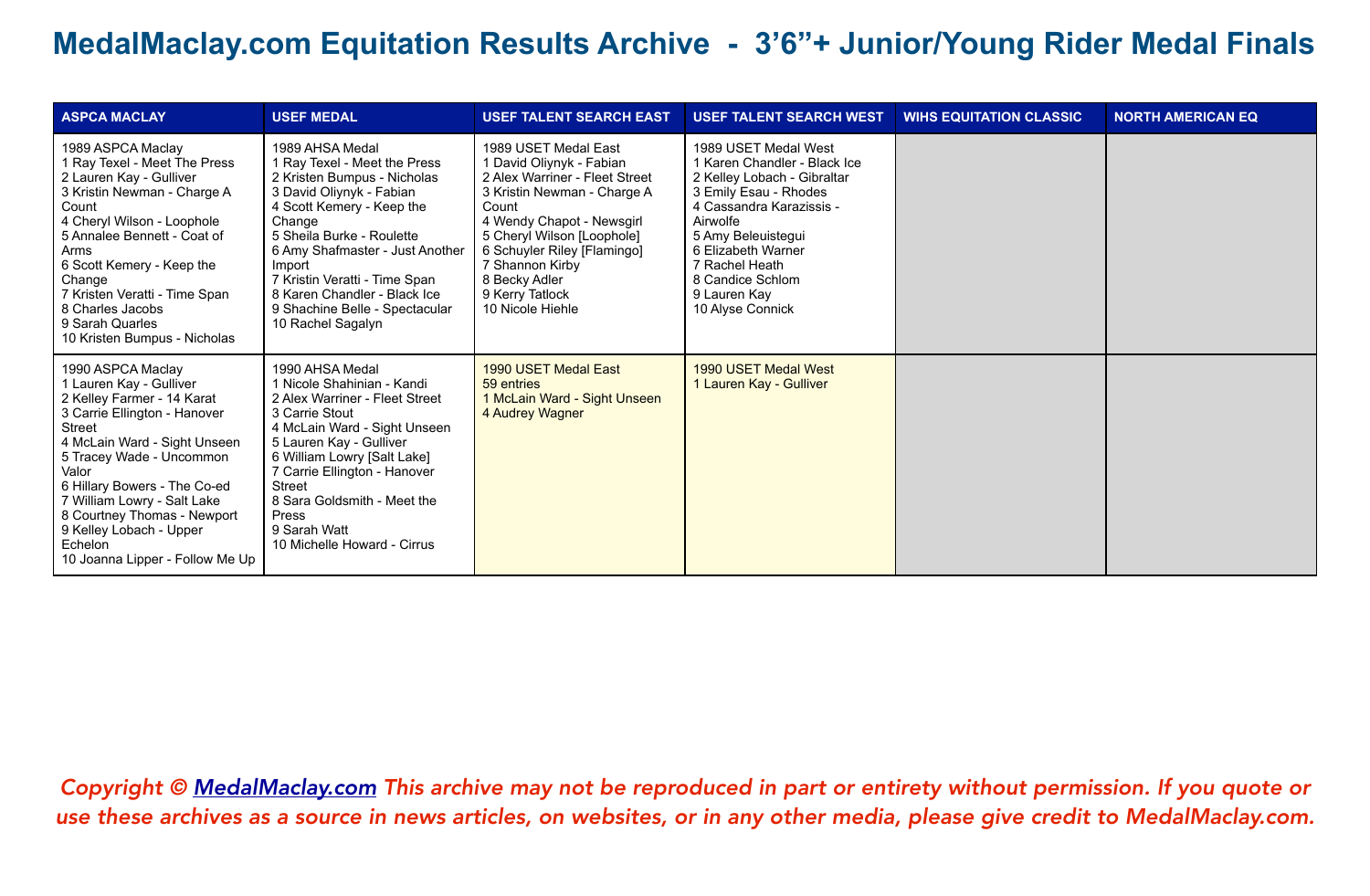| <b>ASPCA MACLAY</b>                                                                                                                                                                                                                                                          | <b>USEF MEDAL</b>                                                                                                                                                                                                                                                                                             | <b>USEF TALENT SEARCH EAST</b>                                                                                                                                                                                                                                                                | <b>USEF TALENT SEARCH WEST</b>                                                                                                                                                                                                                    | <b>WIHS EQUITATION CLASSIC</b>                                                        | <b>NORTH AMERICAN EQ</b> |
|------------------------------------------------------------------------------------------------------------------------------------------------------------------------------------------------------------------------------------------------------------------------------|---------------------------------------------------------------------------------------------------------------------------------------------------------------------------------------------------------------------------------------------------------------------------------------------------------------|-----------------------------------------------------------------------------------------------------------------------------------------------------------------------------------------------------------------------------------------------------------------------------------------------|---------------------------------------------------------------------------------------------------------------------------------------------------------------------------------------------------------------------------------------------------|---------------------------------------------------------------------------------------|--------------------------|
| 1991 ASPCA Maclay<br>1 Peter Lutz [Power Play]<br>2 Carlee McKay - Gulliver<br>3 Ann Dotoli - Niatross<br>4 Stacy Brown<br>5 Amanda Fusscas<br>6 Kelley Farmer [14 Karat]<br>7 Lauren Hough<br>8 Nicole Shahinian<br>9 Sandy Van Dyke<br>10 Heather Lloyd [Magic Dragon]     | 1991 AHSA Medal<br>1 Laura Bowden - Double<br>Murmur<br>2 William Lowry<br>3 Heather Lloyd - Magic Dragon<br>4 Carlee McKay - Gulliver<br>5 Amy Wymer - Kilkenny<br>6 Shachine Belle<br>7 McLain Ward<br>8 Jennifer Clarkson - Sight<br>Unseen<br>9 Peter Lutz - Power Play<br>10 Sandy Van Dyke              | 1991 USET Medal East<br>1 Peter Lutz - Power Play<br>2 Laura Bowden - Double<br>Murmur<br>3 Mary Joan Manfredi<br>4 Jennifer Clarkson - Sight<br>Unseen<br>5 Emily Ash<br>6 Laura Chapot - Good Enough<br>7 William Lowry<br>8 Sandy Van Dyke<br>9t Courtney Donaldson<br>9t Shachine Belle   | 1991 USET Medal West<br>1 Emily Esau<br>6 Carlee McKay - Gulliver<br>8 Blake Schlei - Winterset<br>9 Lauren Hough                                                                                                                                 |                                                                                       |                          |
| 1992 ASPCA Maclay<br>1 Nicole Shahinian - Black Ice<br>2 Samantha Darling - Loophole<br>3 Jennifer Miller - Gran Duel<br>4 Nicole Cooper<br>5 Cara Utermehle<br>6 Kelley Farmer [14 Karat]<br>7 Hillary Schlusemeyer<br>8 Jackie Nugent<br>9 Laurie Masto<br>10 Ashley Boyle | 1992 AHSA Medal<br>1 Jennifer Clarkson - Sight<br>Unseen<br>2 Samantha Darling - Loophole<br>3 Emily Epstein - Just Another<br>Import<br>4 Amy Wymer<br>5 Will Piper<br>6 Jennifer Miller - Gran Duel<br>7 Kelley Farmer - 14 Karat<br>8 Peter Lutz<br>9 Kim Ablon - Grand Slam<br>10 Jessica Karp - Flamingo | 1992 USET Medal East<br>1 Jessica Karp - Flamingo<br>2 Laura Chapot - Good Enough<br>3 Jennifer Clarkson - Sight<br>Unseen<br>4 Ashley Boyle<br>5 Kim Ablon [Grand Slam]<br>6 Melissa Pelton<br>7 Hillary Schlusemeyer<br>8 William Lowry<br>9 Katherine Davis - LePurser<br>10 Jackie Nugent | 1992 USET Medal West<br>1 Devon Jackson - Steinlager<br>2 Carlee McKay - Gulliver<br>3 Amy Kielan<br>4 Rachel Solov - Sea Fox<br>5 Martha Redman<br>6 Fred Jackman<br>7 Mary Pattinson<br>8 Gretchen Bauer<br>9 Paige Fulton<br>10 Kristin Posehn | 1992 WIHS Eq Classic<br>1 Megan Johnstone - Lugano<br>2 Marley Goodman<br>3 Amy Wymer |                          |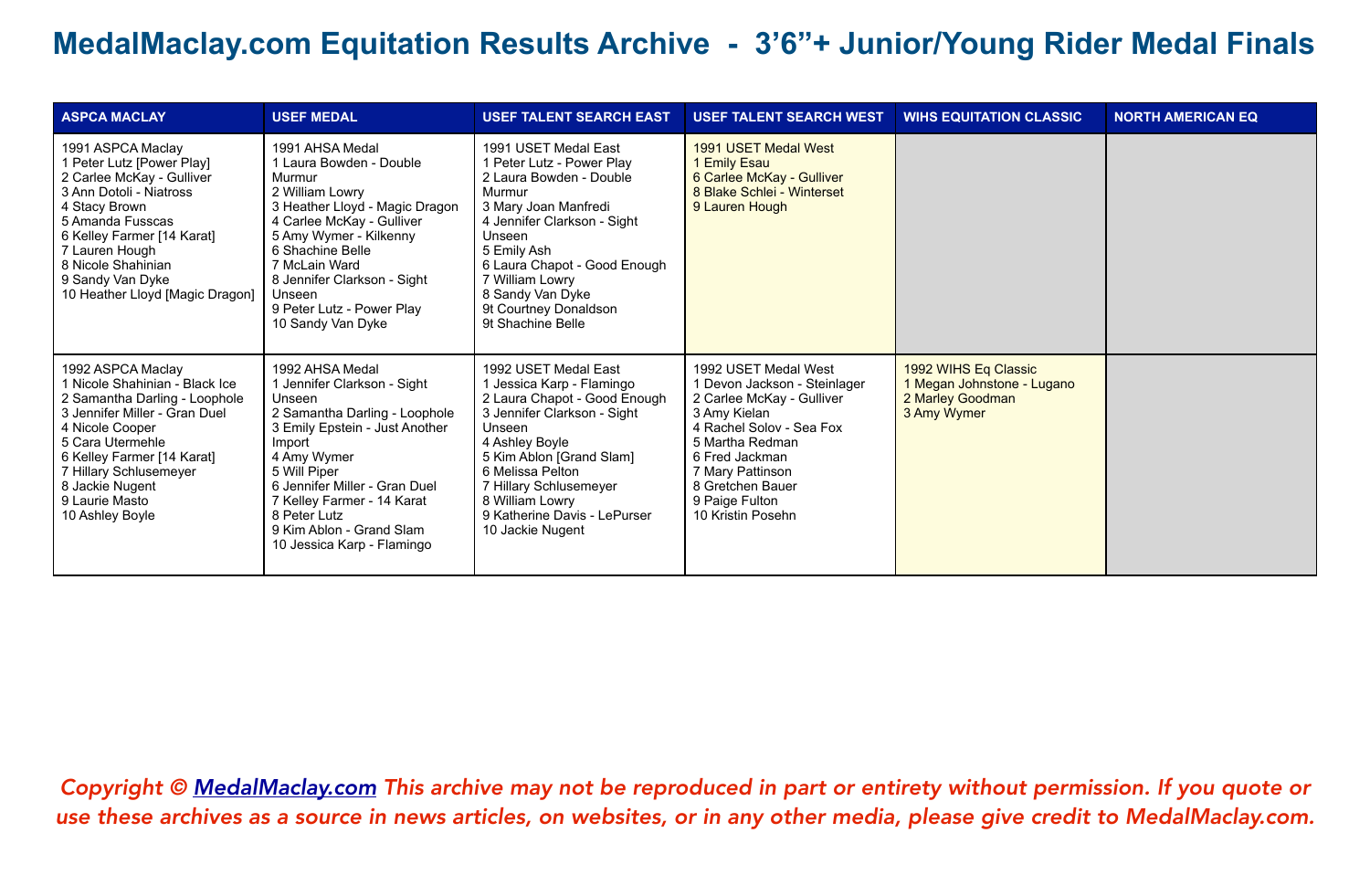| <b>ASPCA MACLAY</b>                                                                                                                                                                                                                                                                                                     | <b>USEF MEDAL</b>                                                                                                                                                                                                                                                                                           | <b>USEF TALENT SEARCH EAST</b>                                                                                                                                                                                                                                                                                                      | <b>USEF TALENT SEARCH WEST</b>                                                                                                    | <b>WIHS EQUITATION CLASSIC</b>                                                                                                        | <b>NORTH AMERICAN EQ</b> |
|-------------------------------------------------------------------------------------------------------------------------------------------------------------------------------------------------------------------------------------------------------------------------------------------------------------------------|-------------------------------------------------------------------------------------------------------------------------------------------------------------------------------------------------------------------------------------------------------------------------------------------------------------|-------------------------------------------------------------------------------------------------------------------------------------------------------------------------------------------------------------------------------------------------------------------------------------------------------------------------------------|-----------------------------------------------------------------------------------------------------------------------------------|---------------------------------------------------------------------------------------------------------------------------------------|--------------------------|
| 1993 ASPCA Maclay<br>1 Kelly Farmer - Harley<br>2 McLain Ward - Polar Bear<br>3 Lauren Gioia<br>4 Marley Goodman<br>5 Melanie Walters [New<br>Generation]<br>6 Carrie Davis - Sterling<br>7 Juliana Starbuck<br>8 Samantha Darling [Loophole]<br>9 Emily Epstein - Scout<br>10 Elizabeth Chase<br>Res: Adam Ottomanelli | 1993 AHSA Medal<br>1 Melanie Walters - New<br>Generation<br>2 Kelley Farmer - Harley<br>3 Terry Stephens - Gero<br>4 Juliana Starbuck<br>5 Carrie Davis [Sterling]<br>6 Kerry Parke<br>7 Katherine Ginzton<br>8 Emily Epstein - Scout<br>9 Alison Firestone - Wall Street<br>10 Will Piper                  | 1993 USET Medal East<br>1 Abigail Mort - Tanguery<br>2 Hillary Schlusemeyer -<br>Ballyhack<br>3 Adam Ottomanelli - Flamingo<br>4 Kristen Burner - Magnum<br>5 Kerry Parke - Fletch<br>6 Hillary Bowers<br>7 Katherine Davis - LePurser<br>8 Melissa Pelton - Persision<br>9 Emily Sydel - Power Play<br>10 Katie Byerly - Paramount | 1993 USET Medal West<br>1 Megan Johnstone<br>6 Nicole Cooper - Airwolfe<br>10 Emi Deguchi                                         | 1993 WIHS Eq Classic<br>1 McLain Ward - Polar Bear<br>2 Kelley Farmer - Harley<br>3 Holly Hayes - Denver<br>7 Carrie Davis - Sterling |                          |
| 1994 ASPCA Maclay<br>1 Leslie Fishback - Four Wins<br>2 Courtney Donaldson - Grand<br>Finale<br>7 Ainsley Vince - Northern Magic                                                                                                                                                                                        | 1994 AHSA Medal<br>1 Keri Potter - Wakausha<br>2 Ainsley Vince - Northern<br>Magic<br>3 Alison Firestone - Scout<br>4 Olivia Pirovano - Gran Duel<br>5 Lauren Hough - Pik Trump II<br>6 Heather Caristo<br>7 Marley Goodman<br>8 Samantha Darling [Loophole]<br>9 Hillary Schlusemeyer<br>10 Kristen Gerner | 1994 USET Talent Search East<br>62 entries<br>1 Lauren Hough - Pik Trump II,<br>(RCR Trump?)<br>2 Meredith Taylor - Bob<br>3 Alison Firestone - Scout<br>4 Amanda Forte - Flamingo<br>5 Megan McGuire<br>8 Marley Goodman - Different<br><b>Drummer</b>                                                                             | 1994 USET Talent Search West<br>1 Abigail Dachs - Grafstern<br>3 Kelli Di Gioja<br>5 Anneliese Kannow - Sateur<br>9 Adrienne Wood | 1994 WIHS Eq Classic<br>1 Marley Goodman - Gospel<br>3 Ainsley Vince - Northern Magic                                                 |                          |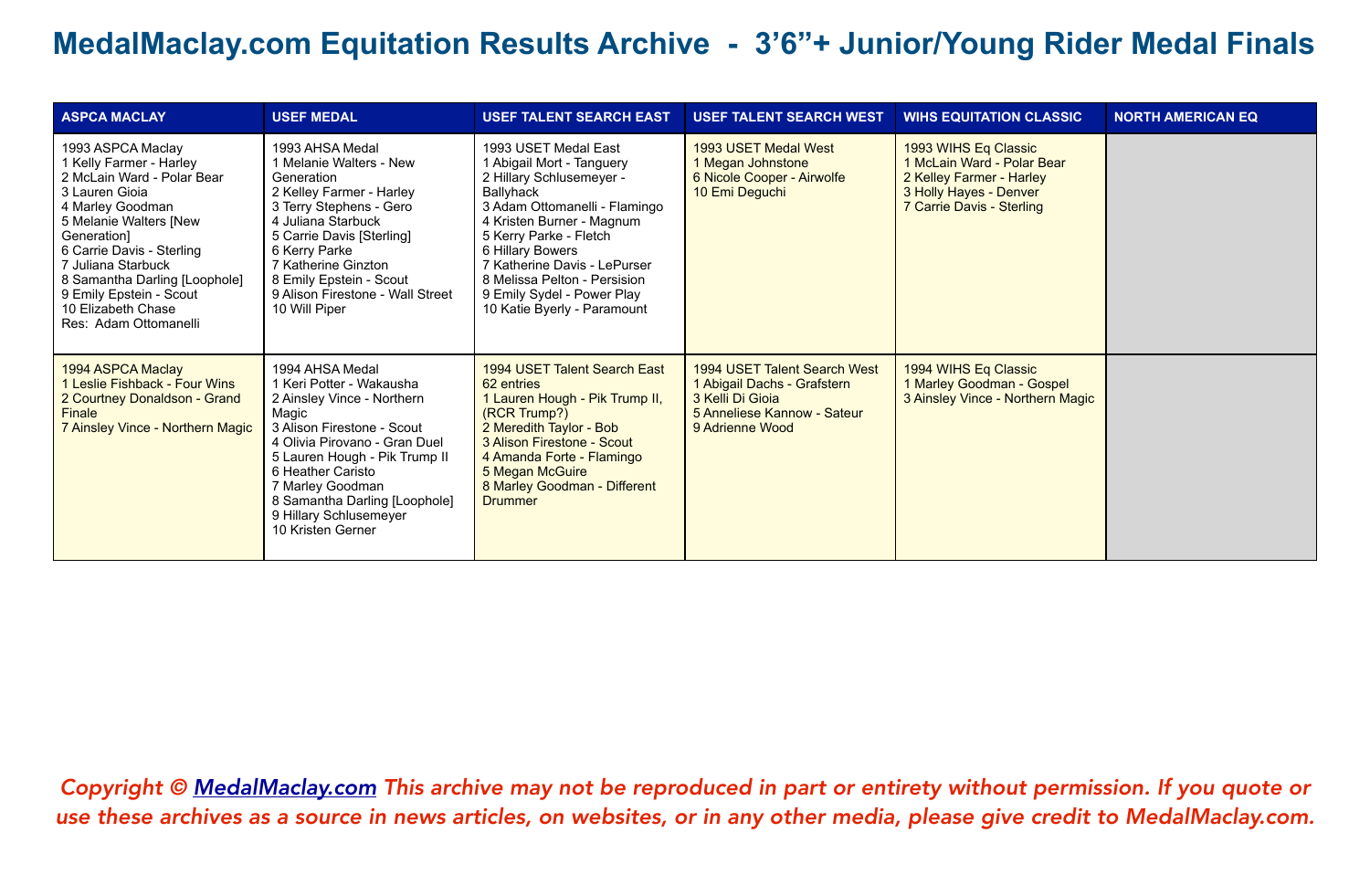| <b>ASPCA MACLAY</b>                                                                                                                                                                                                                                                                                                                                  | <b>USEF MEDAL</b>                                                                                                                                                                                                                                                                                                             | <b>USEF TALENT SEARCH EAST</b>                                                                                                                                                                                                                                                                  | <b>USEF TALENT SEARCH WEST</b>                                                                                                                                                                                                                                  | <b>WIHS EQUITATION CLASSIC</b>                                                                                                                                                                                                                                                                                                      | <b>NORTH AMERICAN EQ</b>                                                                                                                                                                                                                                                                                                          |
|------------------------------------------------------------------------------------------------------------------------------------------------------------------------------------------------------------------------------------------------------------------------------------------------------------------------------------------------------|-------------------------------------------------------------------------------------------------------------------------------------------------------------------------------------------------------------------------------------------------------------------------------------------------------------------------------|-------------------------------------------------------------------------------------------------------------------------------------------------------------------------------------------------------------------------------------------------------------------------------------------------|-----------------------------------------------------------------------------------------------------------------------------------------------------------------------------------------------------------------------------------------------------------------|-------------------------------------------------------------------------------------------------------------------------------------------------------------------------------------------------------------------------------------------------------------------------------------------------------------------------------------|-----------------------------------------------------------------------------------------------------------------------------------------------------------------------------------------------------------------------------------------------------------------------------------------------------------------------------------|
| 1995 ASPCA Maclay<br>213 entries<br>1 Megan Johnstone - Grafstern<br>2 Meredith Taylor - Four Wins<br>3 Olivia Pirovano - Gran Duel<br>4 Hillary Schlusemeyer -<br>Ballyhack<br>5 Jamie Weight - Flamingo<br>6 Jaime Krupnick - Central Park<br>7 Lauren Hough - Pik Trump II<br>8 Mary Jean Lingelbauch<br>9 Elise Haas<br>10 Jamie Krauss [Harley] | 1995 AHSA Medal<br>1 Meredith Taylor - Keratin<br>2 Jamie Weight - Flamingo<br>3 Megan Johnstone - Grafstern<br>4 Lauren Hough - Pik Trump II<br>5 Lindsey Phoebus -<br>Spectacular<br>6 Kristin Posehn - New<br>Generation<br>7 Jaime Krupnick<br>8 Abigail Dachs - Scout<br>9 Jessica Luke<br>10 Jackie McQuade - Lion King | 1995 USET Talent Search East<br>1 Jackie McQuade - Lion King<br>2 Hillary Schlusemeyer -<br>Ballyhack<br>3 Amy Betuker - Sight Unseen<br>4 Mary Tilt<br>5 Marley Goodman<br>6 Kathleen Burke<br>7 Emily Straw<br>8 Jamie Weight - Flamingo<br>9 Wendy Wiedel - Emerald City<br>10 Jean Sheptoff | 1995 USET Talent Search West<br>1 Kristin Posehn [New<br>Generation1<br>2 Kirsten Coe<br>3 Anneliese Kannow<br>4 Liz Hanauer<br>5 Kelli Di Gioja<br>6 Eleanor Sommers<br>7 Kris Richey<br>8 Meghann Armstrong<br>9 Kelly Rose<br>10 Lauren Scott                | 1995 WIHS Eq Classic<br>1 Jamie Krauss - Harley<br>2 Meredith Taylor - Grand Finale<br>3 Hillary Schlusemeyer<br>4 Amanda Forte<br>5 Heather Caristo<br>6 Laurel Mullen - Aguarius<br>7 Wendy Weidel - Emerald City<br>8 Elizabeth Towell - Zazau<br>9 Jamie Krupnick<br>10 Minde Prince                                            | <b>1995 NAEC</b><br>1 Kristin Posehn - New<br>Generation<br>2 Lauren Hough - Pik Trump II<br>3 Elizabeth Towell - Zazau<br>4 Jazz Johnson - Northern Magic<br>5 Lindsey Phoebus - Spectacular<br>6 Laurel Mullen - Gunsmoke<br>7 Mary Jean Lingelbach - Jump<br>Shot<br>8 Adam Royse - Aquarius                                   |
| 1996 ASPCA Maclay<br>1 Lauren Bass - Grappa<br>2 Marley Goodman - Gran Duel<br>3 Kristin Posehn - Derrek<br>4 Hillary Schlusemeyer - Pik<br>Trump II<br>5 Cullen Latimer - Quesmoy<br>6 Amanda Gunsch - Harvard<br>7 Lindsey Phibbs - Northern<br>Magic<br>8 Jackie McQuade - Lion King<br>9 Keri Kampsen - Baltimore<br>10 Jamie Krauss             | 1996 AHSA Medal<br>1 Hillary Schlusemeyer - Pik<br>Trump II<br>2 Kelly Wilson - Brother<br>3 Andrea Strain<br>4 Katherine Miracle<br>5 Clair Kellner<br>6 Kirsten Coe<br>7 Jean Sheptoff - Double<br>Murmur<br>8 Jill Prieto<br>9 Kristin Kimmel - Bijoux<br>10 Ellie Ritch - Lagretto                                        | 1996 USET Talent Search East<br>1 Hillary Schlusemeyer - Pik<br>Trump II<br>2 Ellie Ritch<br>3 Courtney Donaldson - Grand<br>Finale<br>4 Amy Betuker<br>5T Kelly Wilson - Kallista<br>5T Rachel Pearson<br>7 Mark Miness<br>8 Lauren Bass [Grappa]<br>9 Amanda Forte<br>10 Cullen Latimer       | 1996 USET Talent Search West<br>1 Kirsten Coe - Hearts of Fire<br>2 Jamie Schmidt<br>3 Elise Haas<br>4 Mary Jean Lingelbach<br>5 Mia Fassero<br>6 Lauren Scott<br>7 Jamie Krupnick - Central Park<br>8 Dominique Richter<br>9 Allyssa Hecht<br>10 Ashley Herman | 1996 WIHS Eq Classic<br>1 Christine Tribble - Schroeder<br>2 Hillary Schlusemeyer - Pik<br>Trump II<br>3 Courtney Donaldson - Grand<br>Finale<br>4 Elizabeth Towell<br>5 Kelly Wilson - Kallista<br>6 Kristin Posehn - New<br>Generation<br>7 Elise K Haas<br>8 Amanda Starbuck<br>9 Samantha Darling - Loophole<br>10 Amanda Forte | <b>1996 NAEC</b><br>1 Kelly Wilson - Brother<br>2 Avery Dimmig - Black Market<br>3 Kristin Posehn - New<br>Generation<br>4 Marley Goodman - Gran Duell<br>5 Kirsten Coe<br>6 Todd Snell - S&L Appear Al<br>7 Elizabeth Towell - Keratin<br>8 Jasmin Stair - Landjunge<br>9 Andrea Strain - Gunsmoke<br>10 Elise Haas - Power Play |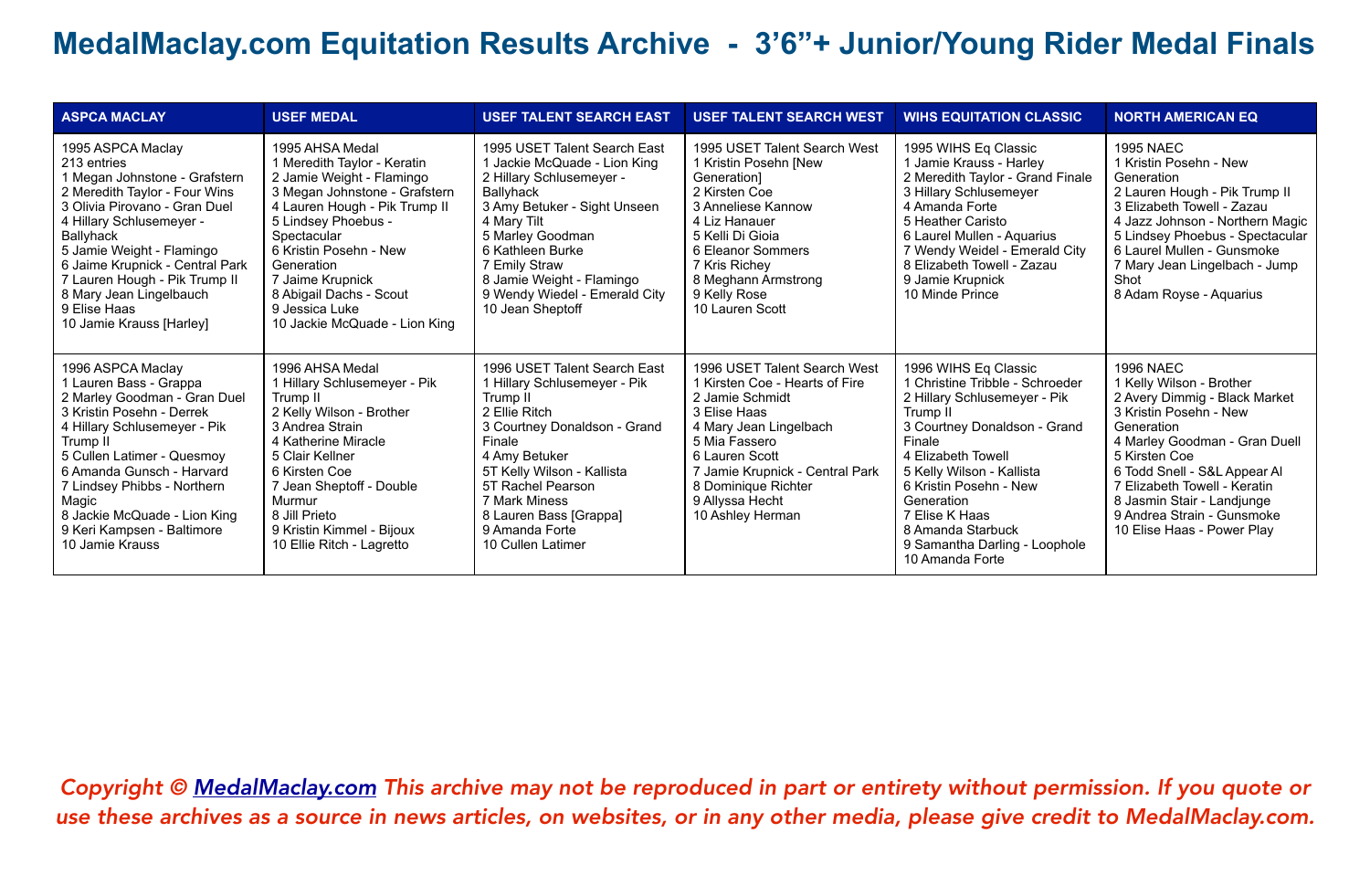| <b>ASPCA MACLAY</b>                                                                                                                                                                                                                                                                                                                                             | <b>USEF MEDAL</b>                                                                                                                                                                                                                                                                                                                                            | <b>USEF TALENT SEARCH EAST</b>                                                                                                                                                                                                                                                                                                                                        | <b>USEF TALENT SEARCH WEST</b>                                                                                                                                                                                                                                          | <b>WIHS EQUITATION CLASSIC</b>                                                                                                                                                                                                                                                                                                    | <b>NORTH AMERICAN EQ</b>                                                                                                                                                                                                                                                                                                                                        |
|-----------------------------------------------------------------------------------------------------------------------------------------------------------------------------------------------------------------------------------------------------------------------------------------------------------------------------------------------------------------|--------------------------------------------------------------------------------------------------------------------------------------------------------------------------------------------------------------------------------------------------------------------------------------------------------------------------------------------------------------|-----------------------------------------------------------------------------------------------------------------------------------------------------------------------------------------------------------------------------------------------------------------------------------------------------------------------------------------------------------------------|-------------------------------------------------------------------------------------------------------------------------------------------------------------------------------------------------------------------------------------------------------------------------|-----------------------------------------------------------------------------------------------------------------------------------------------------------------------------------------------------------------------------------------------------------------------------------------------------------------------------------|-----------------------------------------------------------------------------------------------------------------------------------------------------------------------------------------------------------------------------------------------------------------------------------------------------------------------------------------------------------------|
| 1997 ASPCA Maclay<br>1 Keri Kampsen - Baltimore<br>2 Ellie Ritch - S&L Midlife<br>3 Emily Williams<br>4 Erynn Ballard - Grand Finale<br>5 Elizabeth Towell - Brother<br>6 Cullen Latimer<br>7 Kate Levy - Ginger<br>8 Stephanie McCarron -<br>Santana<br>9 Jasmin Stair - Jonas<br>10 Sydney Johnston - St. Patrick                                             | 1997 AHSA Medal<br>1 Lauren Bass - Grappa<br>2 Erynn Ballard - Grand Finale<br>3 Lindsey Phibbs - Northern<br>Magic<br>4 Lourdes DeGuardiola - Shiloh<br>5 Elise Haas - Grafstern<br>6 Avery Dimmig<br>7 Cullen Latimer<br>8 Kirsten Coe<br>9 Keri Kampsen - Baltimore<br>10 Amanda Tallman                                                                  | 1997 USET Talent Search East<br>1 Ellie Ritch - Lagretto<br>2 Amy Betuker - Sight Unseen<br>3 Amanda Baird - Fabiano<br>4 Lauren Bass - Grappa<br>5 Patricia Griffith<br>6 Lindsey Phibbs - Northern<br>Magic<br>7 Mary Mead<br>8 Tiffany Cornacchio<br>9 Jennifer Hannan - Twist Of<br>Fate<br>10 Caroline Albert                                                    | 1997 USET Talent Search West<br>1 Elise Haas - Grafstern<br>2 Jamie Krupnick<br>3 Jill Prieto<br>4 Dominique Richter<br>5 Laura Santana<br>6 Quinn Partridge<br>7 Katherine Ginzton<br>8 Emma Lindstrom<br>9 Lauren Scott<br>10 Britni Belcher                          | 1997 WIHS Eq Classic<br>1 Lindsey Phibbs - Northern<br>Magic<br>2 Elizabeth Towell - Brother<br>3 Elise Haas - Grafstern<br>4 Avery Dimmig - Black Market<br>5 Jackie McQuade - Lion King<br>6 Keri Kampsen - Baltimore<br>7 Amanda Carone - Make<br>Believe<br>8 Lauren Bass - Grappa<br>9 Michelle Yang<br>10 Dominique Richter | <b>1997 NAEC</b><br>1 Marley Goodman - Gran Duell<br>2 Elizabeth Towell - Brother<br>3 Avery Dimmig - Black Market<br>4 Clair Kellner - Upper Echelon<br>5 Dominique Richter - Mystery<br>Road<br>6 Kirsten Coe - Wellington<br>7 Lindsay Phibbs - Northern<br>Magic<br>8 Amanda Tallman - Premonition<br>9 Jackie McQuade - Lion King<br>10 Elise Haas - Latan |
| 1998 ASPCA Maclay<br>1 Erynn Ballard - Bennington<br>2 Avery Dimmig - Garamount II<br>3 Sarah Willeman - Grappa<br>4 Kate Levy - Ginger<br>5 Emily Williams - Better and<br><b>Better</b><br>6 Erin Stewart - Gizby<br>7 Marley Goodman - Lion King<br>8 Kristin Brinckerhoff - Shiloh<br>9 Claire Prieto<br>10 Kirsten Coe - Tago<br>res Vanessa Haas - Condor | 1998 AHSA Medal<br>1 Kent Farrington - Toronto<br>2 Jill Prieto - Derrek<br>3 Eva Gonda - El Campeon's<br>Danish<br>4 Keri Kampsen - Baltimore<br>5 Amanda Gunsch - Just Another<br>Import<br>6 Sarah Willeman - Grappa<br>7 Katie Escherich - Buster<br>Brown<br>8 Jamie Krauss - Everest<br>9 Mary Dailey Pattee -<br>10 Lourdes DeGuardiola -<br>Comeback | 1998 USET Talent Search East<br>1 Cullen Latimer - S&L Apparel<br>2 Patricia Griffth - Hendrix<br>3 Marley Goodman - Different<br>Drummer<br>4 Sarah Willeman - Grappa<br>5 Dominique Richter<br>6 Kristin Brinkerhoff - Shilo<br>7 Tiffany Cornacchio<br>8 Katie Escherich - Buster<br><b>Brown</b><br>9 Jennifer Hannan - Twist of<br>Fate<br>10 Kate Levy - Ginger | 1998 USET Talent Search West<br>1 Michelle Yang - Rocky Too<br>2 Claire Prieto - Freestyling<br>3 Eva Gonda - El Campeon's<br>Danish<br>4 Katie Alpert<br>5 Ashley Herman<br>6 Alyssa Hecht<br>7 Nina Herrera<br>8 Jill Prieto<br>9 Quinn Partridge<br>10 Alexis Taylor | 1998 WIHS Eq Classic<br>1 Sarah Willeman - Grappa<br>2 Vanessa Haas - Condor<br>3 Erynn Ballard - Bennington<br>4 Erin Stewart - Gizby.<br>5 Jenna Kieley - Brother<br>6 Claire Prieto<br>7 Michelle Yang - Rocky Too<br>8 Amanda Carone - Make<br>Believe<br>9 Jill Prieto - Derrek<br>10 Alexis Taylor                          | <b>1998 NAEC</b><br>1 Amanda Gunsch - Just Another<br>Import<br>2 Keri Kampsen - Baltimore<br>3 Lourdes deGaurdiola - Come<br><b>Back</b><br>4 Lindsay McLean - Loxi<br>5 Claire Prieto - Sateur<br>6 Rebecca Wolfson - Rubaiyat<br>7 Erin Stewart - Gizby<br>8 Vanessa Haas - Antourloupe<br>9 Amanda Forte - Pacifica<br>10 Dominique Richter - Applause      |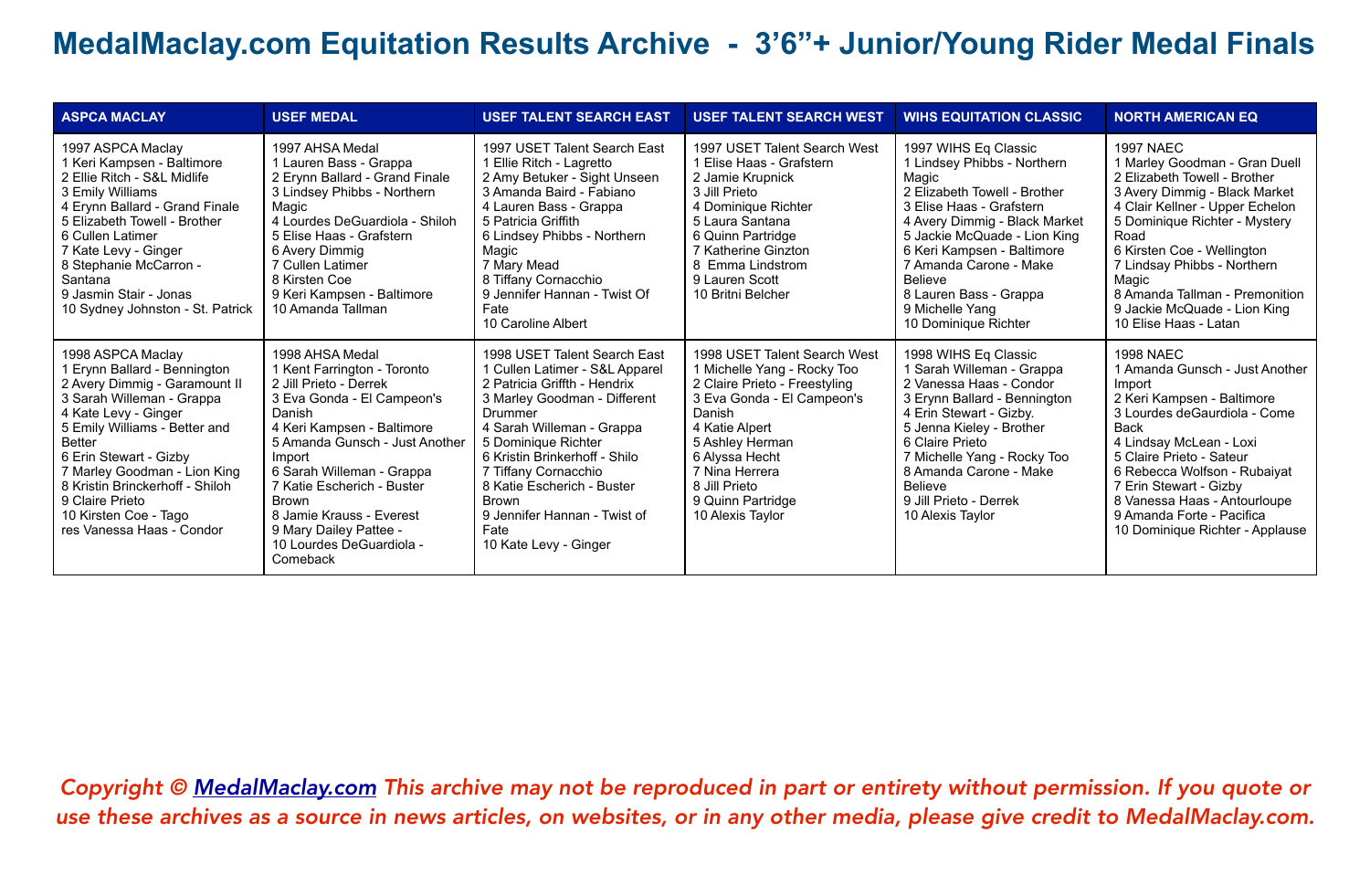| <b>ASPCA MACLAY</b>                                                                                                                                                                                                                                                                                                                                          | <b>USEF MEDAL</b>                                                                                                                                                                                                                                                                                                                                                                 | <b>USEF TALENT SEARCH EAST</b>                                                                                                                                                                                                                                                                                                                                                 | <b>USEF TALENT SEARCH WEST</b>                                                                                                                                                                                                                                                                                                  | <b>WIHS EQUITATION CLASSIC</b>                                                                                                                                                                                                                                                                                                    | <b>NORTH AMERICAN EQ</b>                                                                                                                                                                                                                                                                                                                         |
|--------------------------------------------------------------------------------------------------------------------------------------------------------------------------------------------------------------------------------------------------------------------------------------------------------------------------------------------------------------|-----------------------------------------------------------------------------------------------------------------------------------------------------------------------------------------------------------------------------------------------------------------------------------------------------------------------------------------------------------------------------------|--------------------------------------------------------------------------------------------------------------------------------------------------------------------------------------------------------------------------------------------------------------------------------------------------------------------------------------------------------------------------------|---------------------------------------------------------------------------------------------------------------------------------------------------------------------------------------------------------------------------------------------------------------------------------------------------------------------------------|-----------------------------------------------------------------------------------------------------------------------------------------------------------------------------------------------------------------------------------------------------------------------------------------------------------------------------------|--------------------------------------------------------------------------------------------------------------------------------------------------------------------------------------------------------------------------------------------------------------------------------------------------------------------------------------------------|
| 1999 ASPCA Maclay<br>1 Emily Williams - Better and<br><b>Better</b><br>2 Caitlin Venezia - Editorial<br>3 Brian Walker - Leoni<br>4 Amanda Baird - Condesi<br>5 Sarah Willeman - Grappa<br>6 Lee Hughes<br>7 Kristin Mauks - Ivy<br>8 Tiffany Cornacchio - Ricochet<br>9 Avery Dimmig - Derrek<br>10 Matthew Brown - Brother<br>Res Kristine Kennedy - Lando | 1999 AHSA Medal<br>1 Emily Williams - Better and<br><b>Better</b><br>2 Kirsten Coe - Cooper Union<br>3 Ashley Herman - Hans<br>4 Eva Gonda - El Campeon's<br>Danish<br>5 Amanda Baird - Condesi<br>6 Caitlin Venezia - Editorial<br>7 Brian Walker - Leoni<br>8 Sarah Willeman - Grappa<br>9 Rebecca Wolfson - Rubaiyat<br>10 Kristin Mauks - Ivy<br>Res Michael Tokaruk - Avalon | 1999 USET Talent Search East<br>1 Jennifer Jones - Brown Sugar<br>2 Vanessa Haas - Amsterdam<br>3 Amanda Baird - Condesi<br>4 Brian Walker - Leoni<br>5 Keri Kampsen - German<br>Classic<br>6 Sarah Willeman - Guardian<br>Angel<br>7 Kristy McCormack -<br>Riverdance<br>8 Michael Tokaruk - Avalon<br>9 Devon Bessette - Manahattan<br>10 Caitlin Venezia - Paddington<br>30 | 1999 USET Talent Search West<br>1 Eva Gonda - El Campeon's<br>Danish<br>2 Randy Sherman - Kapitol<br>3 Nina Herrera - Calista<br>4 Ashley Herman - Hans<br>5 Claire Prieto - Liberal<br>6 Quinn Partridge<br>7 Matthew Sereni<br>8 Alexis Taylor - Wellington<br>9 Britni Belcher - Trilogy<br>10 Elizabeth Minkes - The Prince | 1999 WIHS Eq Classic<br>1 Kent Farrington - Ginger<br>2 Avery Dimmig - Derrek<br>3 Nina Herrera - Donegal Bay<br>4 Matthew Brown - Brother<br>5 Jennifer Hannan - Otter<br>6 Alexis Taylor - Wellington<br>7 Kristin Mauks - Ivy<br>8 Amanda Baird - Condesi<br>9 Eva Gonda - El Campeon's<br>Danish<br>10 Kirsten Coe - Gulliver | <b>1999 NAEC</b><br>1 Rebecca Wolfson - Rubaiyat<br>2 Avery Dimmig - Derrek<br>3 Jennifer Jones - Mr President<br>4 Nina Herrera - Donegal Bay<br>5 Caitlin Venezia - Editorial<br>6 Britni Belcher - Trilogy<br>7 Lourdes DeGuardiola -<br>Purioso<br>8 Kate Norris - Ilano<br>9 Randy Sherman - Kapitol<br>10 Missy Young - Keep Us In<br>Mind |
| 2000 ASPCA Maclay<br>1 Avery Dimmig - Derrek<br>2 Sara Wytrzes - Finally<br>3 Jennifer Jones - Pik Trump II<br>4 Sarah Willeman - Grappa<br>5 Brian Walker - Bennington<br>6 Lourdes deGuardiola - Ginger<br>7 Rebecca Wolfson - Rubaiyat<br>8 Vanessa Haas - Ivy<br>9 Jennifer Hannan - Farmer<br>10 Cathleen Calvert - Bella 57                            | 2000 AHSA Medal<br>288 entries<br>1 Sarah Willeman - Grappa<br>2 Jennifer Jones - Pik Trump II<br>3 Kristy McCormack - Editorial<br>4 Maggie Jayne - Diamond<br>5 Avery S. Dimmig - Derrek<br>6 Brian Walker - Brother<br>7 Andrew Ramsay - Notable<br>8 Eva Gonda - Danish<br>9 Tiffany Cornacchio - Ricochet<br>10 Austen Phillips - Gulliver                                   | 2000 USET Talent Search East<br>1 Sarah Willeman - Grappa<br>2 Tiffany Cornacchio - Richochet<br>3 Vanessa Haas - Sax du Midour<br>4 Emily Bickford - Manhattan<br>5 Caitlin Venezia - Jasmine<br>6 Katie Milton - Azur de la Haye<br>7 Mary Daley Pattee - Louie<br>L'Armour<br>8 Jennifer Hannan - Twist of Fate<br>9 Caitlyn Shiels - Caravaggio<br>10 Emily Wood - Lando   | 2000 USET Talent Search West<br>1 Anneliese Kannow - Pre<br>2 Karrie Rufer<br>3 Jamie Taylor - Ruby Begonia<br>4 Catherine Boettcher<br>5 Claire Prieto<br>6 Sarah Scott - Miller<br>7 Nina Herrera - Casi<br>8 Katie Gardner<br>9 Scott Lico<br>10 Rebecca Wolfson                                                             | 2000 WIHS Eq Classic<br>1 Jennifer Jones - Pacific D<br>2 Brian Walker - Otter<br>3 Lauren Schweppe<br>4 Kristy McCormack - Editorial<br>5 Charlie Jayne - Tristar<br>6 Avery Dimmig - Derrek<br>7 Vanessa Haas - Ivy<br>8 Eva Gonda - Danish<br>9 Sara Wytrzes - Finally<br>10 Jasmine Stair - Overeasy                          | <b>2000 NAEC</b><br>1 Avery Dimmig - Derrek<br>2 Katie Gardner - Amadeus<br>3 Jamie Taylor - Ruby Begonia<br>4 Lauren Schweppe - Le Grande<br>5 Jennifer Jones - Pacific D<br>6 Rebecca Wolfson - Arabesque<br>7 Cathleen Calvert - Bella 57<br>8 Emily Folkestad - Luther<br>9 Jasmine Stair - Overeasy<br>10 Kristy McCormack - Editorial      |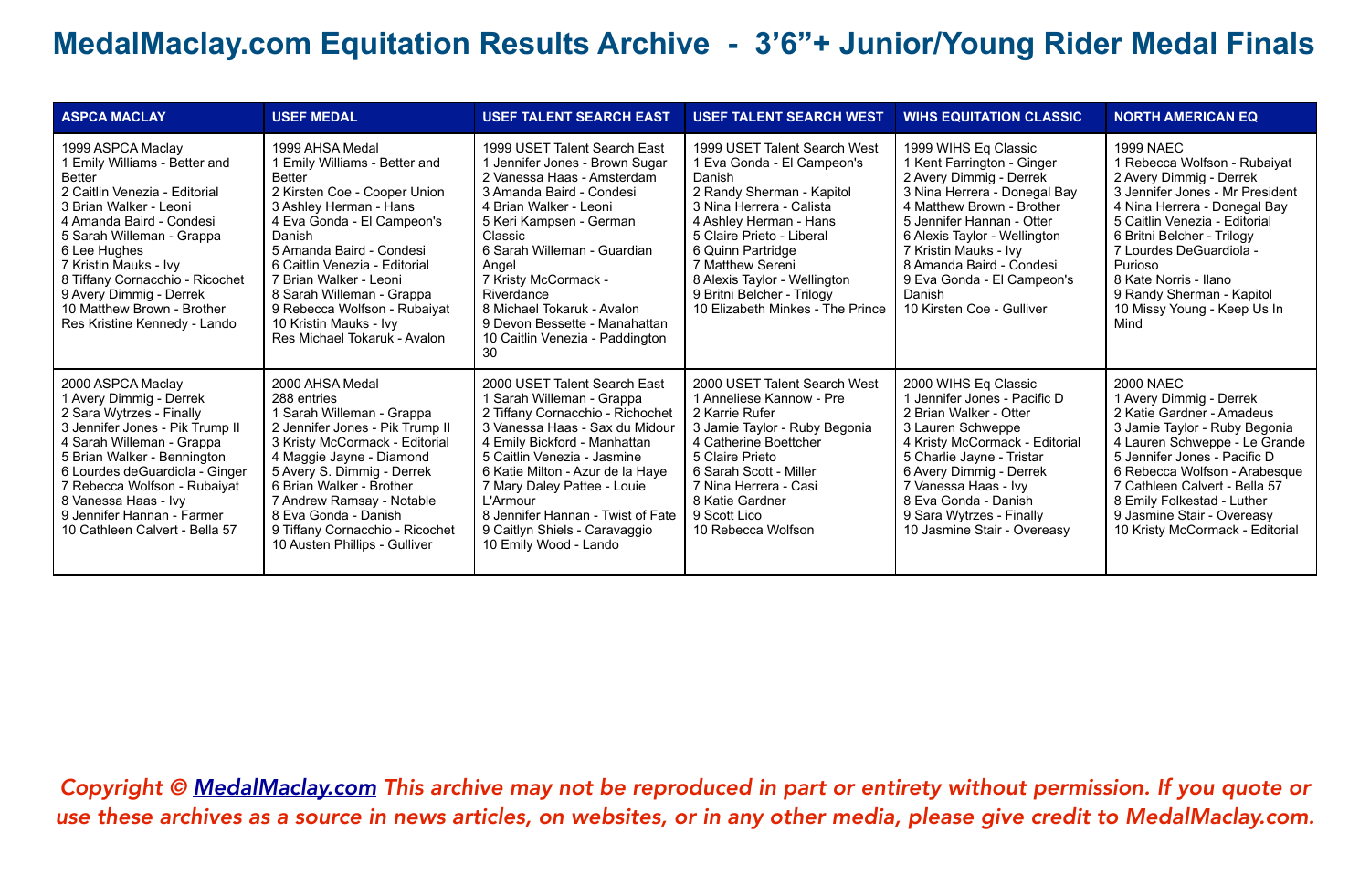| <b>ASPCA MACLAY</b>                                                                                                                                                                                                                                                                                                                                                                                 | <b>USEF MEDAL</b>                                                                                                                                                                                                                                                                                                                      | <b>USEF TALENT SEARCH EAST</b>                                                                                                                                                                                                                                                                                                     | <b>USEF TALENT SEARCH WEST</b>                                                                                                                                                                                                                                                                                                          | <b>WIHS EQUITATION CLASSIC</b>                                                                                                                                                                                                                                                                                                             | <b>NORTH AMERICAN EQ</b>                                                                                                                                                                                                                                                                                                                          |
|-----------------------------------------------------------------------------------------------------------------------------------------------------------------------------------------------------------------------------------------------------------------------------------------------------------------------------------------------------------------------------------------------------|----------------------------------------------------------------------------------------------------------------------------------------------------------------------------------------------------------------------------------------------------------------------------------------------------------------------------------------|------------------------------------------------------------------------------------------------------------------------------------------------------------------------------------------------------------------------------------------------------------------------------------------------------------------------------------|-----------------------------------------------------------------------------------------------------------------------------------------------------------------------------------------------------------------------------------------------------------------------------------------------------------------------------------------|--------------------------------------------------------------------------------------------------------------------------------------------------------------------------------------------------------------------------------------------------------------------------------------------------------------------------------------------|---------------------------------------------------------------------------------------------------------------------------------------------------------------------------------------------------------------------------------------------------------------------------------------------------------------------------------------------------|
| 2001 ASPCA Maclay<br>1 Brian Walker - Grappa<br>2 Travis Lubow - Alleged<br>3 Erin Stewart - Gladiator<br>4 Andrew Ramsay - Commodore<br>5 Jamie Taylor - Ruby Begonia<br>6 Caitlyn Shiels - Ricochet<br>7 Katie Gardner - Amadeus<br>8 Britni Belcher - Scalia<br>9 Abby Carpenter - Cooper<br>Union<br>10 Whitney Hollinger - Otter<br>Res Whitney Roper - Apollo                                 | 2001 USA Equestrian Medal<br>1 Randy Sherman - Gladiator<br>2 Charlie Jayne - Ivy<br>3 Gwendolyn Casebeer - Infinity<br>4 Lauren Van Eldik<br>5 Camilla Cleese<br>6 Jamie Taylor - Ruby Begonia<br>7 Caitlyn Shiels - Ricochet<br>8 Whitney Roper<br>9 Travis Lubow<br>10 Jennifer Berol Bliss - Quidam<br>Res Kate Landau             | 2001 USET Talent Search East<br>1 Derek Braun - Le Grand<br>2 Brian Walker - Jashar<br>3 Krista Freundlich - S&L<br>Appear-Al<br>4 Whitney May - Gralina<br>5 Gabby Slome - Manhattan<br>6 Emily Wood - Lando<br>7 Kasey Ament - Amethyst<br>8 Mary Alexis Healey - Pilot<br>9 Caitlyn Shiels - Ricochet<br>10 Susan Fried - Hades | 2001 USET Talent Search West<br>1 Jamie Taylor - Miss Molly<br>2 Travis Lubow - Ukase Du<br>Marais<br>3 Matthew Sereni - Cleopatra<br>4 Britni Belcher - Scalia<br>5 Tedra Bates<br>6 Katie Gardner - Colorado<br>7 Rebecca Menco - Livingstone<br>8 Tommy Brawley - Ilona<br>9 Vanessa Kirianoff - Final<br>Chapter<br>10 Katy Brandes | 2001 WIHS Eq Classic<br>1 Jamie Taylor - Ruby Begonia<br>2 Brian Walker - Grappa<br>3 Charlie Jayne - Ivy<br>4 Cayce Harrison - Officer<br>5 Caitlin Shiels - Ricochet<br>6 Andrew Ramsay<br>7 Kristy McCormack - Editorial<br>8 Erin Stewart<br>9 Emily Wood - Lando<br>10 Lauren Van Eldik                                               | <b>2001 NAEC</b><br>1 Lexi Becker - Providence<br>2 Erin Stewart - Gladiator<br>3 Cayce Harrison - Officer<br>4 Jamie Taylor - Beajolais<br>5 Kristy McCormack - Editorial<br>6 Krista Freundlich - S&L<br>Appear-Al<br>7 Lauren Van Eldik - Caravaggio<br>8 Brian Walker - Fax<br>9 Kate Landau - Oakwood<br>10 Jennifer Durkin - Color Guard    |
| 2002 ASPCA Maclay<br>1 Erin Stewart - Gladiator<br>2 Jamie Taylor - Miller<br>3 Katie Gardner - Amadeus<br>4 Randy Sherman - Editorial<br>5 Lauren Van Eldik - With<br>Honors<br>6 Nicole Adamson - Botero<br>7 Tedra Bates - Justinian<br>8 Danielle Goldstein<br>9 Daisy Johnson - Officer<br>10 Whitney Roper - Derrek<br>res Courtney McKay - Skywalker<br>(name changed to Atlantic D<br>2003) | 2002 USA Equestrian Medal<br>1 Maggie Jayne - Grappa<br>2 Katie Gardner - Amadeus<br>3 Derek Braun - Le Grand<br>4 Kathryn Volk<br>5 Allison LaJoie<br>6 Lara Gay - Capital Hill<br>7 Katelyn Denby - Cocoa<br>8 Michael Morrissey - Otter<br>9 Clara Lindner - Providence<br>10 Whitney Hollinger - Grand<br>Chase<br>res Kate Landau | 2002 USET Talent Search East<br>1 Kristy McCormack -<br>Riverdance<br>2 Amy Lowrey - Donatello<br>3 Courtney McKay - Rhumbline<br>4 Krista Freundlich - Kon Tiki<br>5 Cody Parker<br>6 Addison Phillips<br>7 Maggie Jayne<br>8 Aimee Aron<br>9 Jaime Andrews<br>10 Caitlyn Shiels                                                  | 2002 USET Talent Search West<br>1 Tedra Bates<br>2 Andrew Ramsay<br>3 Matthew Sereni<br>4 Allison LaJoie<br>5 Kasey Ament<br>6 Kate Broadbent<br>7 Erin Chiamulion<br>8 Shannon Kelly<br>9 Kendle Handtmann<br>10 Jordan Lubow                                                                                                          | <b>2002 WIHS Eq</b><br>1 Whitney Roper - Derrek<br>2 Kristy McCormack - Zweep<br>3 Erin Stewart - Gladiator<br>4 Lauren Van Eldik - With<br><b>Honors</b><br>5 Whitney Hollinger - Amigo<br>6 Andrew Ramsay<br>7 Kate Landau<br>8 Courtney McKay - Skywalker<br>(Atlantic D)<br>9 Katie Gardner - Amadeus<br>10 Clara Lindner - Providence | <b>2002 NAEC</b><br>1 Randy Sherman - Editorial<br>2 Courtney McKay - Skywalker<br>(Atlantic D)<br>3 Charlie Jayne - Ivy<br>4 Erin Stewart - Double O Seven<br>5 Jamie Taylor - Miller<br>6 Katie Gardner - Amadeus<br>7 Derek Braun - Le Grand<br>8 Lauren Van Eldik - With<br>Honors<br>9 Tedra Bates - Justinian<br>10 Jamie Duva - Colorguard |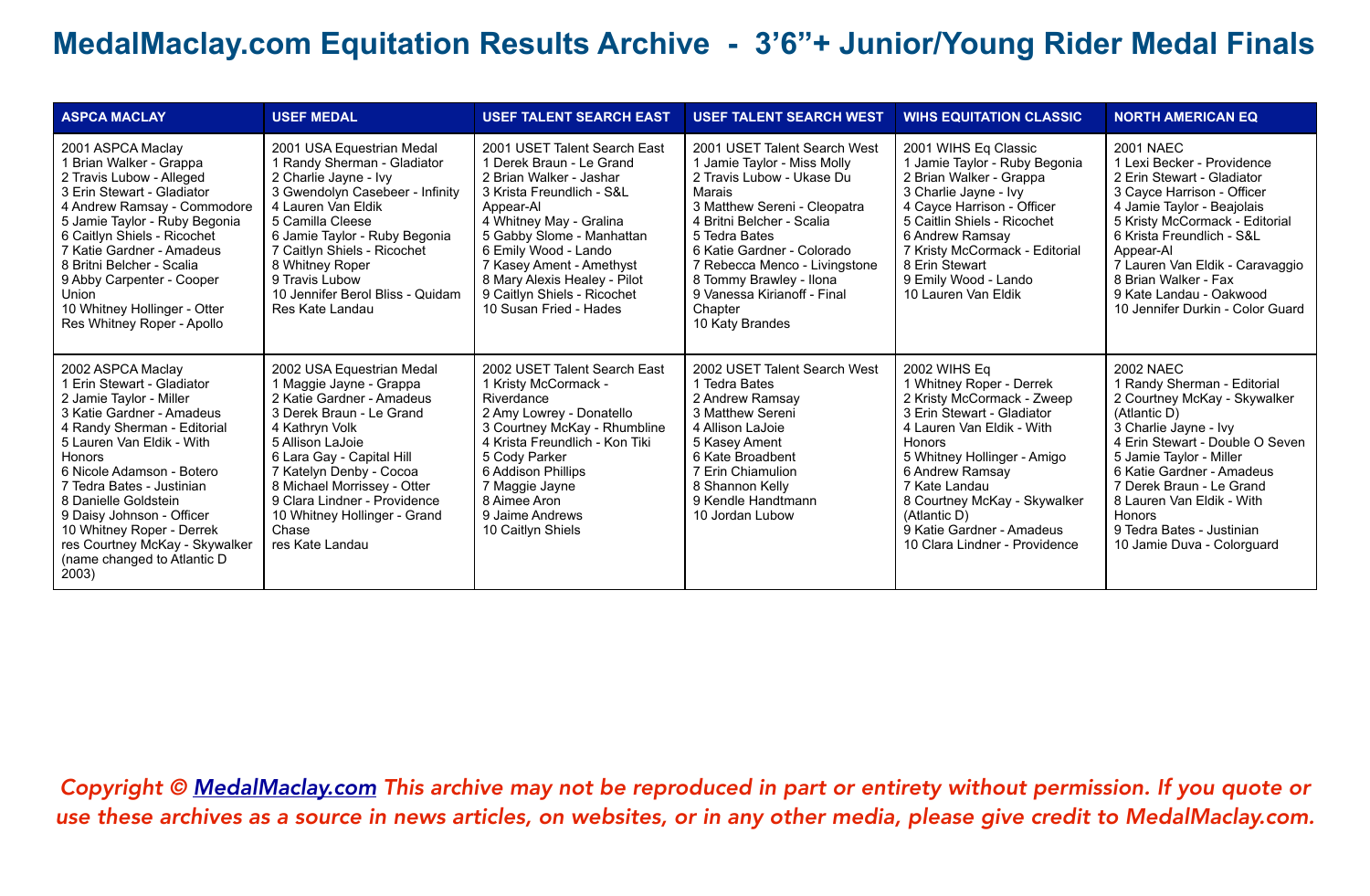| <b>ASPCA MACLAY</b>                                                                                                                                                                                                                                                                                                                                    | <b>USEF MEDAL</b>                                                                                                                                                                                                                                                                                                                                  | <b>USEF TALENT SEARCH EAST</b>                                                                                                                                                                                                                                                                                                                                 | <b>USEF TALENT SEARCH WEST</b>                                                                                                                                                                                                                                                                                                                     | <b>WIHS EQUITATION CLASSIC</b>                                                                                                                                                                                                                                                                                                                                                        | <b>NORTH AMERICAN EQ</b>                                                                                                                                                                                                                                                                                                                      |
|--------------------------------------------------------------------------------------------------------------------------------------------------------------------------------------------------------------------------------------------------------------------------------------------------------------------------------------------------------|----------------------------------------------------------------------------------------------------------------------------------------------------------------------------------------------------------------------------------------------------------------------------------------------------------------------------------------------------|----------------------------------------------------------------------------------------------------------------------------------------------------------------------------------------------------------------------------------------------------------------------------------------------------------------------------------------------------------------|----------------------------------------------------------------------------------------------------------------------------------------------------------------------------------------------------------------------------------------------------------------------------------------------------------------------------------------------------|---------------------------------------------------------------------------------------------------------------------------------------------------------------------------------------------------------------------------------------------------------------------------------------------------------------------------------------------------------------------------------------|-----------------------------------------------------------------------------------------------------------------------------------------------------------------------------------------------------------------------------------------------------------------------------------------------------------------------------------------------|
| 2003 ASPCA Maclay<br>1 Matthew Sereni - Farenient<br>2 Courtney McKay - Atlantic D<br>3 Randy Sherman - Gladiator<br>4 Katie Gardner - Amadeus<br>5 Addison Phillips - Ricochet<br>6 Megan Edrick - Mardi Gras<br>7 Anna McKnight - EC Danish<br>8 Blythe Marano - Moon Dance<br>9 Brianne Goutal - Logan<br>10 Christopher Karpowicz - Cite<br>Unseen | 2003 USA Equestrian Medal<br>1 Lauren Van Eldik - Caravaggio<br>2 Josephine Nash - Gulliver<br>3 Lexy Reed - Berringer<br>4 Ruth Drumm - Thunderbay<br>5 Addison Phillips - Ricochet<br>6 Blythe Marano - Moon Dance<br>7 Courtney McKay - Atlantic D<br>8 Maria Schaub - Whimsey<br>9 Whitney Weeks - Holiday<br>19 Charlie Jayne - Tucker        | 2003 USET Talent Search East<br>1 Michael Morrissey - Onyx 66<br>2 Charlie Jayne - Tucker<br>3 Addison Phillips - Ricochet<br>4 Maggie Jayne - Calumet<br>5 Blythe Marano - Moon Dance<br>6 Anna McKnight - Danish<br>7 Natalie Johnson - Amour<br>8 Sophie Coppedge - Grappa<br>9 Amy Lowrey - LC-6<br>10 Michael Del Fiandra -<br>Vermont                    | 2003 USET Talent Search West<br>1 Katie Gardner - Bertha<br>2 Megan Edrick - Mardi Gras<br>3 Niki Connor - Incento<br>4 Kate Broadbent - Cyrano 80<br>5 Andrew Ramsay - Commodore<br>6 Randy Sherman - Nordic<br>7 Nicole Adamson - Gatsby<br>8 Natalie Rae Medlock - Illikini<br>9 Caitlin Chapin - Glory B<br>10 Kasey Ament - Heartbreaker      | 2003 WIHS Eq Classic<br>1 Addison Phillips - Ricochet<br>2 Randy Sherman - Gladiator<br>3 Georgina Coolidge - Cocoa<br>4 Courtney McKay - Atlantic D<br>5 Michael Morrissey - Otter<br>6 Brianne Goutal - Charles<br>7 Matthew Sereni - Fareniente<br>8 Katie Gardner - Amadeus<br>9 Blythe Marano - Moon Dance<br>10 Charlie Jayne - Tucker                                          | 2003 NAEC<br>1 Courtney McKay - Atlantic D<br>2 Megan Edrick - Mardi Gras<br>3 Brianne Goutal - Logan<br>4 Whitney Roper - Lacoretto<br>5 Jaqueline Attwood DuPont - Le<br>Grand<br>6 Megan Young - Lucky Joe<br>7 Kate Landau - Clark Kent<br>8 Jessica Speiser - Scalia<br>9 Kendle Handtmann - Deneuve<br>10 Caitlin Chapin - Coriano      |
| 2004 ASPCA Maclay<br>1 Megan Young - Crescendo<br>2 Julie Welles - Willow<br>3 Addison Phillips - Icon<br>4 Nicole Adamson - Gladiator<br>5 Morgan Taylor - Romario<br>6 Brianne Goutal - Logan<br>7 Jessica Speiser - Simplicity<br>8 Maria Schaub - Crusader<br>9 Blythe Marano - Moon Dance<br>10 Whitney Weeks - Holiday                           | 2004 USEF Medal<br>1 Megan Young - Crescendo<br>2 Brianne Goutal - Logan<br>3 Addison Phillips - Icon<br>4 Kendle Handtmann -<br>Providence<br>5 Sloane Coles - Cino<br>6 Haylie Jayne - Felicity<br>7 Josephine Nash - Gulliver<br>8 Maggie McAlary - Peter Pan<br>9 Kasey Ament - Cavalier<br>10 Carolyn Kelly - Kontiki                         | 2004 USEF Talent Search East<br>1 Brianne Goutal - Onira<br>2 Addison Phillips - Ricochet<br>3 Megan Young - Deneuve<br>4 Catherine Wright - Mardi Gras<br>5 Gabby Slome - Lando<br>6 Cassie Herman - Oxford<br>7 Michael Delfiandra - Cosabella<br>8 Whitney Hollinger - Grand<br>Chance<br>9 Julie Welles - Redskin<br>10 Carolyn Kelly - Kontiki            | 2004 USEF Talent Search West<br>1 Kasey Ament - San Francisco<br>2 Kendle Handtmann - Deneuve<br>3 Morgan Taylor - Romario<br>4 Veery Maxwell - Dante<br>5 Katie Taylor - Majesty<br>6 Caitlin Chapin - Campanella<br>7 Nicole Adamson - Adarco<br>8 Niki Conor - Incento<br>9 Megan Edrick - Double O7<br>10 Amber Levine - Pop Socks             | 2004 WIHS Eq Classic<br>1 Brianne Goutal - Logan<br>2 Julie Welles - Willow<br>3 Charlie Javne - Aaron<br>4 Maggie McAlary - Peter Pan<br>5 Sloane Coles - Cino<br>6 Elsa Horrigan - Amadeus<br>7 Meredith Newman - Hearts On<br>Fire<br>8 Jamie Barge - Greenwich<br>Avenue<br>9 Nikko Ritter - Modoc<br>10 Megan Edrick - Double 07                                                 | <b>2004 NAEC</b><br>1 Megan Young - Crescendo<br>2 Brianne Goutal - Logan<br>3 Megan Edrick - Double 07<br>4 Hardin Towell - Clark Griswold<br>5 Nicole Adamson - Gladiator<br>6 Jamie Barge - Greenwich<br>Avenue<br>7 Sloane Coles - Cino<br>8 Kendle Handtmann -<br>Providence<br>9 Lexy Reed - Beringer<br>10 Kasey Ament - San Francisco |
| 2005 ASPCA Maclay<br>1 Brianne Goutal - Logan<br>2 Kacey McCann - Marcellus<br>3 Jessica Speiser - Simplicity<br>4 Hardin Towell - Littlefoot<br>5 Julie Welles - Lando<br>6 Addison Phillips - Ricochet<br>7 Maggie McAlary - Peter Pan<br>8 Sloane Coles - Cino<br>9 Shelby Wakeman - Rodin<br>10 Josephine Nash - Oakwood                           | 2005 USEF Medal Final<br>1 Brianne Goutal - Logan<br>2 Sloane Coles - Cino<br>3 Julie Welles - Lando<br>4 Maria Schaub - Amigo<br>5 Blythe Marano - Moon Dance<br>6 Kim McCormack - Sundance<br>7 Alex Maida - Vincenzo<br>8 Emma Lipman - In Pursuit<br>9 Tatiana Dzavik - Amatelli<br>10 Henry Pfeiffer - Gordie<br>res Lauren Hester - Timeless | 2005 USEF Talent Search East<br>1 Julie Welles - Lando<br>2 Maria Schaub - Orion<br>3 Maggie McAlary - Mid-Accord<br>4 Natalie Johnson - Chagall<br>5 Addison Phillips - Ricochet<br>6 Carolyn Kelly - Kontiki<br>7 Blythe Marano - Moon Dance<br>8 Nikko Ritter - Clover Count<br>9 Andrew Welles - Edesa's<br>Lennetaler<br>10 Catherine Wright - Mardi Gras | 2005 USEF Talent Search West<br>1 Alex Maida - Vincenzo<br>2 Natalie Rae Medlock - Charlie<br><b>Brown</b><br>3 Megan Edrick - Regal<br>4 Hannah Selleck - Europa Eins<br>5 Shelby Wakeman - Rodin<br>6 Bliss Heers - Cento<br>7 Karrie Rufer - Ikarus<br>8 Morgan Taylor - Quintessence<br>9 Veronica Tracy - Guns N<br>Roses<br>10 Lauren Hester | 2005 WIHS Eq Classic<br>1 Julie Welles - Lando<br>2 Sloane Coles - Cino<br>3 Michael Delfiandra - Guordon<br>4 Natalie Johnson - Talisman<br>5 Haylie Jayne - Ivy<br>6 Hardin Towell - Fax Du Laine<br>7 Maggie McAlary - Peter Pan<br>8 Natalie Rae Medlock - Charlie<br><b>Brown</b><br>9 Blythe Marano - Littlefoot<br>10 Megan Massaro - Apollo<br>res Chris Ewanouski - Sam I Am | <b>2005 NAEC</b><br>1 Brianne Goutal - Logan<br>2 Sloane Coles - Cino<br>3 Natalie Rae Medlock - Charlie<br><b>Brown</b><br>4 Isabella Luhrs - Wimbledon<br>5 Michael Delfiandra - Guordon<br>6 Emma Lipman - In Pursuit<br>7 Lauren Hester - Timeless<br>8 Alex Maida - Vincenzo<br>9 Lexy Reed - Hearts On Fire<br>10 Bliss Heers - Cento   |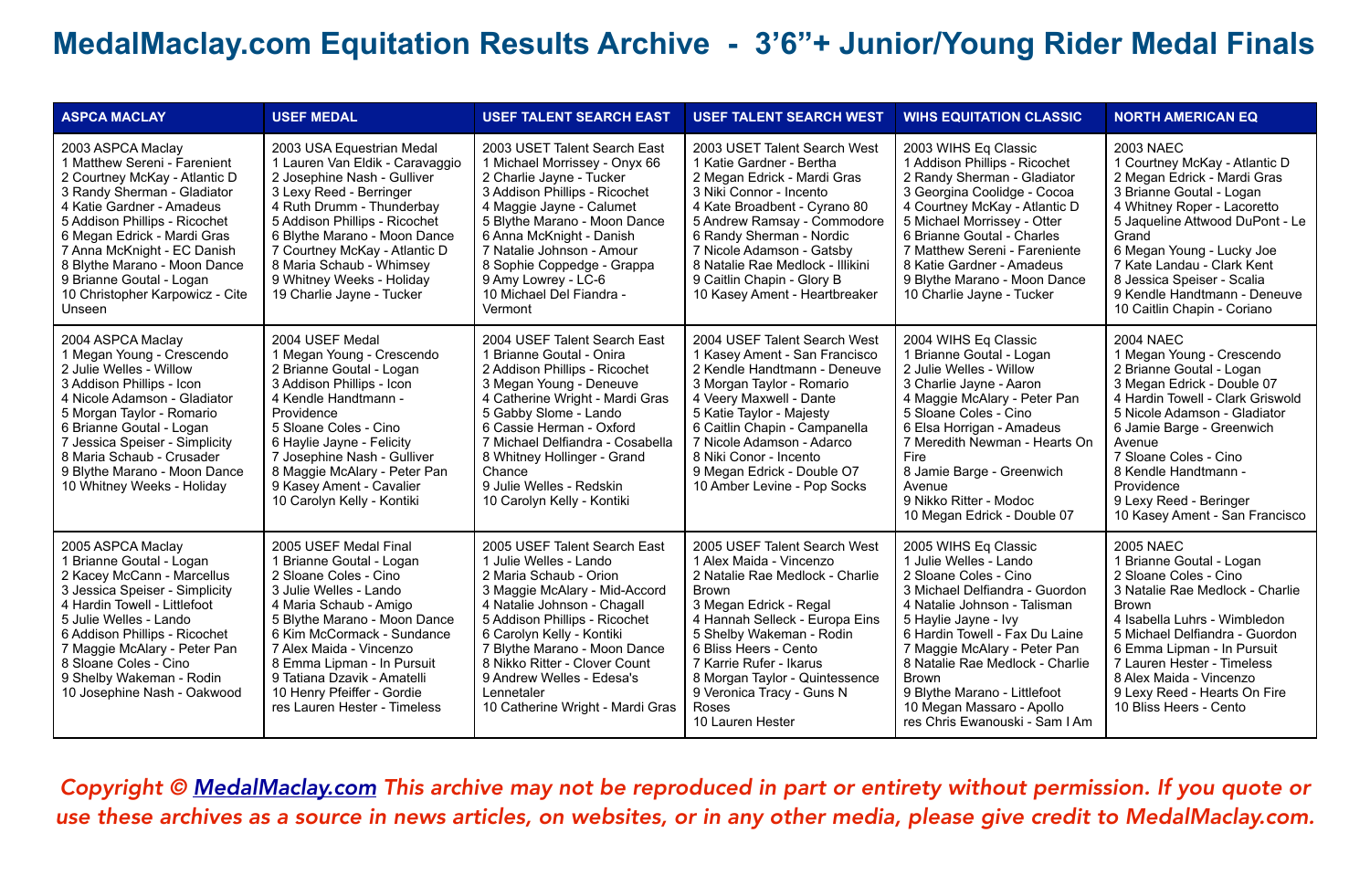| <b>ASPCA MACLAY</b>                                                                                                                                                                                                                                                                                                                                          | <b>USEF MEDAL</b>                                                                                                                                                                                                                                                                                                                              | <b>USEF TALENT SEARCH EAST</b>                                                                                                                                                                                                                                                                                                                                   | <b>USEF TALENT SEARCH WEST</b>                                                                                                                                                                                                                                                                                                                                              | <b>WIHS EQUITATION CLASSIC</b>                                                                                                                                                                                                                                                                                                                   | <b>NORTH AMERICAN EQ</b>                                                                                                                                                                                                                                                                                                                                                         |
|--------------------------------------------------------------------------------------------------------------------------------------------------------------------------------------------------------------------------------------------------------------------------------------------------------------------------------------------------------------|------------------------------------------------------------------------------------------------------------------------------------------------------------------------------------------------------------------------------------------------------------------------------------------------------------------------------------------------|------------------------------------------------------------------------------------------------------------------------------------------------------------------------------------------------------------------------------------------------------------------------------------------------------------------------------------------------------------------|-----------------------------------------------------------------------------------------------------------------------------------------------------------------------------------------------------------------------------------------------------------------------------------------------------------------------------------------------------------------------------|--------------------------------------------------------------------------------------------------------------------------------------------------------------------------------------------------------------------------------------------------------------------------------------------------------------------------------------------------|----------------------------------------------------------------------------------------------------------------------------------------------------------------------------------------------------------------------------------------------------------------------------------------------------------------------------------------------------------------------------------|
| 2006 ASPCA Maclay<br>1 Maggie McAlary - Chagall<br>2 Julie Welles - Sander<br>3 Jennifer Waxman - Falcon<br>4 Nick Haness - Landano<br>5 Sloane Coles - Papillion 136<br>6 Addison Phillips - Talisman<br>7 Adrienne Dixon - Tarantino<br>8 Mallory Olson - Patriot<br>9 Nikko Ritter - Double O Seven<br>10 Tina DiLandri - RSVP                            | 2006 USEF Medal Final<br>1 Maggie McAlary - Mid-Accord<br>2 Julie Welles - Sander<br>3 Adrienne Dixon - Tarantino<br>4 Sloane Coles - Papillion 136<br>5 Zazou Hoffman - Littlefoot<br>6 Alex Maida - Gladiator<br>7 Eleanor Kunsman - Triumph<br>8 Molly Braswell - The General<br>9 Kacey McCann - Comanche<br>10 Haylie Jayne - Ivy         | 2006 USEF Talent Search East<br>1 Charlie Jayne - Cassino Z<br>2 Maggie McAlary - Mid-Accord<br>3 Addison Phillips - Flight<br>3 Michael Del Fiandra - Le<br>Grande<br>5 Nikko Ritter - Clove Count<br>6 Whitney Goulart - VDL Cadillac<br>7 Sloane Coles - Louisiana<br>8 Maria Schaub - Teddy Bear<br>9 Hilary Dobbs - Quincy B<br>10 Hardin Towell - San Remo | 2006 USEF Talent Search West<br>1 Nick Haness - Caracas<br>2 Hannah Selleck - Cirka Z<br>3 Alexandra Conforti - The<br>Graduate<br>4 Amber Levine - Ketel One<br>5 Adrienne Dixon - Cassandra<br>6 Nicole Husky - Time To Believe<br>7 Michelle Morris - Lotus<br>8 Veronica Tracy - Muscadet de<br>la Saveutere<br>9 Tina DiLandri - Cartier<br>10 Carly Anthony - Dynamic | 2006 WIHS Equitation Classic<br>1 Hardin Towell - Littlefoot<br>2 Haylie Jayne - Ivy<br>3 Maggie McAlary - Mid-Accord<br>4 Megan Massaro - Simplicity<br>5 Sloane Coles - Papillion 136<br>6 Heather Dobbs - Raven<br>7 Jessica Springsteen - Cino<br>8 Maria Schaub - Whimsey<br>9 Kimberly McCormack -<br>Sundance<br>10 Nick Haness - Landano | 2006 North American Equitation<br>1 Sloane Coles - Papillon 136<br>2 Megan Massaro - Simplicity<br>3 Alex Maida - Gladiator<br>4 Maria Schaub - Whimsey<br>5 Nick Haness - Landano<br>6 Veronica Tracy - Guns N<br>Roses<br>7 Tina DiLandri - RSVP<br>8 Katherine Stewart - Soul Patrol<br>9 Nicole Bourgeois - Apollo<br>10 Jennifer Waxman - Falcon                            |
| 2007 ASPCA Maclay<br>1 Kimberly McCormack -<br>Sundance<br>2 Elizabeth Lubrano - Golou II<br>3 Shelby Wakeman - San<br>Francisco<br>4 Carly Anthony - Apollo<br>5 Emily Gardner - Almost<br>Famous<br>6 Michelle Morris - Eventual<br>7 Maria Schaub - I Toon<br>8 Lucy Davis - San Marcos<br>9 Jennifer Walters - Opportunity<br>10 Mallory Olson - Patriot | 2007 USEF Medal Final<br>1 Kimberly McCormack -<br>Sundance<br>2 Hannah Selleck - Apartico<br>3 Tina DiLandri - RSVP<br>4 Shelby Wakeman - San<br>Francisco<br>5 Addison Phillips - Stallone VDL<br>6 Jacqueline Lubrano<br>7 Emma Lipman - In Pursuit<br>8 Jennifer Waxman - Falcon<br>9 Mallory Olson - Patriot<br>10 Sophie Verges - Podest | 2007 USEF Talent Search East<br>82 entries<br>1 Nikko Ritter - Clover Count<br>2 Addison Phillips - Flight<br>3 Jessica Springsteen - Deneuve<br>4 Kimberly McCormack - Hetoile<br>Platiere<br>5 Zazou Hoffman<br>6 Johanna Hyyppa<br>7 Maggie McAlary<br>8 Kitt Ritter<br>9 Kyle Wolf<br>10 Christopher Karpowicz                                               | 2007 USEF Talent Search West<br>1 Natalie Rae Medlock - Y2K<br>2 Tina DiLandri - Batman<br>3 Allison LaJoie - Pilot Memori<br>4 Michelle Morris - Bewitched<br>5 Carly Anthony - Safari Moon<br>6 Sophie Benjamin - Angel<br>Smiling<br>7 Saer Coulter - After Dark<br>8 Shelby Wakeman - San<br>Francisco<br>9 Zoe Kornberg - Wilkinton<br>10 Rebecca Sexton - Dinero      | 2007 WIHS Equitation Classic<br>1 Maria Schaub - I Toon<br>2 Tina DiLandri - RSVP<br>3 Tatiana Dzavik - Littlefoot<br>4 Jennifer Waxman - Falcon<br>5 Sara Green - Why Not Jack<br>6 Carolyn Curcio - Valvert<br>7 Molly Braswell - The General<br>8 Matthew Metell - Oliver<br>9 Victoria Birdsall - Baheera<br>10 Zazou Hoffman - Sander       | 2007 North American Equitation<br>1 Maria Schaub - I Toon<br>2 Sara Green - Why Not Jack<br>3 Chase Boggio - Dahlila<br>4 Katherine Newman - Apollo<br>5 Shelby Wakeman - San<br>Francisco<br>6 Emma Lipman - Coballino<br>7 Carolyn Curcio - Valvert<br>8 Elizabeth Lubrano - Tango<br>9 Jessica Springsteen - Papillon<br>136<br>10 Nicoletta Von Heidegger -<br>Armageddon SC |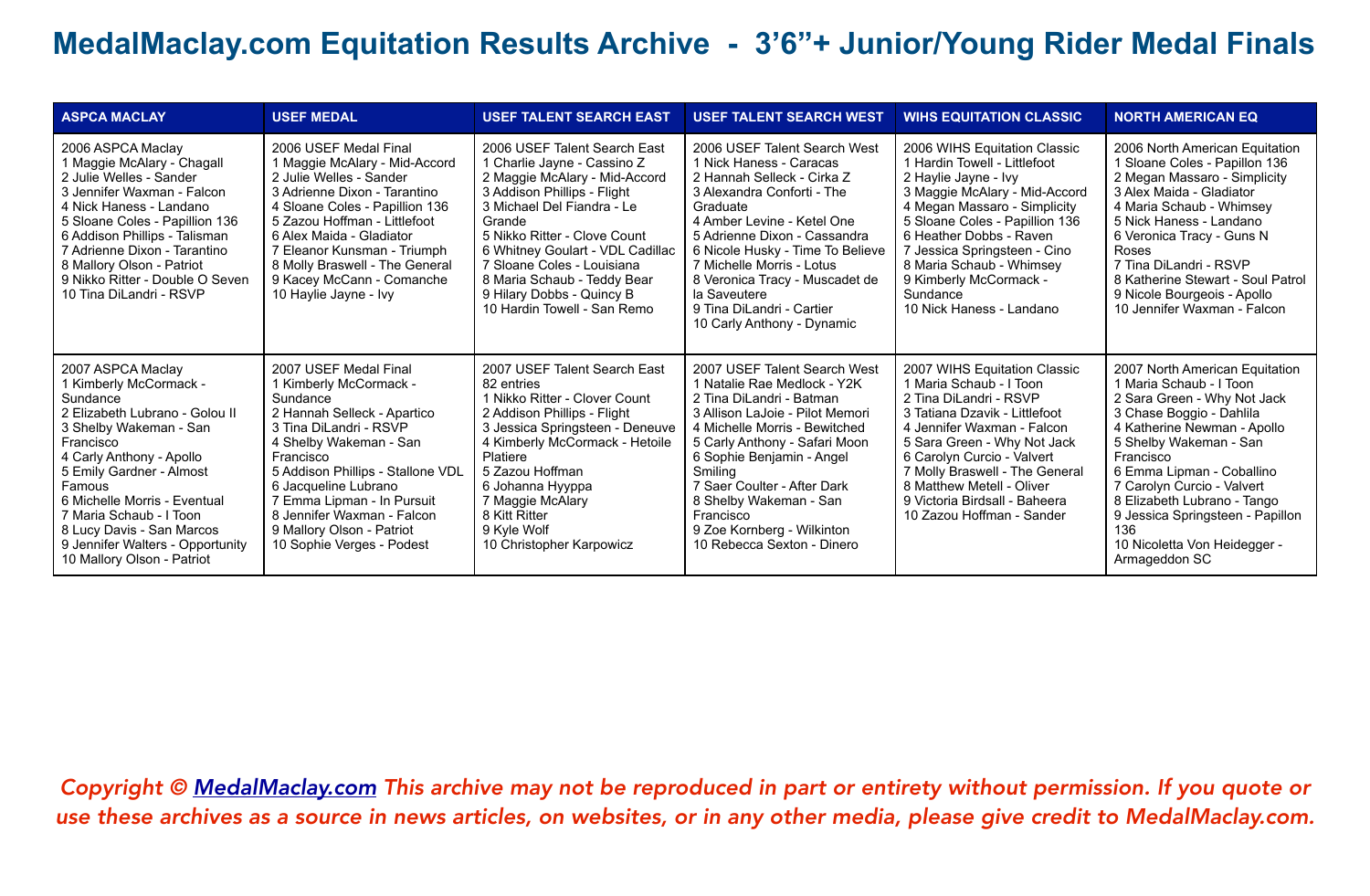| <b>ASPCA MACLAY</b>                                                                                                                                                                                                                                                                                                                                                | <b>USEF MEDAL</b>                                                                                                                                                                                                                                                                                                                                               | <b>USEF TALENT SEARCH EAST</b>                                                                                                                                                                                                                                                                                                                                               | <b>USEF TALENT SEARCH WEST</b>                                                                                                                                                                                                                                                                                                                                       | <b>WIHS EQUITATION CLASSIC</b>                                                                                                                                                                                                                                                                                                                         | <b>NORTH AMERICAN EQ</b>                                                                                                                                                                                                                                                                                                                                     |
|--------------------------------------------------------------------------------------------------------------------------------------------------------------------------------------------------------------------------------------------------------------------------------------------------------------------------------------------------------------------|-----------------------------------------------------------------------------------------------------------------------------------------------------------------------------------------------------------------------------------------------------------------------------------------------------------------------------------------------------------------|------------------------------------------------------------------------------------------------------------------------------------------------------------------------------------------------------------------------------------------------------------------------------------------------------------------------------------------------------------------------------|----------------------------------------------------------------------------------------------------------------------------------------------------------------------------------------------------------------------------------------------------------------------------------------------------------------------------------------------------------------------|--------------------------------------------------------------------------------------------------------------------------------------------------------------------------------------------------------------------------------------------------------------------------------------------------------------------------------------------------------|--------------------------------------------------------------------------------------------------------------------------------------------------------------------------------------------------------------------------------------------------------------------------------------------------------------------------------------------------------------|
| 2008 ASPCA Maclay<br>1 Jessica Springsteen - Papillion<br>136<br>2 Victoria Birdsall - Cheyenne<br>3 Zazou Hoffman - Ivy<br>4 Christy DiStefano - Fingerprint<br>5 Samantha Smith - Palladium<br>6 Laura Pfeiffer - Foreign<br>Encounter<br>7 Rachel Udelson - Littlefoot<br>8 Carolyn Curcio - Rodin<br>9 Lucy Davis - Patrick<br>10 Samantha Senft - Lord Loxley | 2008 USEF Medal Final<br>1 Kels Annabelle Bonham -<br>Sundance<br>2 Matthew Metell - Cadeau<br>3 Jessica Springsteen - Papillion<br>136<br>4 Julianna Fischer - Icon<br>5 Amelia McArdle - Apartico<br>6 Michael Desiderio - The Insider<br>7 Zazou Hoffman - Ivy<br>8 Sara Green - Why Not Jack<br>9 Victoria Birdsall - Cheyenne<br>10 Kirstie Dobbs - Accord | 2008 USEF Talent Search East<br>1 Sophie Benjamin - Sir Neel<br>2 Matt Metell - Rhythm & Blues<br>3 Jacqueline Lubrano - Lennox<br>4 Victoria Birdsall - Cheyenne<br>5 Carolyn Curcio - Valvert<br>6 Maria Schaub - Kaiser de la<br>Couer<br>7 Christy DiStefano - Fingerprint<br>8 Jessica Springsteen - Deneuve<br>9 Reed Kessler - Flight<br>10 Michael Hughes - Showtime | 2008 USEF Talent Search West<br>1 Hannah Selleck - WC Swing<br>2 Lucy Davis - Mister Mind<br>3 Adrienne Dixon<br>4 Michelle Morris - Lichtenstein 7<br>5 Katie Taylor - Striptease<br>6 Caroline Ingalls - Jableur<br>7 Sophie Verges - Lucky Luke du<br>Soleil<br>8 Taylor Harris - Candilla<br>9 Laura Ware - Chaucer<br>10 Saer Coulter - Sanderson               | 2008 WIHS Eq Classic<br>1 Katherine Newman - Class<br>Action<br>2 Samantha Schaefer - Aston<br>3 Matt Metell - Cadeau<br>4 Kimberly McCormack -<br>Sundance<br>5 Laura Pfeiffer - Foreign<br>Encounter<br>6 Jessica Springsteen - Papillion<br>136<br>7 Chase Boggio - Graphiq<br>8 Carolyn Curcio - Rodin<br>9 Chelsea Moss - Logan<br>10 Emma Lipman | 2008 North American Equitation<br>1 Matt Metell - Cadeau<br>2 Cayla Richards - Asparagus<br>3 Mallory Olson - Patriot<br>4 Tina DiLandri - RSVP<br>5 Schaefer Raposa - Significant<br>6 Sophie Benjamin - Sir Neel<br>7 Christy DiStefano - Fingerprint<br>8 Chase Scott Boggio - Graphiq<br>9 Abigail Crowell - Bennington<br>10 Sophie Verges - Lucky Luke |
| 2009 ASPCA Maclay<br>1 Zazou Hoffman - Ivy<br>2 Chase Boggio - Golou II<br>3 Morgan Hale - Urco<br>4 Samantha Harrison - Triple<br>Lutz<br>5 Laura Pfeiffer - Catwoman<br>6 Lucy Davis - Patrick<br>7 Lillie Keenan - Logan<br>8 Amber Henter - Triumph<br>9 Hasbrouck Donovan - Almost<br>Famous<br>10 Molly Braswell - The General                               | 2009 USEF Medal Final<br>Jessica Springsteen - Papillion<br>136<br>2 Zazou Hoffman - Ivy<br>3 Tina DiLandri - Cadeau<br>4 Samantha Schaefer - Travino<br>5 Jennifer Waxman - Falcon<br>6 Catherine Pasmore - Charlie Z<br>7 Chase Boggio - Graphiq<br>8 Jacqueline Lubrano - Calito 7<br>9 Paulena Johnson - Prosecco<br>24<br>10 Molly Braswell - The General  | 2009 USEF Talent Search East<br>1 Matthew Metell - Pioneer<br>2 Jessica Springsteen - Class<br>Action<br>3 Maggie McAlary - Sierra<br>4 Elizabeth Lubrano - LB Carte<br>Noir<br>5 Samantha Ramsay - Uno<br>6 Jennifer Waxman - Venturo<br>7 Jacqueline Lubrano - Lennox<br>8 Christy DiStefano - Rodin<br>9 Shelby Wakeman - San<br>Francisco<br>10 Samantha Smith - Lucas   | 2009 USEF Talent Search West<br>1 Theodore Boris - WC Swing<br>2 Cayla Richards - Bingo Bongo<br>3 Jocelyn Neff - Kona<br>4 Navona Gallegos - Class<br>Action<br>5 Hannah Evans - Coventry<br>6 Nicole Husky - Tasha<br>7 Audrey Coulter - After Dark<br>8 Adrienne Dixon - Lancer Farms<br>Condor<br>9 Kylee Arbuckle - Serendipity<br>10 Alexandra Holmes - Landha | 2009 WIHS Eq Classic<br>1 Samantha Schaefer - Travino<br>2 Chase Boggio - Graphiq<br>3 Tina DiLandri - Cadeau<br>4 Lucy Davis - Patrick<br>5 Reed Kessler - Ricochet<br>6 Lillie Keenan - Logan<br>7 Alexandra Arute - Sander<br>8 Zazou Hoffman - Ivy<br>9 Taylor Kain - Spock<br>10 Molly Braswell - The General                                     | 2009 North American Equitation<br>1 Chase Boggio - Graphiq<br>2 Laura King - Uno<br>3 Sara Green - Samson<br>4 Samantha Smith - In Pursuit<br>5 Cayla Richards - Asparagus<br>6 Chelsey Zulia - Convent 8<br>7 Holly Dickinson - Beckham<br>8 Grace Carucci - Podest<br>9 Samantha Harrison - Triple<br>Lutz<br>10 Hasbrouck Donovan -<br>Bledsoe            |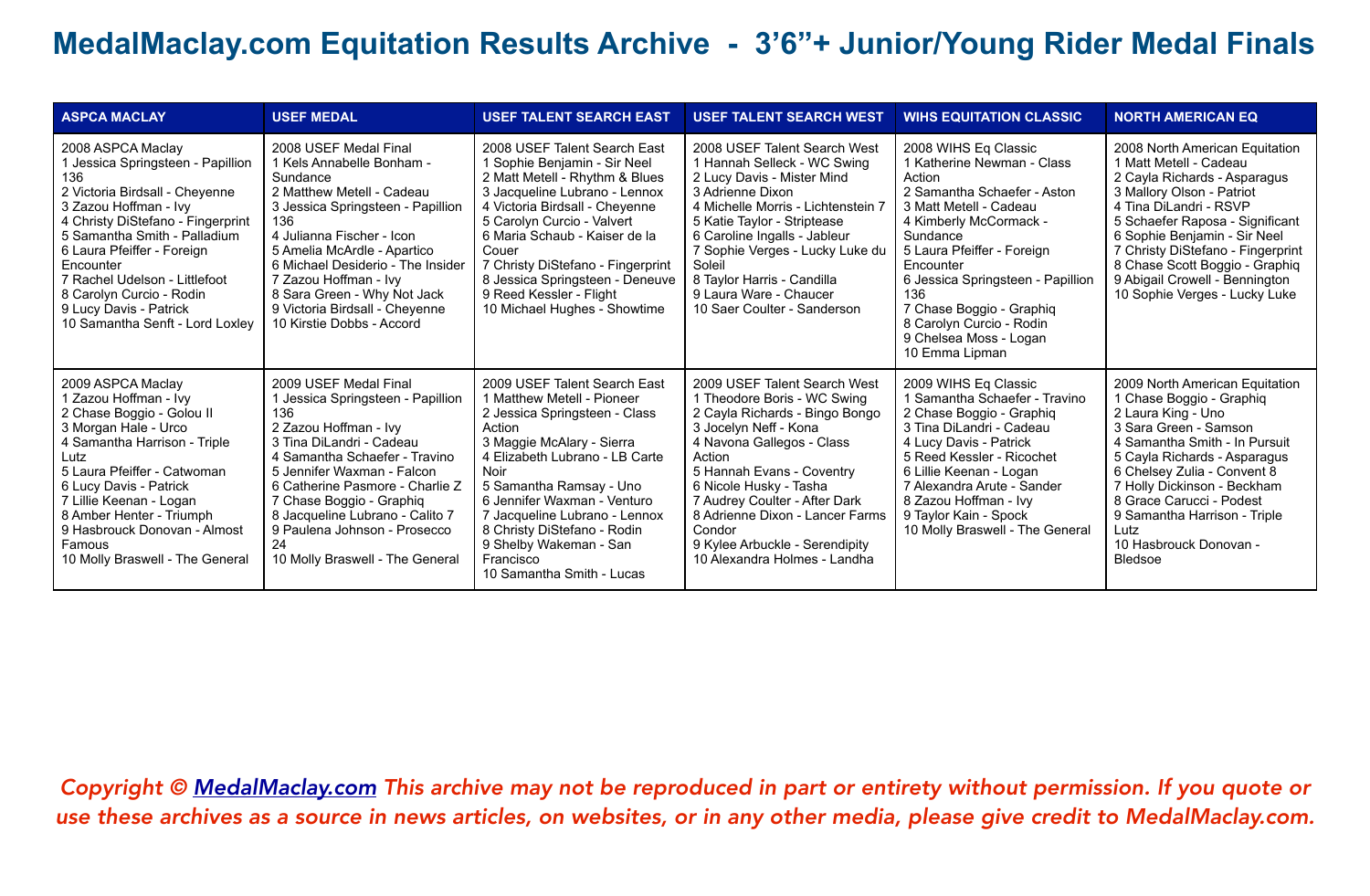| <b>ASPCA MACLAY</b>                                                                                                                                                                                                                                                                                                                                   | <b>USEF MEDAL</b>                                                                                                                                                                                                                                                                                                                                                          | <b>USEF TALENT SEARCH EAST</b>                                                                                                                                                                                                                                                                                                                                            | <b>USEF TALENT SEARCH WEST</b>                                                                                                                                                                                                                                                                                                                                   | <b>WIHS EQUITATION CLASSIC</b>                                                                                                                                                                                                                                                                                                                                            | <b>NORTH AMERICAN EQ</b>                                                                                                                                                                                                                                                                                                                       |
|-------------------------------------------------------------------------------------------------------------------------------------------------------------------------------------------------------------------------------------------------------------------------------------------------------------------------------------------------------|----------------------------------------------------------------------------------------------------------------------------------------------------------------------------------------------------------------------------------------------------------------------------------------------------------------------------------------------------------------------------|---------------------------------------------------------------------------------------------------------------------------------------------------------------------------------------------------------------------------------------------------------------------------------------------------------------------------------------------------------------------------|------------------------------------------------------------------------------------------------------------------------------------------------------------------------------------------------------------------------------------------------------------------------------------------------------------------------------------------------------------------|---------------------------------------------------------------------------------------------------------------------------------------------------------------------------------------------------------------------------------------------------------------------------------------------------------------------------------------------------------------------------|------------------------------------------------------------------------------------------------------------------------------------------------------------------------------------------------------------------------------------------------------------------------------------------------------------------------------------------------|
| 2010 ASPCA Maclay<br>1 Hayley Barnhill - Podest<br>2 Michael Hughes - Co Co Pop<br>3 Catherine Tyree - Triple Lutz<br>4 Taylor Ann Adams - Fernway<br>Park<br>5 Lillie Keenan - Uno<br>6 Theodore Boris - WC Swing<br>7 Schaefer Raposa - Asten<br>8 Lucy Davis - Patrick<br>9 Amber Henter - Triumph<br>10 Sydney Smith - Calimero                   | 2010 USEF Medal Final<br>1 Hayley Barnhill - Podest<br>2 Samantha Schaefer - Pioneer<br>3 Molly Braswell - El Campeon's<br>Danish<br>4 Lucy Davis - Patrick<br>5 Chase Boggio - Calito 7<br>6 Shawn Casady - World's Fair<br>7 Cayla Richards - Asparagus<br>8 Laura Pfeiffer - Up To Date VH<br>Geelhof<br>9 Victoria Birdsall - Baheera<br>10 Michael Hughes - Co Co Pop | 2010 USEF Talent Search East<br>1 Brittany Hurst - Pindar<br>2 Laura Pfeiffer - Catwoman<br>3 Michael Hughes - Shockwave<br>4 Samantha Schaefer - Pioneer<br>5 Britta Carlson - Allegro<br>6 Victoria Birdsall - Kosta<br>7 Lydia Ulrich - Onatello VDL<br>8 Quincy Hayes - Connery 9<br>9 Allison Fithian - Lucky<br>D'Etenclin<br>10 Elizabeth Benson - San<br>Remo VDL | 2010 USEF Talent Search West<br>1 Taylor Ann Adams - El Toro<br>2 Jocelyn Neff - Allegro<br>3 Jennifer Parker - Milagro<br>4 Caroline Ingalls - Y2K<br>5 Morgan Geller - Mata Hari<br>6 Sydney Callaway - NZ<br>Socialite<br>7 Marissa Hutton - Pantouf<br>8 Ali Cornish - Las Palmas<br>9 Alexa Anthony - Carlo<br>Carlando<br>10 Jan Humphrey - Grafin         | 2010 WIHS Eq Classic<br>1 Lillie Keenan - Uno<br>2 Molly Braswell - The General<br>3 Michael Hughes - Co Co Pop<br>4 Victoria Birdsall - Baheera<br>5 Taylor Ann Adams - Fernway<br>Park<br>6 Amber Henter - Triumph<br>7 Hayley Barnhill - Dynasty<br>8 Chase Boggio - Massimo<br>9 Hasbrouck Donovan - Wagner<br>10 Meg O'Mara - Waking Dream                           | 2010 North American Equitation<br>1 Victoria Birdsall - Baheera<br>2 Hayley Barnhill - Dynasty<br>3 Abby O'Mara - Urco<br>4 Amber Henter - Triumph<br>5 Molly Braswell - The General<br>6 Sylvia DeToledo - Spock<br>7 Hasbrouck Donovan - Wagner<br>8 Meg O'Mara - War Eagle<br>9 Shawn Casady - World's Fair<br>10 Theodore Boris - WC Swing |
| 2011 ASPCA Maclay<br>I Sarah Milliren - Terrapin<br>Station<br>2 Demi Stiegler - Vigo<br>3 Elizabeth Benson - Calito 7<br>4 Chase Boggio - Massimo<br>5 Victoria Colvin - Sander<br>6 Michael Hughes - Co Co Pop<br>7 Catherine Tyree - Patrick<br>8 Schaefer Raposa - Charlie Z<br>9 Savannah Jenkins - Tibantos<br>10 Connor Perrin - Nat King Cole | 2011 USEF Medal Final<br>1 Schaefer Raposa - Charlie Z<br>2 Brittany Hurst - Zendor Z<br>3 Allison Fithian - Lucky D'<br>Etenclin<br>4 Katie Tyler - Galliard<br>5 Abigail McArdle - Apartico<br>6 Kristen Mohr - Papillon 136<br>7 Alexa Anthony - Early Winter<br>8 Morgan Geller - Fabricio<br>9 Genevieve Zock - HH<br>Confession<br>10 Hasbrouck Donovan -<br>Wagner  | 2011 USEF Talent Search East<br>1 Samantha Schaefer - Pioneer<br>2 Michael Murphy - Uriam<br>3 Schaefer Raposa - Gentle R<br>4 Hayley Barnhill - Asparagus<br>5 Lillie Keenan - Kosta<br>6 Abigail McArdle - Apartico<br>7 Liza Finsness - Fedelio<br>8 Jacqueline Lubrano<br>9 Allison Toffolon - Class Action<br>10 Michael Hughes - Catwoman                           | 2011 USEF Talent Search West<br>1 Demi Stiegler - Parrandero<br>2 Sage Flynn - Punkt<br>3 Zoie Nagelhout - Y2K<br>4 Taylor Harris - Miss Magic 1<br>5 Haley Webster - Chip Chap<br>6 Kylee Arbuckle - Clear Round<br>7 Lauren Myers - Nairobi<br>8 Molly Peddicord - Contendra<br>9 Michelle Morris - Capilan 2<br>10 Hannah Ellerbrock - Lancer<br>Farms Condor | 2011 WIHS Eq Classic<br>1 Chase Boggio - Massimo<br>2 Hayley Barnhill - Camona<br>3 Elizabeth Benson - Calito 7<br>4 Meg O'Mara - Fernway Park<br>5 Sarah Milliren - Terrapin<br>Station<br>6 Charlotte Jacobs - Stallone<br><b>VDL</b><br>7 Shawn Casady - Worlds Fair<br>8 Allison Toffolon - Class Action<br>9 Lauren Tyree - Salt Lake<br>10 Victoria Colvin - Sander | 2011 North American Equitation<br>1 Hayley Barnhill - Asparagus<br>2 Morgan Geller - Fabricio<br>3 Sarah Milliren - War Eagle<br>4 Conor Perrin - Nat King Cole<br>5 Alicia Gasser - Schubert<br>6 Olivia Esse - Fernway Park<br>7 Meg O'Mara - Fernleigh<br>8 Samantha Kraus - Clover<br>9 Demi Stiegler - Vigo<br>10 Victoria Colvin - VIP Z |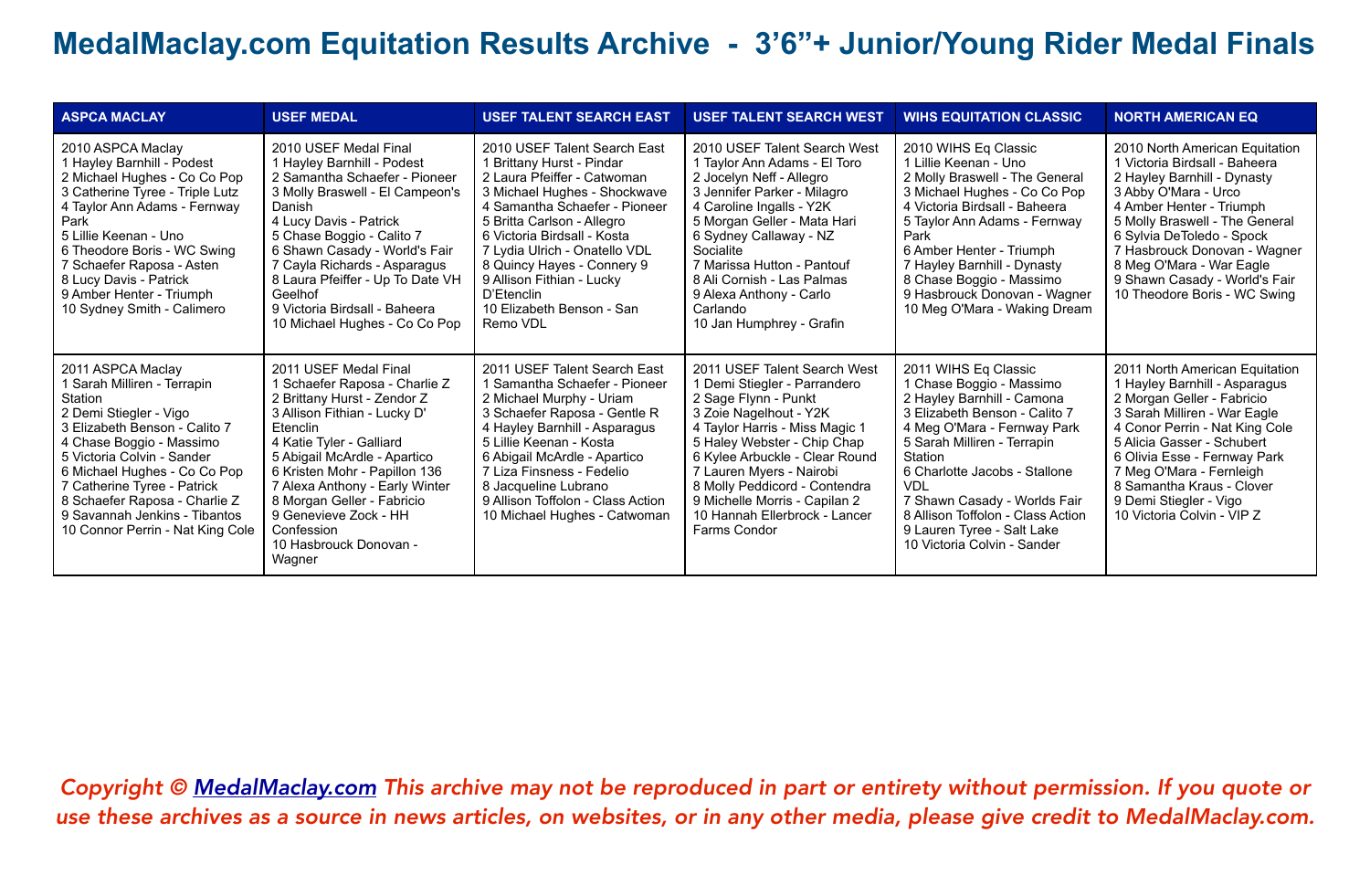| <b>ASPCA MACLAY</b>                                                                                                                                                                                                                                                                                                                                         | <b>USEF MEDAL</b>                                                                                                                                                                                                                                                                                                                                            | <b>USEF TALENT SEARCH EAST</b>                                                                                                                                                                                                                                                                                                                                            | <b>USEF TALENT SEARCH WEST</b>                                                                                                                                                                                                                                                                                                                                                                           | <b>WIHS EQUITATION CLASSIC</b>                                                                                                                                                                                                                                                                                                                                | <b>NORTH AMERICAN EQ</b>                                                                                                                                                                                                                                                                                                                                                     |
|-------------------------------------------------------------------------------------------------------------------------------------------------------------------------------------------------------------------------------------------------------------------------------------------------------------------------------------------------------------|--------------------------------------------------------------------------------------------------------------------------------------------------------------------------------------------------------------------------------------------------------------------------------------------------------------------------------------------------------------|---------------------------------------------------------------------------------------------------------------------------------------------------------------------------------------------------------------------------------------------------------------------------------------------------------------------------------------------------------------------------|----------------------------------------------------------------------------------------------------------------------------------------------------------------------------------------------------------------------------------------------------------------------------------------------------------------------------------------------------------------------------------------------------------|---------------------------------------------------------------------------------------------------------------------------------------------------------------------------------------------------------------------------------------------------------------------------------------------------------------------------------------------------------------|------------------------------------------------------------------------------------------------------------------------------------------------------------------------------------------------------------------------------------------------------------------------------------------------------------------------------------------------------------------------------|
| 2012 ASPCA Maclay<br>1 Jacob Pope - Uno<br>2 Lillie Keenan - Clearway<br>3 Catherine Tyree - Patrick<br>4 Elizabeth Benson - San Remo<br><b>VDL</b><br>5 Meg O'Mara - Vancouver<br>6 Michael Hughes - Oban<br>7 Victoria Colvin - VIP Z<br>8 Lydia Ulrich - Clover<br>9 Lauren Tyree - Co Co Pop<br>10 Schaefer Raposa - Charlie Z                          | 2012 USEF Medal Final<br>1 Meg O'Mara - Vancouver<br>2 Lillie Keenan - Clearway<br>3 Sydney Shulman - Eli<br>4 Hasbrouck Donovan - Drake<br>5 Lydia Ulrich - Clover<br>6 Jacob Pope - Uno<br>7 Hannah Von Heidegger -<br><b>Beckham</b><br>8 Charlotte Jacobs - Stallone<br><b>VDL</b><br>9 Liza Finsness - Fedelio<br>10 Elizabeth Benson - San<br>Remo VDL | 2012 USEF Talent Search East<br>1 Jacob Pope - Uno<br>2 Meg O'Mara - Fernway Park<br>3 Sylvia DeToledo - Drake<br>4 Catherine Tyree - Can Can<br>5 Charlotte Jacobs - Stallone<br><b>VDL</b><br>6 Michael Hughes - Shockwave<br>7 Michael Murphy - Levistano 2<br>8 Mattias Tromp - Charon<br>9 Michael Janson - Fortune<br>Cookie<br>10 Abigail McArdle - Apartico       | 2012 USEF Talent Search West<br>1 Samantha Harrison - Santika<br>2 Olivia Champ - Parrandero<br>3 Kilian McGrath - Salerno<br>4 Lauren Myers - Dinero<br>5 Savannah Jenkins - Capilan 2<br>6 Sage Flynn - Hot Pants<br>7 Sara Nordstrom - Punkt<br>8 McKenna Skelton - Charming<br>9 Sydney Callaway - Socialite<br>10 Rachel Shulman - Casanova                                                         | 2012 WIHS Eq Classic<br>1 Elizabeth Benson - San Remo<br>VDI<br>2 Hasbrouck Donovan - Drake<br>3 Jacob Pope - Uno<br>4 Michael Hughes - Oban<br>5 Meg O'Mara - Vancouver<br>6 Victoria Colvin - VIP Z<br>7 Kristen Lutz - Tyga<br>8 Sarah Milliren - Alando<br>9 Gabrielle Bausano - Lucky<br>D'Etenclin<br>10 Catherine Tyree - Patrick                      | 2012 North American Equitation<br>1 Lillie Keenan - Clearway<br>2 Victoria Colvin - VIP Z<br>3 Megan MacPherson - Great<br>Expectations<br>4 Alison Cooney - Wittewa<br>5 Ashley Foster - Raindance<br>6 Morgan Geller - Fabricio<br>7 Michael Janson - Fortune<br>Cookie<br>8 Sydney Callaway - Van Radjah<br>9 Isabella Norton - Renoir<br>10 Meredith Darst - Copyright   |
| 2013 ASPCA Maclay<br>1 Lillie Keenan - Clearway<br>2 Kelli Cruciotti - Monterrey<br>3 Charlotte Jacobs - Patrick<br>4 Gabrielle Bausano - San Remo<br><b>VDL</b><br>5 Sydney Shulman - Eli<br>6 Allison Toffolon - Class Action<br>7 Geoffery Hesslink - Sierra<br>8 Sophie Simpson - Zaro<br>9 Brittni Raflowitz - Quite Cool<br>10 Lauren Tyree - Can Can | 2013 USEF Medal Final<br>1 Lillie Keenan - Clearway<br>2 Michael Hughes - Curtis<br>3 Charlotte Jacobs - Patrick<br>4 Alexandra Maracic - Zjappoo<br>Sow<br>5 Lauren Tyree - Can Can<br>6 Allison Toffolon - Class Action<br>7 Abby Bertelson - Eclypso<br>8 Sydney Shulman - Eli<br>9 Alexandra Desiderio - Lego<br>10 Kelli Cruciotti - Monterrey          | 2013 USEF Talent Search East<br>1 Michael Hughes - Zagreb<br>2 Mattias Tromp - Zentina B<br>3 Allison Toffolon - Class Action<br>4 Charlotte Jacobs - Stallone<br><b>VDL</b><br>5 Isabelle Caccamise - Catwalk<br>19<br>6 Lauren Tyree - Can Can<br>7 Sydney Shulman - Eli<br>8 Geoffrey Hesslink - Charon<br>9 Anna Cardelfe - Ullrich<br>10 Kelli Cruciotti - Monterrey | 2013 USEF Talent Search West<br>1 Olivia Champ - Lamont<br>2 Erin Fry - Whisper<br>3 Halie Robinson - My Boy Balou<br>4 Julia Nagler - Vendetta<br>5 Pilar Flournoy - Coryye<br>Sanders<br>6 Sara Nordstrom - Punkt<br>7 Hannah Von Heidegger -<br>Candle Light Van De Warrande<br>8 Chandler Meadows - Petit<br>Prince de Laume<br>9 Sydney Callaway - Van Radjah<br>10 Jayme Omand - Legis<br>Maloubet | 2013 WIHS Equitation Classic<br>1 Meredith Darst - Soldier<br>2 Victoria Colvin - Monsieur du<br>Reverdy<br>3 Michael Hughes - Attack<br>4 Caitlin Boyle - Loredo<br>5 Charlotte Jacobs - Patrick<br>6 Sydney Shulman - Eli<br>7 Ashton Alexander - Fernway<br>Park<br>8 Lauren Tyree - Co Co Pop<br>9 Kalvin Dobbs - Relevant<br>10 Abby Bertelson - Eclypso | 2013 North American Equitation<br>1 Victoria Colvin - VIP Z<br>2 Megan MacPherson - Great<br>Expectations<br>3 Alison Cooney - Wittewa<br>4 Sydney Hutchins - Gaudi<br>5 Halie Robinson - Barolo<br>6 Vivian Yowan - Sanderson<br>7 Michael Janson - Fortune<br>Cookie<br>8 Destry Spielberg - Nat King<br>Cole<br>9 Melanie Selleck - Presidio<br>10 Nora Jodrey - Cashmere |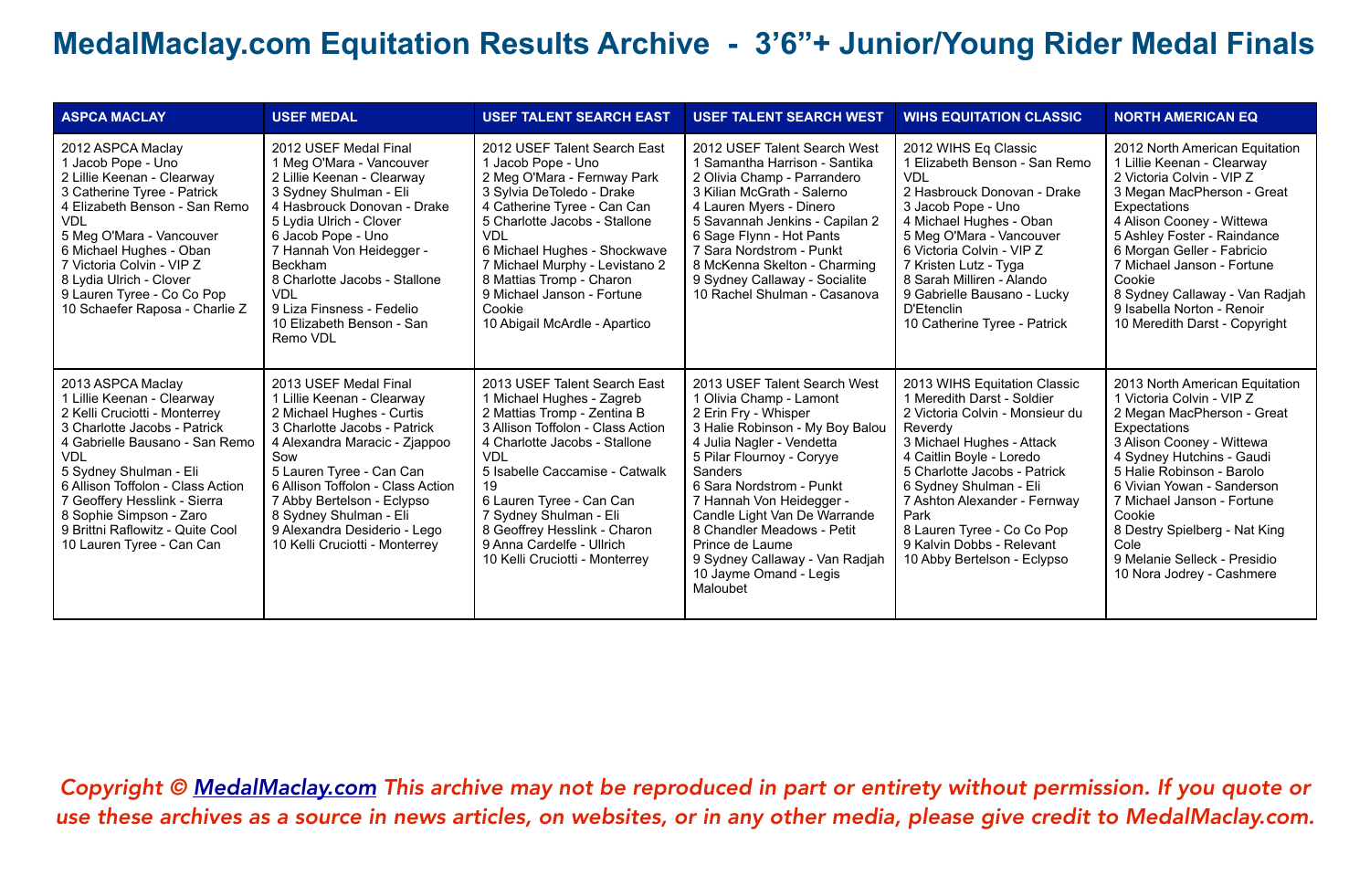| <b>ASPCA MACLAY</b>                                                                                                                                                                                                                                                                                                                                                                                      | <b>USEF MEDAL</b>                                                                                                                                                                                                                                                                                                                                                            | <b>USEF TALENT SEARCH EAST</b>                                                                                                                                                                                                                                                                                                                                                                         | <b>USEF TALENT SEARCH WEST</b>                                                                                                                                                                                                                                                                                                                                                                                       | <b>WIHS EQUITATION CLASSIC</b>                                                                                                                                                                                                                                                                                                                                                            | <b>NORTH AMERICAN EQ</b>                                                                                                                                                                                                                                                                                                                                           |
|----------------------------------------------------------------------------------------------------------------------------------------------------------------------------------------------------------------------------------------------------------------------------------------------------------------------------------------------------------------------------------------------------------|------------------------------------------------------------------------------------------------------------------------------------------------------------------------------------------------------------------------------------------------------------------------------------------------------------------------------------------------------------------------------|--------------------------------------------------------------------------------------------------------------------------------------------------------------------------------------------------------------------------------------------------------------------------------------------------------------------------------------------------------------------------------------------------------|----------------------------------------------------------------------------------------------------------------------------------------------------------------------------------------------------------------------------------------------------------------------------------------------------------------------------------------------------------------------------------------------------------------------|-------------------------------------------------------------------------------------------------------------------------------------------------------------------------------------------------------------------------------------------------------------------------------------------------------------------------------------------------------------------------------------------|--------------------------------------------------------------------------------------------------------------------------------------------------------------------------------------------------------------------------------------------------------------------------------------------------------------------------------------------------------------------|
| 2014 ASPCA Maclay<br>1 Victoria Colvin - Patrick<br>2 Hunter Holloway - Any Given<br>Sunday<br>3 Michael Hughes - Campreoll<br>4 Ali Tritschler - Helio Rouge<br>5 Spencer Smith - Beau Van Het<br>Keyershof<br>6 Madison Goetzmann - Sierra<br>7 Rebekah Chenelle - Arandelli<br>8 Kelli Cruciotti - Monterrey<br>9 TJ O'Mara - Kaskade<br>10 Lilly Higgins - Valentino<br>res Sophie Simpson - Eclipse | 2014 USEF Medal<br>1 Spencer Smith - Beau Van Het<br>Keyershof<br>2 McKayla Langmeier - Skyfall<br>3 Ali Tritschler - Helio Rouge<br>4 Ashton Alexander - Fernway<br>Part<br>5 Sophie Simpson - Eclipse<br>6 Hunter Holloway - Any Given<br>Sunday<br>7 TJ O'Mara - Kaskade<br>8 Kelli Cruciotti - Monterrey<br>9 Coco Fath - Chemie Ancar<br>10 Madison Sellman - Alvarez L | 2014 USEF Talent Search East<br>1 Geoffrey Hesslink - Canny<br>Windsor Z<br>2 Lillie Keenan - Catwalk 19<br>3 Caitlin Boyle - Zentina B<br>4 Megan MacPherson - Class<br>Action<br>5 Daisy Farish - Lisalba<br>6 Ali Tritschler - Calvaro II<br>7 Lucy Deslauriers - Lucky<br>D'Etenclin<br>8 McKayla Langmeier - Skyfall<br>9 Samantha Cohen - Zoomerang<br>10 Victoria Colvin - Pioneer              | 2014 USEF Talent Search West<br>1 Sydney Hutchins - Sorcerer<br>2 Savannah Dukes - Chincharro<br>3 Mitchell Endicott - Avion<br>4 Michael Williamson - Long<br>Island Ice Tea<br>5 Robert Sean Leckie - Netflix<br>6 Nina Vogel - Aguino 49<br>7 Eve Jobs - Emerson<br>8 Kilian McGrath - Salerno<br>9 Miela Gross - Zoe<br>10 Megan Hilton - Laterit                                                                | 2014 WIHS Equitation Classic<br>1 Michael Hughes - Finnick<br>2 Hunter Holloway - Any Given<br>Sunday<br>3 McKayla Langmeier - Skyfall<br>4 TJ O'Mara - Kaskade<br>5 Caitlin Boyle - Loredo<br>6 Ashton Alexander - Fernway<br>Park<br>7 Morgan Ward - Bellagio<br>8 Maya Nayyar - Connaro<br>9 Elizabeth Adelson - Bull Run's<br><b>Rubicon</b><br>10 Megan MacPherson - Class<br>Action | 2014 North American Equitation<br>1 Victoria Colvin - Clearway<br>2 Megan MacPherson - Clover<br>3 Meredith Darst - Soldier<br>4 Halie Robinson - Barolo W<br>5 Sydney Hutchins - Gaudi<br>6 Ashton Alexander - Eclypso<br>7 Lillian Wagner - Andiamo<br>8 Destry Spielberg - Nat King<br>Cole<br>9 Kelli Cruciotti - Monterrey<br>10 MacKenzie Michaels - Fedelio |
| 2015 ASPCA Maclay<br>1 McKayla Langmeier - Skyfall<br>2 Lucy Deslauriers - Great<br>Expectations<br>3 Madison Goetzmann - Play It<br>Again<br>4 Katherine Bundy - Levkoi<br>5 Ali Tritschler - Helio Rouge<br>6 Ailish Cuniffe - Co Co Pop<br>7 Kelli Cruciotti - Monterrey<br>8 Sydney Hutchins - Gaudi<br>9 Katherine Strauss - Canterbury<br>10 Alexandra Ladove - Beau Van<br><b>Het Keyersof</b>    | 2015 USEF Medal<br>1 Kelli Cruciotti - Monterrey<br>2 Hunter Holloway - Any Given<br>Sunday<br>3 McKayla Langmeier - Eclipse<br>4 Victoria Colvin - Patrick<br>5 Lucy Deslauriers - Great<br>Expectations<br>6 Elizabeth Van Der Walde -<br>Freedom<br>7 Meredith Darst - Checkland<br>8 Summer Hill - Efendi<br>9 Victoria Press - Clover<br>10 Ailish Cunniffe - Co Co Pop | 2015 USEF Talent Search East<br>1 Victoria Colvin - Avalanche<br>2 McKayla Langmeier - Skyfall<br>3 Hunter Holloway - Any Given<br>Sunday<br>4 TJ O'Mara - Kaskade<br>5 Caitlin Boyle - Rembrandt<br>6 Robert Sean Leckie -<br>Levistano 2<br>7 Ailish Cunniffe - Perfect de<br>Conquerier<br>8 Madison Sellman - Whisper Z<br>9 Kendra Kierkink - Zemilion<br>10 Madison Goetzmann - Play It<br>Again | 2015 USEF Talent Search West<br>1 Ransome Rombauer - Lalonde<br>2 Savannah Jenkins - Crostobal<br>Collado's Vandor<br>3 Eve Jobs - Esprit 373<br>4 Mitchell Endicott - El Paso<br>5 Megan Hilton - Cantoblanco<br>6 Michael Williamson - Long<br>Island Ice Tea<br>7 Genevieve Meyer - Coral Reef<br>Lord G<br>8 Morgan Dickerson - Quieri<br>9 Peyton Warren - Lysander 99<br>10 Madison Myro - Gff Tizz<br>Cassina | 2015 WIHS Equitation Classic<br>1 Victoria Colvin - Patrick<br>2 Madison Goetzmann -<br>Contelido<br>3 Hunter Holloway - Any Given<br>Sunday<br>4 Morgan Ward - Vondel DHZ<br>5 McKayla Langmeier - Eclipse<br>6 Victoria Press - Lucky<br>D'Etenclin<br>7 Kelli Cruciotti - Darius<br>8 Ransome Rombauer - Lalonde<br>9 Thea Chaffee - Future Fiddler<br>10 TJ O'Mara - Kaskade          | 2015 North American Equitation<br>1 Kelli Cruciotti - Darius<br>2 Katherine Strauss - Canterbury<br>3 Ashton Alexander - Fernway<br>Park<br>4 Summer Hill - Efendi<br>5 Mitchell Endicott - Diagon<br>Decare<br>6 Madison Sellman - Alvarez L<br>7 Vivian Yowan - Eragon<br>8 Miela Gross - Exquisite<br>9 Emma Kurtz - VIP Z<br>10 Ellie Ferrigno - Wizz          |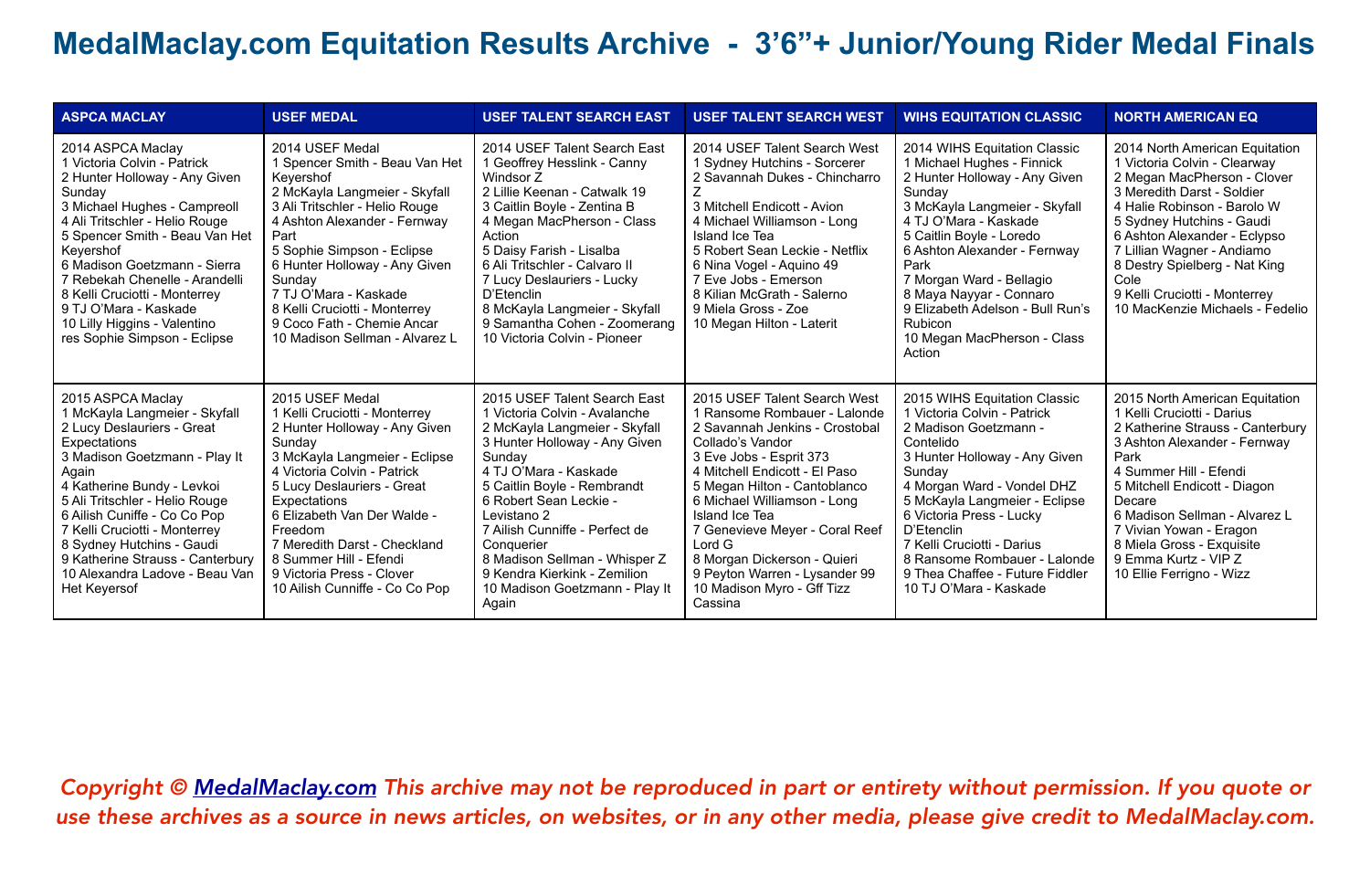| <b>ASPCA MACLAY</b>                                                                                                                                                                                                                                                                                                                                                            | <b>USEF MEDAL</b>                                                                                                                                                                                                                                                                                                                                                       | <b>USEF TALENT SEARCH EAST</b>                                                                                                                                                                                                                                                                                                                                                   | <b>USEF TALENT SEARCH WEST</b>                                                                                                                                                                                                                                                                                                                                                       | <b>WIHS EQUITATION CLASSIC</b>                                                                                                                                                                                                                                                                                                                                                      | <b>NORTH AMERICAN EQ</b>                                                                                                                                                                                                                                                                                                                                        |
|--------------------------------------------------------------------------------------------------------------------------------------------------------------------------------------------------------------------------------------------------------------------------------------------------------------------------------------------------------------------------------|-------------------------------------------------------------------------------------------------------------------------------------------------------------------------------------------------------------------------------------------------------------------------------------------------------------------------------------------------------------------------|----------------------------------------------------------------------------------------------------------------------------------------------------------------------------------------------------------------------------------------------------------------------------------------------------------------------------------------------------------------------------------|--------------------------------------------------------------------------------------------------------------------------------------------------------------------------------------------------------------------------------------------------------------------------------------------------------------------------------------------------------------------------------------|-------------------------------------------------------------------------------------------------------------------------------------------------------------------------------------------------------------------------------------------------------------------------------------------------------------------------------------------------------------------------------------|-----------------------------------------------------------------------------------------------------------------------------------------------------------------------------------------------------------------------------------------------------------------------------------------------------------------------------------------------------------------|
| 2016 ASPCA Maclay<br>1 Hunter Holloway - C'est La Vie<br>2 Taylor St Jacques - Charisma<br>3 TJ O'Mara - Kaskade<br>4 Brian Moggre - Viceroy<br>5 Jordyn Rose Freedman -<br>Finnick<br>6 Sophie Simpson -<br><b>Breckenridge</b><br>7 Katherine Bundy - Levkoi<br>8 Grace Boston - Fernway Park<br>9 Madison Goetzmann -<br>Contelido<br>10 Lucy Deslauriers - Class<br>Action | 2016 USEF Medal<br>276 entries<br>1 TJ O'Mara - Kaskade<br>2 Annabel Revers - Quax<br>3 McKayla Langmeier - Skyfall<br>4 Taylor St Jacques - Charisma<br>5 Emma Kurtz - Clearway<br>6 Sydney Hutchins - Gaudi<br>7 Lucy Deslauriers - Class Action<br>8 Madison Goetzmann -<br>Contelido<br>9 Katherine Strauss - San Remo<br><b>VDL</b><br>10 Louisa Brackett - Efendi | 2016 USEF Talent Search East<br>1 TJ O'Mara - Kaskade<br>2 Sophie Simpson -<br>Breckenridge<br>3 Vivian Yowan - Clearline<br>4 Daisy Farish - Ganjana<br>5 McKayla Langmeier - Skyfall<br>6 Madison Goetzmann - Play It<br>Again<br>7 Taylor St Jacques - Charisma<br>8 Jordyn Rose Freedman -<br>Finnick<br>9 Hunter Holloway - C'est La Vie<br>10 Katherine Bundy - Cassidy 35 | 2016 USEF Talent Search West<br>1 Pevton Warren - Casmir Z<br>2 Serena Anand - Itteville<br>3 Megan Hilton - Cantoblanco<br>4 Michael Williamson - Casco<br>Junior<br>5 Halie Robinson - Caracas 89<br>6 Elli Yeager - Copperfield 39<br>7 Jacqueline Vail - Courtage 3<br>8 Emma Marlowe - Zelano<br>9 Hannah Janson - Avinjo B<br>10 Samantha Gastelum -<br><b>Fanadwest Rebel</b> | 2016 WIHS Equitation Classic<br>1 Hunter Holloway - Any Given<br>Sunday<br>2 Madison Goetzmann -<br>Contelido<br>3 Lucy Deslauriers - Class Action<br>4 Maya Nayyar - Fox Z<br>5 McKayla Langmeier - Skyfall<br>6 Taylor St Jaques - Charisma<br>7 Brian Moggre - Viceroy<br>8 Emma Kurtz - Clearway<br>9 Jordyn Rose Freedman -<br>Finnick<br>10 Kendra Gierkink - Captain<br>Jack | 2016 North American Equitation<br>1 Katherine Strauss - San Remo<br>VDI<br>2 Sophie Simpson - You Wish<br>3 Emma Kurtz - Clearway<br>4 Lolly McLellan - Rockford<br>5 Olivia Woodson - Aran J<br>6 Grace Boston - Fernway Park<br>7 Madeline Schaefer - In The<br>Know<br>8 Madison Goetzmann - Stallone<br>9 Samantha Cohen - Trump<br>10 Carly Hoft - Cashman |
| 2017 ASPCA Maclay<br>1 Madison Goetzmann - San<br>Remo VDL<br>2 Jordyn Rose Freedman -<br>Finnick<br>3 Grady Lyman - You Wish<br>4 Annabel Revers - Contigo 37<br>5 Daisy Farish - Braavos<br>6 Abigail Brayman - Cassini W<br>7 Coco Fath - Class Action<br>8 Tanner Korotkin - Zapfier<br>9 Emma Crosbie - Quadro D'Ag<br>10 Cooper Dean / Kori D'Oro                        | 2017 USEF Medal<br>1 Taylor St Jacques - Charisma<br>2 Cooper Dean - Kori D'Oro<br>3 Sam Walker - Waldo<br>4 Jordyn Rose Freedman -<br>Finnick<br>5 Paige Matthies - Blurred Lines<br>6 Madison Goetzmann - San<br>Remo VDL<br>7 Sara McCloskey - Sting<br>8 Coco Fath - Class Action<br>9 Ava Ellis - Campreoll<br>10 Abigail Brayman - Cassini W                      | 2017 USEF Talent Search East<br>1 McKayla Langmeier - Skyfall<br>2 Taylor St Jacques - Charisma<br>3 Taylor Griffiths - Caracas 89<br>4 Abigail Brayman - Corleone<br>5 Addison Piper - Even Keel<br>6 Alexandra Pielet - Common<br>Sense<br>7 Carly Hoft - Cashman<br>8 Nina Columbia - Checkland<br>9 Daisy Farish - New Life<br>10 Michael Williamson - Crimea<br>River       | 2017 USEF Talent Search West<br>1 Halie Robinson - Caracas 89<br>2 Jayme Omand - Zador<br>3 Emma Catherine Reichow -<br>Chico II<br>4 Natalie Dean - Come Alive<br>5 Kaitlyn Lovingfoss - Hasta La<br>Vista<br>6 Natalie Templeton - Casiro<br>7 Gabriella Pattinson -<br>Quadrigus<br>8 Christina Vail - Cruising<br>9 Carolyn Salas - Jaidan<br>10 Clea Claddell - Itteville       | 2017 WIHS Equitation Classic<br>1 Taylor St Jacques - Di<br>Samorano<br>2 McKayla Langmeier - Skyfall<br>3 Sam Walker - Waldo<br>4 Madison Goetzmann - San<br>Remo VDL<br>5 Brian Moggre - EV<br>Commander<br>6 Ava Stearns - Eclipse<br>7 Haley Redifer - Vondel DH Z<br>8 Samantha Cohen - Kaskade<br>9 Annabel Revers - Contigo 37<br>10 Ellie Ferrigno - RF<br>Remarkable       | 2017 North American Equitation<br>1 Emma Kurtz - Carl<br>2 Maverick Helmer - Canterbury<br>3 Emma Wujek - Cris Van De<br>Helle<br>4 Elli Yeager - Alant<br>5 Alexandra Worthington -<br>Outshine<br>6 Cooper Dean - Kori D'Oro<br>7 Madison Goetzmann - San<br>Remo VDL<br>8 Coco Fath - Class Action<br>9 Haley Redifer - Ballon<br>10 Adam Edgar - Magnolia   |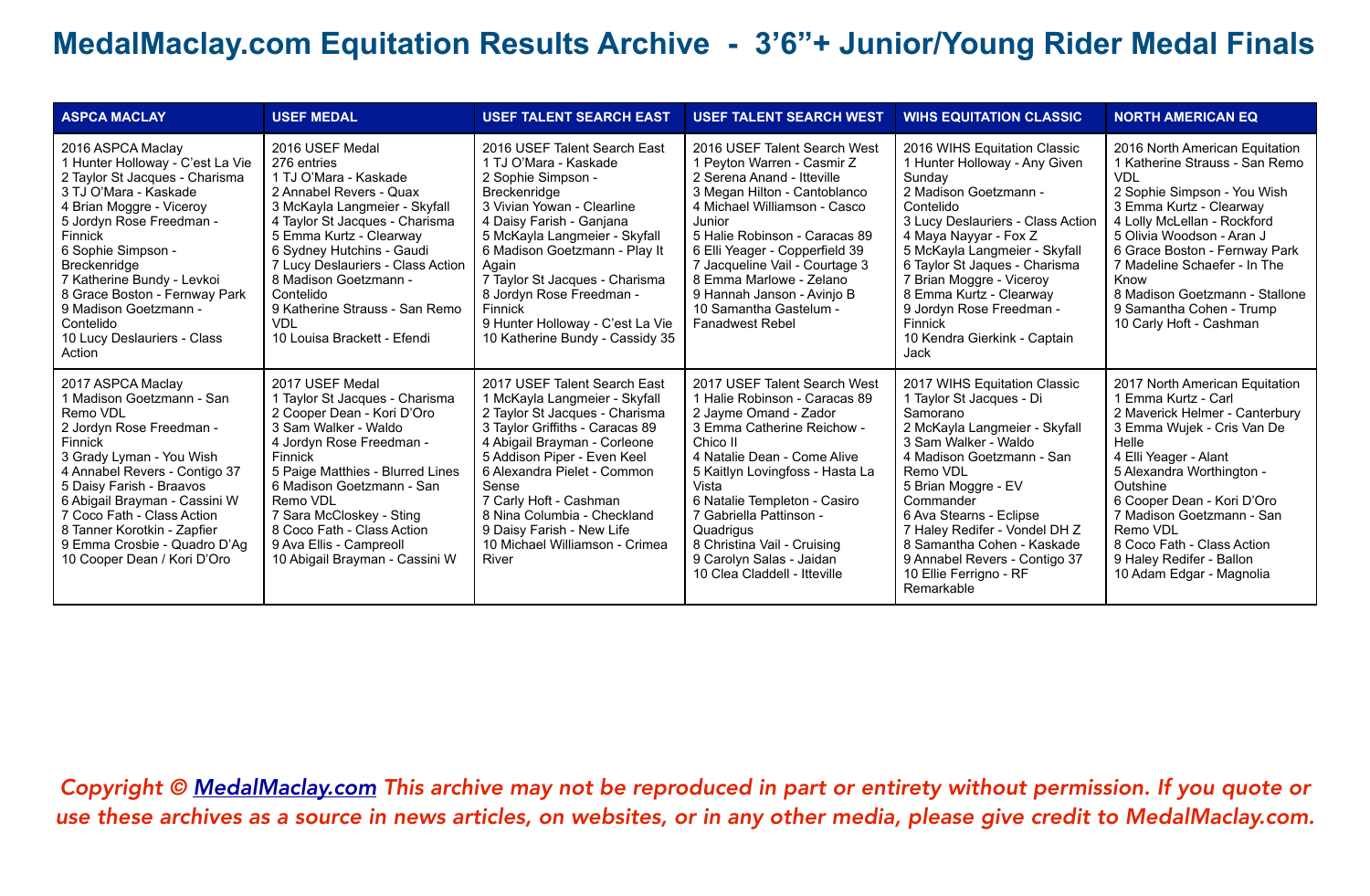| <b>ASPCA MACLAY</b>                                                                                                                                                                                                                                                                                                                                               | <b>USEF MEDAL</b>                                                                                                                                                                                                                                                                                                                                                                                        | <b>USEF TALENT SEARCH EAST</b>                                                                                                                                                                                                                                                                                                                                                                             | <b>USEF TALENT SEARCH WEST</b>                                                                                                                                                                                                                                                                                                                                          | <b>WIHS EQUITATION CLASSIC</b>                                                                                                                                                                                                                                                                                                                | <b>NORTH AMERICAN EQ</b>                                                                                                                                                                                                                                                                                                                                                      |
|-------------------------------------------------------------------------------------------------------------------------------------------------------------------------------------------------------------------------------------------------------------------------------------------------------------------------------------------------------------------|----------------------------------------------------------------------------------------------------------------------------------------------------------------------------------------------------------------------------------------------------------------------------------------------------------------------------------------------------------------------------------------------------------|------------------------------------------------------------------------------------------------------------------------------------------------------------------------------------------------------------------------------------------------------------------------------------------------------------------------------------------------------------------------------------------------------------|-------------------------------------------------------------------------------------------------------------------------------------------------------------------------------------------------------------------------------------------------------------------------------------------------------------------------------------------------------------------------|-----------------------------------------------------------------------------------------------------------------------------------------------------------------------------------------------------------------------------------------------------------------------------------------------------------------------------------------------|-------------------------------------------------------------------------------------------------------------------------------------------------------------------------------------------------------------------------------------------------------------------------------------------------------------------------------------------------------------------------------|
| 2018 ASPCA Maclay<br>I Sam Walker - Waldo<br>2 Brian Moggre - Efendi<br>3 Paige Matthies - Blurred Lines<br>4 Mimi Gochman - Kaskade<br>5 Coco Fath - Class Action<br>6 Emma Kurtz - Cris Van De<br>Helle<br>7 Elli Yeager - Copperfield 39<br>8 Farah Rizvi - Jarinka<br>9 Devin Seek - Startin Monday<br>10 Sophie Gochman - Contelido                          | 2018 USEF Medal<br>1 Brian Moggre - Efendi<br>2 Alexandra Worthington - Alant<br>3 Coco Fath - Class Action<br>4 Elli Yeager - Copperfield 39<br>5 Augusta Iwasaki - Vanderpump<br>6 Olivia Broder - Djokovic<br>7 Kaitlyn Lovingfoss - Caracas<br>8 Ellie Ferrigno - RF Remarkable<br>9 Sam Walker - Waldo<br>10 Emma Kurtz - Carl<br>11 Nina Columbia - Checkland<br>12 Emma Fletcher -<br>Conspicuous | 2018 USEF Talent Search East<br>1 Daisy Farish - Arsouille Des<br>Etangs<br>2 Madison Goetzmann - Faemes<br>Van T Poelzelhof<br>3 Cooper Dean - Braavos<br>4 Lili Kaissar - Salt Lake<br>5 Tess Lenihan - Cool De Reve<br>6 Ava Ellis - Remmits Delphi<br>7 Coco Fath - Cantoblanco<br>8 Tanner Korotkin - Canny<br>Windsor Z<br>9 Ava Stearns - Cassidy 25<br>10 Isabelle Song - Casper Vant<br>Gestelhof | 2018 USEF Talent Search West<br>1 Sophie Simpson - Henry HX<br>2 Austin Krawitt - Scirocco 91<br>3 Kaitlyn Lovingfoss - Carlo<br>4 Jake Wasson - Tomcat<br>5 Katherine Dash - Need I Say<br>6 Mitchell Endicott - Chablis<br>7 Michael Andrade - Emilio<br>8 Virginia Bonnie - Captiva<br>9 Catherine Tomlinson - Elliot<br>10 Emma Reichow - Cocobongo<br><b>CR</b>    | 2018 WIHS Equitation Classic<br>1 Elli Yeager - Copperfield 39<br>2 Coco Fath - Class Action<br>3 Brian Moggre - Efendi<br>4 Emma Kurtz - Carl<br>5 Alexandra Worthington - Alant<br>6 Madison Goetzmann - San<br>Remo VDL<br>7 McKayla Langmeier - Finnick<br>8 Grady Lyman - Cohiba VDL<br>9 Ava Stearns - Eclipse<br>10 Sam Walker - Waldo | 2018 North American Equitation<br>1 Grady Lyman - Efendi<br>2 Madison Goetzmann - San<br>Remo VDL<br>3 Kaitlyn Lovingfoss - Caracas<br>4 Coco Fath - Class Action<br>5 Paige Mathies - Blurred Lines<br>6 Maverick Helmer - Canterbury<br>7 Jennifer Staniloff - Clover<br>8 Caroline Bald - Vondel DH Z<br>9 Mimi Gochman - Kaskade<br>10 Rachel McMullen - Centerfold       |
| 2019 ASPCA Maclay<br>1 Ava Stearns - Acer K<br>2 Charlise Casas - Conthacco<br>3 Elli Yeager - Copperfield 39<br>4 Emma Fletcher - Conspicuous<br>5 Sophie Gochman - Class<br>Action<br>6 Hannah Hoch - Carlson 83<br>7 Erin Floyd - Any Given Sunday<br>8 Savannah Hemby - Kasarco<br>OH<br>9 Tanner Korotkin - Zapfier<br>10 Alexandra Pielet - Common<br>Sense | 2019 USEF Medal<br>1 Emma Fletcher - Bournedale<br>2 Jordan Allen - Quite Cassini<br>3 Sam Walker - Waldo<br>4 Tessa Brown - Davide<br>5 Erin Floyd - Any Given Sunday<br>6 Zayna Rizvi - Finnick<br>7 Ava Stearns - Acer K<br>8 Farah Rizvi - Jarinka<br>9 Avery Glynn - Cocon 4<br>10 Ellie Ferrigno - FRH<br>Remarkable                                                                               | 2019 USEF Talent Search East<br>1 Ellie Ferrigno - Discovery-O<br>2 Ava Stearns - Acer K<br>3 Sophee Steckbeck - Itteville<br>4 Dominic Gibbs - Cent 15<br>5 Kierstin Antoniadis - Avalanche<br>6 Sophie Gochman - Contelido<br>7 Mimi Gochman - Heroy Von De<br>Hei<br>8 Taylor Griffiths - Mac One III<br>9 Nina Columbia - Kentucky<br>Bourbon SC<br>10 Lili Kaissar - Salt Lake                        | 2019 USEF Talent Search West<br>1 Emma Reichow - Campitello 5<br>2 Grace McReynolds -<br>Springfield Hill<br>3 Parker Cliff - Fanadwest Rebel<br>4 Skylar Wireman - Hot Pants<br>5 Emma Pacyna - Constantinos<br>6 Mitch Endicott - Nakano RB<br>7 Jake Wasson - Simpatico<br>8 Cassie Minicucci - Epic<br>9 Eric Krawitt - Scirocco 91<br>10 Christina Vail - Cruising | 2019 WIHS Equitation Classic<br>1 Sam Walker - Waldo<br>2 Ava Stearns - Acer K<br>3 Dominic Gibbs - Cent 15<br>4 Grace Debney - Quimby<br>5 Mimi Gochman - Kaskade<br>6 Emma Fletcher - Bournedale<br>7 Tanner Korotkin - Aribo<br>8 Alexandra Pielet - Conthacco<br>9 Zayna Rizvi - Finnick<br>10 Augusta Iwasaki -<br>Vanderpump            | 2019 North American Equitation<br>1 Dominic Gibbs - Cent 15<br>2 Paige Matthies - Blurred Lines<br>3 Breanna Bunevacz - Vondel<br>DH Z<br>4 Stella Buckingham - Calvatos<br>5 Erin Floyd - Any Given Sunday<br>6 Brooke Morin - Durango<br>7 Emily Perkins - New England<br>8 Alexis Ortiz - Little Paul<br>9 Augusta Iwasaki - Vanderpump<br>10 Jordan Allen - Quite Cassini |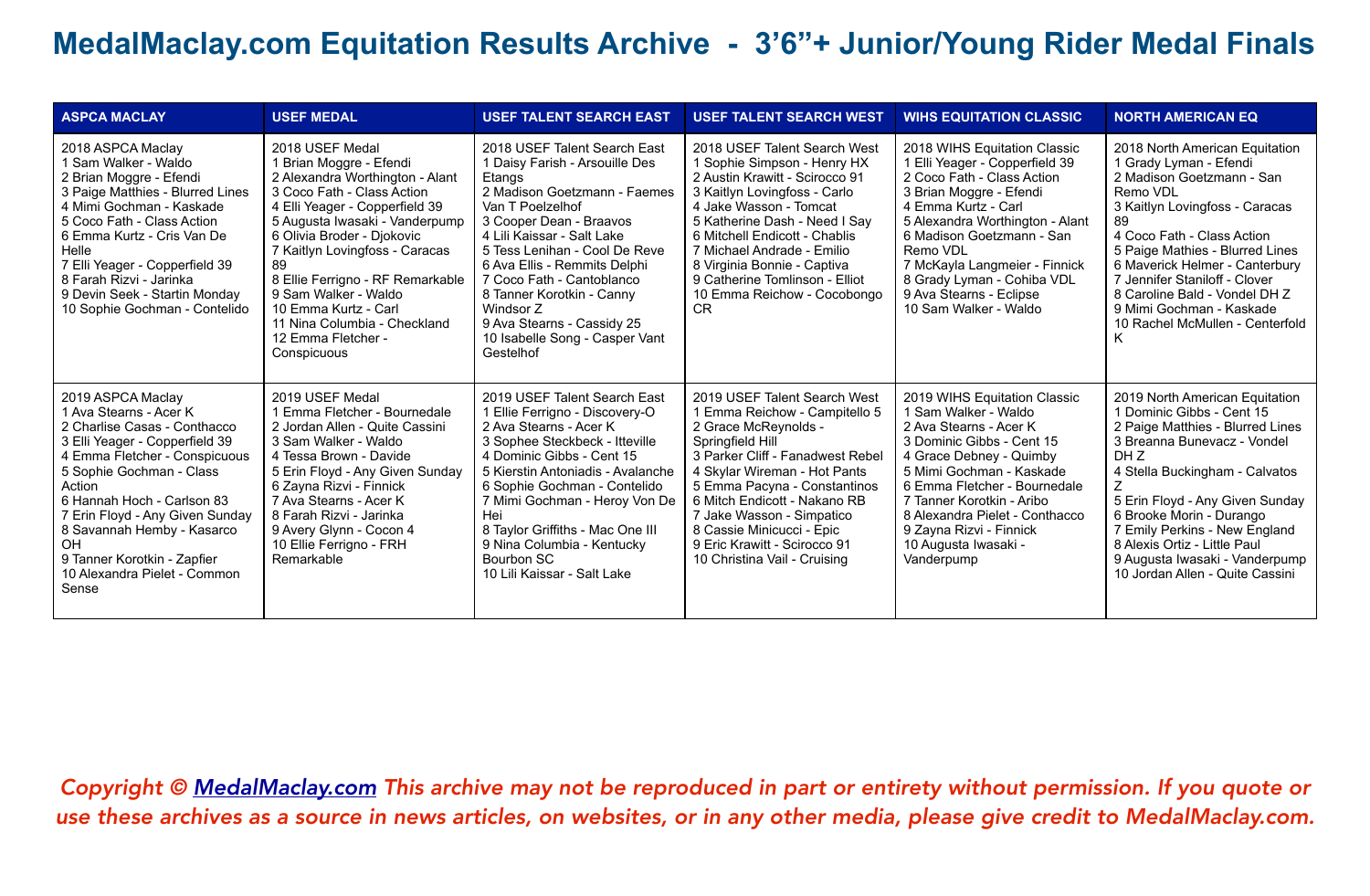| <b>ASPCA MACLAY</b>                                                                                                                                                                                                                                                                                                                                                                                                    | <b>USEF MEDAL</b>                                                                                                                                                                                                                                                                                                                                                                                                   | <b>USEF TALENT SEARCH EAST</b>                                                                                                                                                                                                                                                                                                                                                    | <b>USEF TALENT SEARCH WEST</b>                                                                                                                                                                                                                                                                                                                                                                                                              | <b>WIHS EQUITATION CLASSIC</b>                                                                                                                                                                                                                                                                                                                                    | <b>NORTH AMERICAN EQ</b>                                                                                                                                                                                                                                                                                                                                                                                                                                      |
|------------------------------------------------------------------------------------------------------------------------------------------------------------------------------------------------------------------------------------------------------------------------------------------------------------------------------------------------------------------------------------------------------------------------|---------------------------------------------------------------------------------------------------------------------------------------------------------------------------------------------------------------------------------------------------------------------------------------------------------------------------------------------------------------------------------------------------------------------|-----------------------------------------------------------------------------------------------------------------------------------------------------------------------------------------------------------------------------------------------------------------------------------------------------------------------------------------------------------------------------------|---------------------------------------------------------------------------------------------------------------------------------------------------------------------------------------------------------------------------------------------------------------------------------------------------------------------------------------------------------------------------------------------------------------------------------------------|-------------------------------------------------------------------------------------------------------------------------------------------------------------------------------------------------------------------------------------------------------------------------------------------------------------------------------------------------------------------|---------------------------------------------------------------------------------------------------------------------------------------------------------------------------------------------------------------------------------------------------------------------------------------------------------------------------------------------------------------------------------------------------------------------------------------------------------------|
| 2020 ASPCA Maclay Final<br>1 Dominic Gibbs - Cent 15<br>2 Taylor Griffiths-Madden - Mac<br>One III<br>3 Gigi Moynihan - Quantico<br>4 Sophee Steckbeck - Itteville<br>5 Alexia Rule - Any Given<br>Sunday<br>6 Skylar Wireman - Hot Pants<br>7 Natalie Jayne - Charisma<br>8 Skyler Fields - Quite Cassini<br>9 Kierstin Antoniadis - Fanta<br>10 Chase Finizio - Empire                                               | 2020 USEF Medal Final<br>1 Taylor Griffiths-Madden - Mac<br>One III<br>2 Elli Yeager - Copperfield 39<br>3 Sam Walker - Waldo<br>4 Dominic Gibbs - Clover<br>5 Grace Debney - Quimby<br>6 Zayna Rizvi - Finnick<br>7 Skyler Fields - Quite Cassini<br>8 Mimi Gochman - Kaskade<br>9 Augusta Iwasaki - Vanderpump<br>10 Celia Cram - Ivano S<br>11 Ashleigh Scully - Acido 7<br>12 Annalise Manoog - Carollo         | 2020 USEF Talent Search East<br>1 Elli Yeager - Copperfield 39<br>2 Ava Stearns - Acer K<br>3 Zayna Rizvi - Finnick<br>4 Taylor Griffiths-Madden - Mac<br>One III<br>5 Dominic Gibbs - Cent 15<br>6 Sophee Steckbeck - Itteville<br>7 Jennifer Staniloff - Dicaprio 3<br>8 Mimi Gochman - Heroy Von De<br>Hei<br>9 Amira Kettaneh - Gossip SA<br>10 Caroline Blake - Chacom Ask   | 2020 USEF Talent Search West<br>1 Skylar Wireman - Hot Pants<br>2 Kaitlyn Lovingfoss - Hearty<br><b>Hercules</b><br>3 Parker Cliff - Fanadwest Rebel<br>4 Amber Ayyad - Common<br>Sense<br>5 Clea Caddell - Garibaldi<br>6 Madison Nadolenco - Cala<br>D'Or 3<br>7 Zoe Brown - Toro De Fuego<br>8 Charlotte Murray - RMF Fara<br>Jan De Malt<br>9 Lauren Flather - Quieri<br>10 Naomi Wegner - First Choice                                 | 2020 WIHS Equitation Classic<br>1 Tessa Brown - Davide<br>2 Sophee Steckbeck - Zapfier<br>3 Ellie Ferrigno - FRH<br>Remarkable<br>4 Dominic Gibbs - Cent 15<br>5 Eliza Kimball - Early Winter<br>6 Hannah Hoch - Conthacco<br>7 Natalie Jayne - Charisma<br>8 Zayna Rizvi - Finnick<br>9 Austin Krawitt - Vendredi<br>Riverland<br>10 Skyler Fields - Commentator | 2020 North American Equitation<br>1 Madison Rauschenbach - Iwan<br>2 Taylor Griffiths-Madden - Mac<br>One III<br>3 Augusta Iwasaki - Vanderpump<br>4 Hensley Humphries -<br>Imaginator<br>5 Texie Lloyd - Cashman<br>6 Maggie Hill - De La Cruz<br>7 Jennifer Staniloff - Dicaprio 3<br>8 Kennedy McCaulley - Chacco<br>Star<br>9 Maeve O'Donovan - Skyfall<br>10 Rylee Shufelt - Quintano                                                                    |
| 2021 ASPCA Maclay Final<br>1 Zayna Rizvi - Finnick<br>2 Catalina Peralta - Clover<br>3 Audrey Schulze - Mac One III<br>4 Tessa Brown - Davide<br>5 Hannah Hoch - Simply Stated<br>6 Mimi Gochman - Andretti BH<br>7 Natalie Jayne - Charisma<br>8 Christian Dominguez - Iwan<br>9 Cody Rego - Tanzanite de<br>Semilly<br>10 Avery Glynn - Cocon 4<br>11 Layla Kurbanov - Calberon B<br>12 Alexander Alston - Campreoll | 2021 USEF Medal Final<br>1 Grace Debney - Quimby<br>2 Zayna Rizvi - Finnick<br>3 Eleanor Rudnicki - Travis Scott<br>4 Skylar Wireman - Eretto<br>5 Alexander Alston - Campreoll<br>6 Sofia Cady - Konfessions<br>7 Caroline Tinsley - Zonder Z<br>Quattro<br>8 Hannah Hoch - Simply Stated<br>9 Natalie Jayne - Charisma<br>10 Catalina Peralta - Clover<br>11 Tessa Brown - Davide<br>12 Emily DeHoff - Quathageno | 2021 USEF Talent Search East<br>1 Natalie Jayne - Charisma<br>2 Dominic Gibbs - Cent 15<br>3 Audrey Schulze - Mac One III<br>4 Luke Jensen - Conthacco<br>5 Mimi Gochman - Andretti BH<br>6 Eleanor Rudnicki - Travis Scott<br>7 Alexander Alston - Campreoll<br>8 Catalina Peralta - Spring Key<br><b>SRZ</b><br>9 Eva Fisherman - Boldly Stated<br>10 Taylor Madden - Cassandra | 2021 USEF Talent Search West<br>1 Zoe Brown - The Original<br>2 Ella Dyson - Cetello<br>3 Elisa Broz - Clooney 62<br>4 Trent McGee - C Everest<br>5 Clea Caddell - Garabaldi<br>6 Madison Nadolenco - Cala<br>D'Or 3<br>7 Ireland Fravel - Son House<br>8 Clara McDanniel - Clair De<br>Lune<br>9 Paige Dendiu - Catch It<br>10 Lauren Kolbe - Fritske<br>11 Rollin Sykes - Goldine<br>12 Alexandra Lipacis - Aramis De<br><b>B'Neville</b> | 2021 WIHS Equitation Classic<br>1 Dominic Gibbs - Cent 15<br>2 Sylar Wireman - Fix Blue<br>3 Augusta Iwasaki - Attendu de<br>Lannois Z<br>4 Tessa Downey - HH<br>Moonshine<br>5 Luke Jensen - Conthacco<br>6 Catalina Peralta - Clover<br>7 Mimi Gochman - Andretti BH<br>8 Natalie Jayne - Charisma<br>9 Alexander Alston - Campreoll<br>10 Zayna Rizvi - Acer K | 2021 North American Equitation<br>1 Grace Debney - Quimby<br>2 Riley Hogan - Wengen<br>3 Audrey Schulze - Castellan W<br>4 Alexandra Ryden - Vagrant Z<br>5 Hensley Humphries -<br>Imaginator<br>6 Alexa Leong - Showcase<br>7 Alissa Brandt - Caracas 89<br>8 Elena Haas - Cornell 22<br>9 Augusta Iwasaki - Attendu de<br>Lannois Z<br>10 Libbie Gordon - Ucatoni<br>11 Kenner Scalamandre - Janus<br>Union<br>12 Isabella David - Castlefield<br>Spartacus |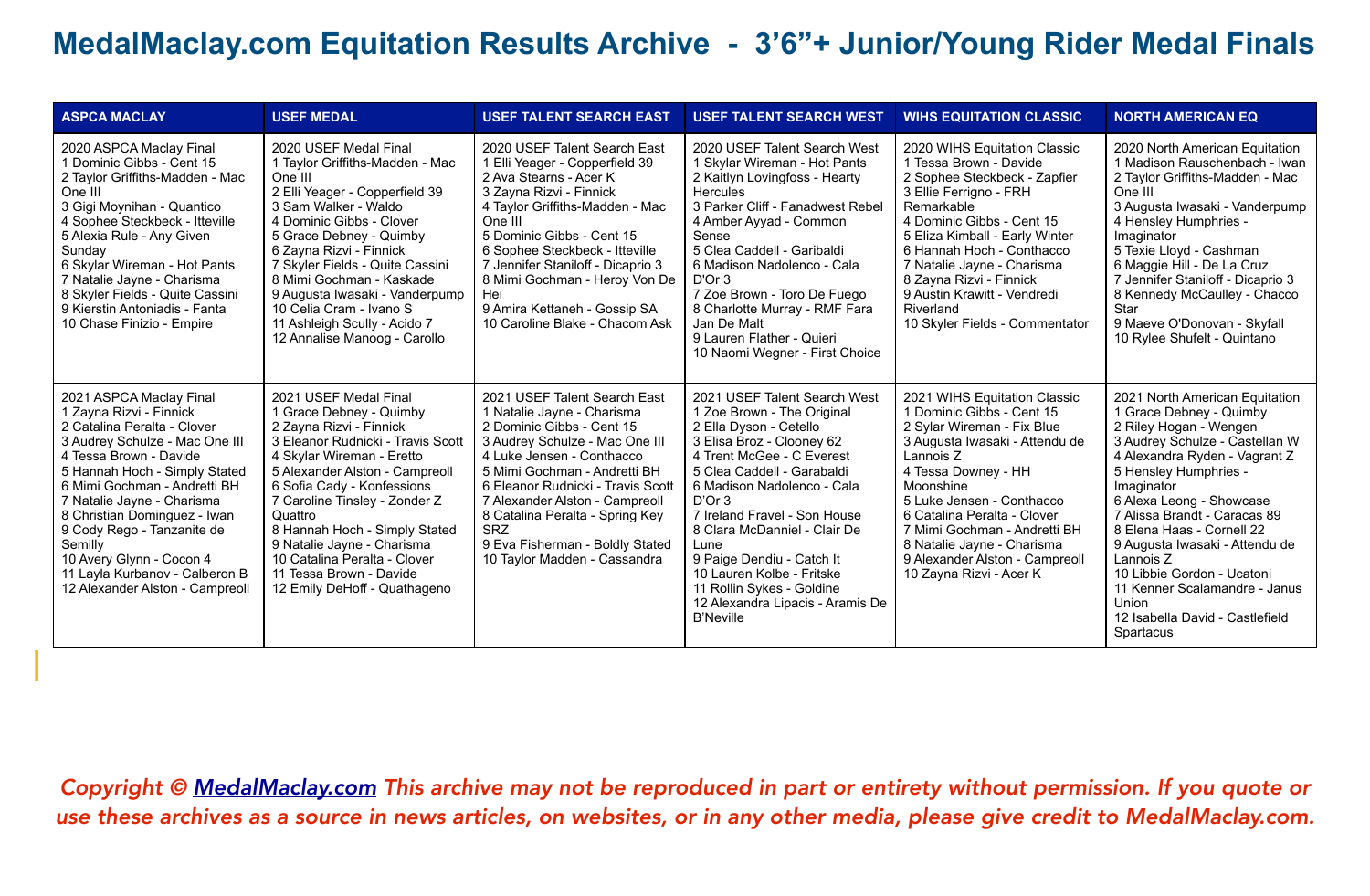| <b>USEF TALENT SEARCH GOLD MEDALISTS</b>                                                                                                                                                                                                                                                                                                                                                                                                                                                                                                                                                                                                                                                                                                                                                                                                                                                                                                                                                                                                                                                                                                                                    | <b>WILSON DENNEHY EQUITATION TROPHY</b>                                                                                                                                                                        |
|-----------------------------------------------------------------------------------------------------------------------------------------------------------------------------------------------------------------------------------------------------------------------------------------------------------------------------------------------------------------------------------------------------------------------------------------------------------------------------------------------------------------------------------------------------------------------------------------------------------------------------------------------------------------------------------------------------------------------------------------------------------------------------------------------------------------------------------------------------------------------------------------------------------------------------------------------------------------------------------------------------------------------------------------------------------------------------------------------------------------------------------------------------------------------------|----------------------------------------------------------------------------------------------------------------------------------------------------------------------------------------------------------------|
| USEF Talent Search Medals are awarded in recognition of wins in Talent Search Qualifying Classes<br>20 wins earns the a USEF Gold Medal<br>1967 - present.                                                                                                                                                                                                                                                                                                                                                                                                                                                                                                                                                                                                                                                                                                                                                                                                                                                                                                                                                                                                                  | Best Placement at ASPCA Maclay and USEF Medal Finals.<br>2014-present                                                                                                                                          |
| 1967 James Rice<br>1968 Ann Snyder<br>1969 Teri Adleigh<br>1970 x<br>1971 Katie Monahan, Anna Jane White<br>1972 x<br>1973 x<br>1974 Robin Ann Rost<br>1975 Alex Dunaif, Vincent Sava<br>1976 x<br>1977 x<br>1978 Elizabeth Guerin<br>1979 x<br>1980 Ruthann Bowers, Maura Nielsen<br>1981 x<br>1982 x<br>1983 Jennifer Pesko<br>1984 Helen Homer, Francesca Mazella<br>1985 Archie Cox<br>1986 Neil Ashe, Kara Flynn<br>1987 Stacia Klein, Meredith Michaels, Kelly Mullen<br>1988 Havens Schatt, Christy Conard, Christina Delia, Candice Schlom<br>1989 Becky Adler, Andrea Barbarossa, Cassandra Karazissis<br>1990 Laura Chapot, Wendy Chapot<br>1991 Shachine Belle<br>1992 Hillary Bowers, Libby Copeland, Lynn Gaeckle, Tracy Typinski<br>1993 Katherine Davis, Juliana Starbuck, Terry Stephens<br>1994 Jaime Krupnick, Abigail Mort<br>1995 Amy Betuker, Hilary Schlusemeyer, Alixe Schwartz, Emily Straw<br>1996 Samantha Darling, Courtney Donaldson, Leslie Fishback, Suzanne Guerette, Kristin Posehn<br>1997 Marley Goodman, Elise Haas, Jackie McQuade, Mary Mead<br>1998 Amanda Carone, Keri Kampsen<br>1999 Amanda Baird, Cullen Latimer, Caitlin Venezia | 2014 Spencer Smith<br>2015 McKayla Langmeier<br>2016 TJ O'Mara<br>2017 Madison Goetzmann & Jordyn Rose Freedman<br>2018 Brian Moggre<br>2019 Emma Fletcher<br>2020 Taylor Griffiths-Madden<br>2021 Zayna Rizvi |